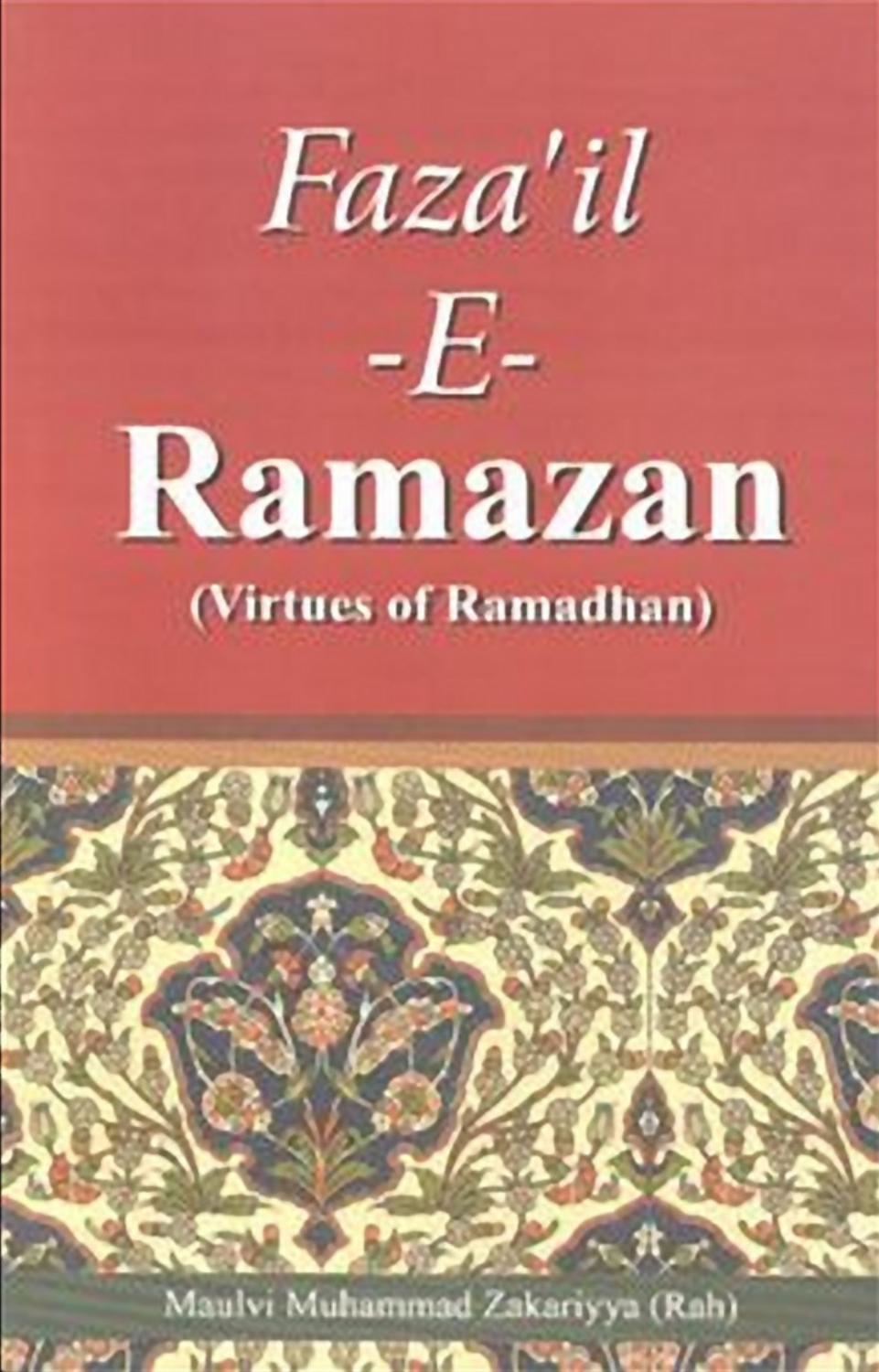# **Virtues of Ramadhaan**

*Compiled by*

Sheikhul Hadeeth, Hadhrat Moulana Muhammad Zakariyya Kandehlawi دَحْمَةُاللَّهِ عَلَيْهِ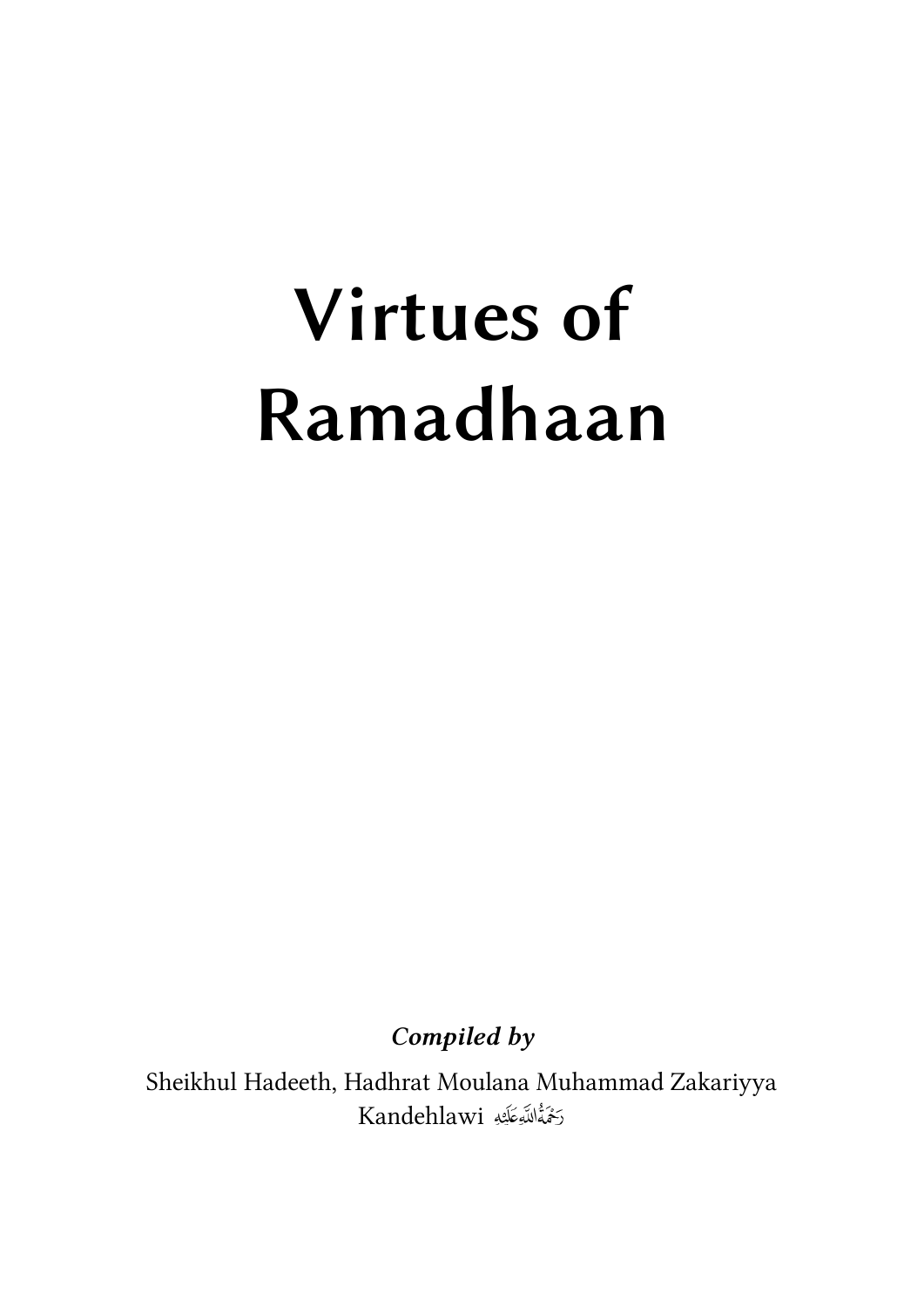# **Virtues of Ramadhaan**

| <b>Written By:</b>                       | Sheikhul Hadeeth, Hadhrat Moulana<br>Muhammad Zakariyya                                          |
|------------------------------------------|--------------------------------------------------------------------------------------------------|
| Published by:                            | Ta'limi Board (KZN)<br>4 Third Avenue<br>P.O.Box 26024<br>Isipingo Beach<br>4115<br>South Africa |
| Tel:                                     | $+27-319122172$                                                                                  |
| Fax:                                     | $+27-319029268$                                                                                  |
| E-mail:                                  | info@talimiboardkzn.org                                                                          |
| Website:                                 | www.talimiboardkzn.org                                                                           |
| <b>First edition:</b><br>Second edition: | September 2007<br>May 2011                                                                       |

For the *esaale thawaab* of the entire *Ummah* of Nabi  $\frac{26}{36}$ .<br>
Onen permission is granted for reprinting of this booklet

 Open permission is granted for reprinting of this booklet provided it is without any alterations.

 A humble appeal is directed to readers to offer suggestions, corrections, etc. to improve the quality of this publication in the future. May Allah  $\frac{1}{100}$  reward you for this.

 The author, translators, editors, sponsors and typesetters humbly request your *dua*s for them, their parents, families, *Mashaaikh* and *Asaatidha.*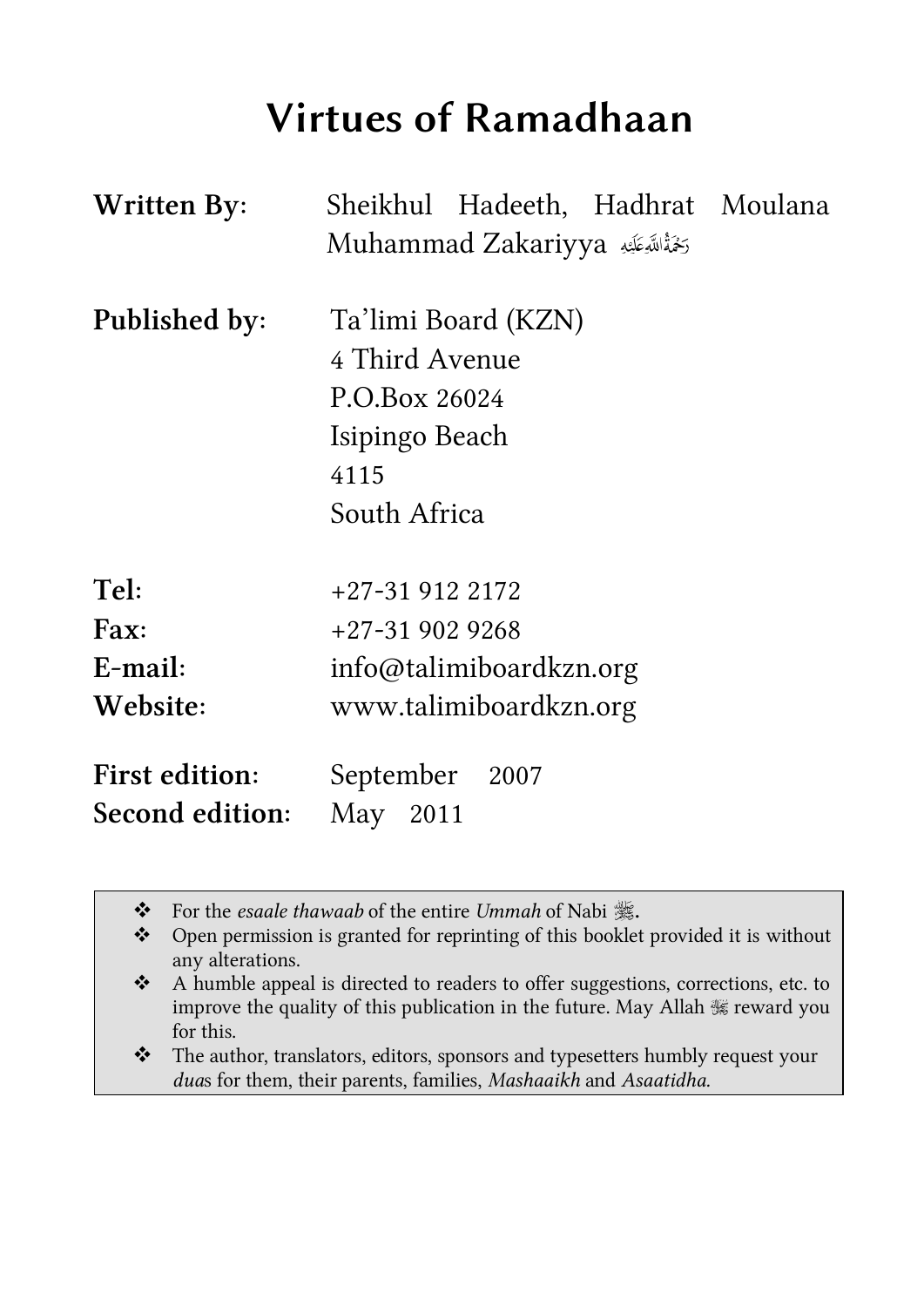# **Contents**

| Only a Very Unfortunate Person would not get forgiveness |
|----------------------------------------------------------|
|                                                          |
|                                                          |
|                                                          |
|                                                          |
|                                                          |
| Many people Fast and Worship at Night but earn nothing   |
|                                                          |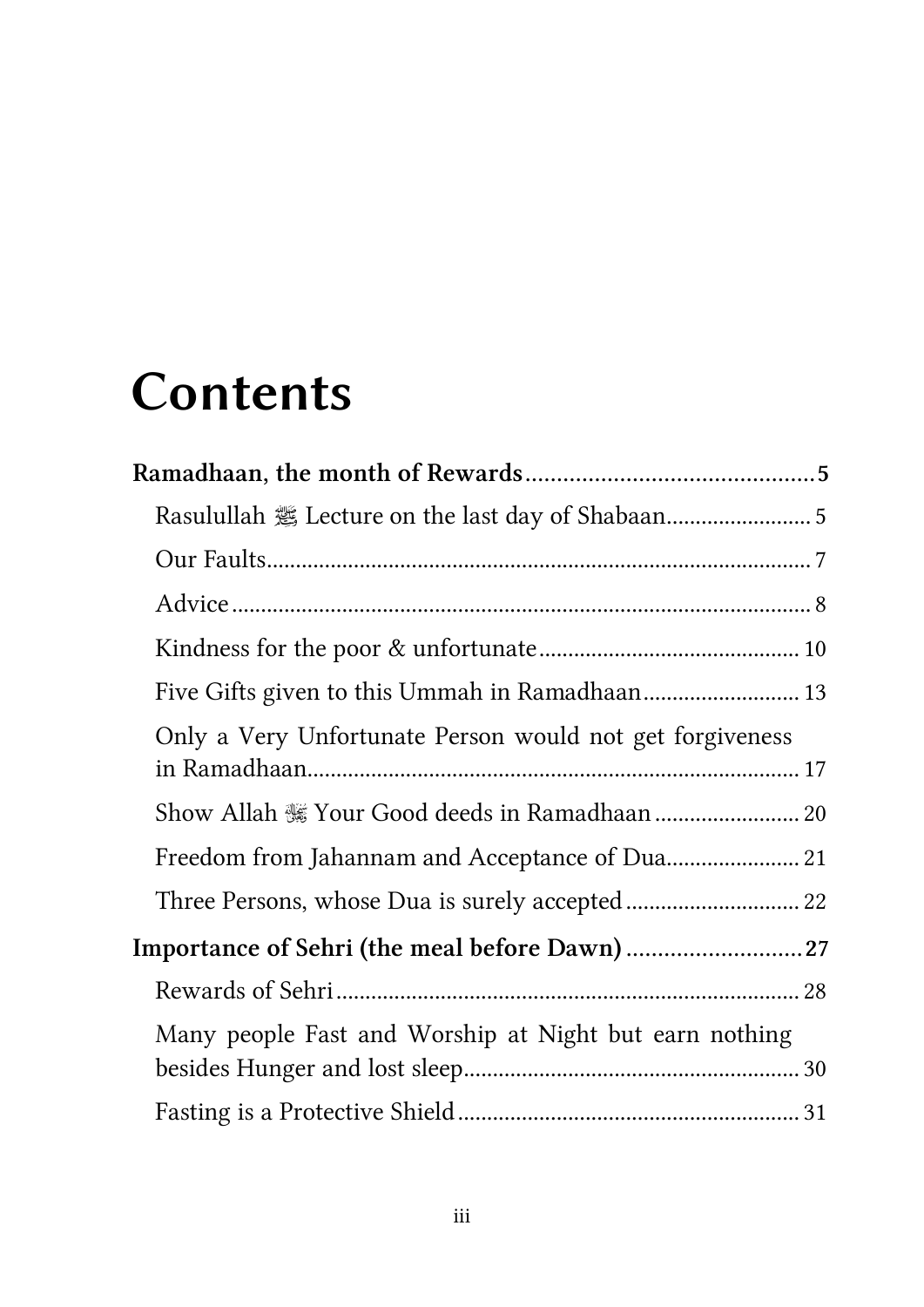| A single fast of Ramadhaan is more valuable than a lifetime |  |
|-------------------------------------------------------------|--|
|                                                             |  |
|                                                             |  |
|                                                             |  |
| All Sins are Forgiven on Worshipping during this Night43    |  |
|                                                             |  |
|                                                             |  |
|                                                             |  |
| Exact Knowledge of the date of Laylatul Qadr taken away 48  |  |
|                                                             |  |
| What dua a person should make on Laylatul Qadr 54           |  |
|                                                             |  |
|                                                             |  |
|                                                             |  |
|                                                             |  |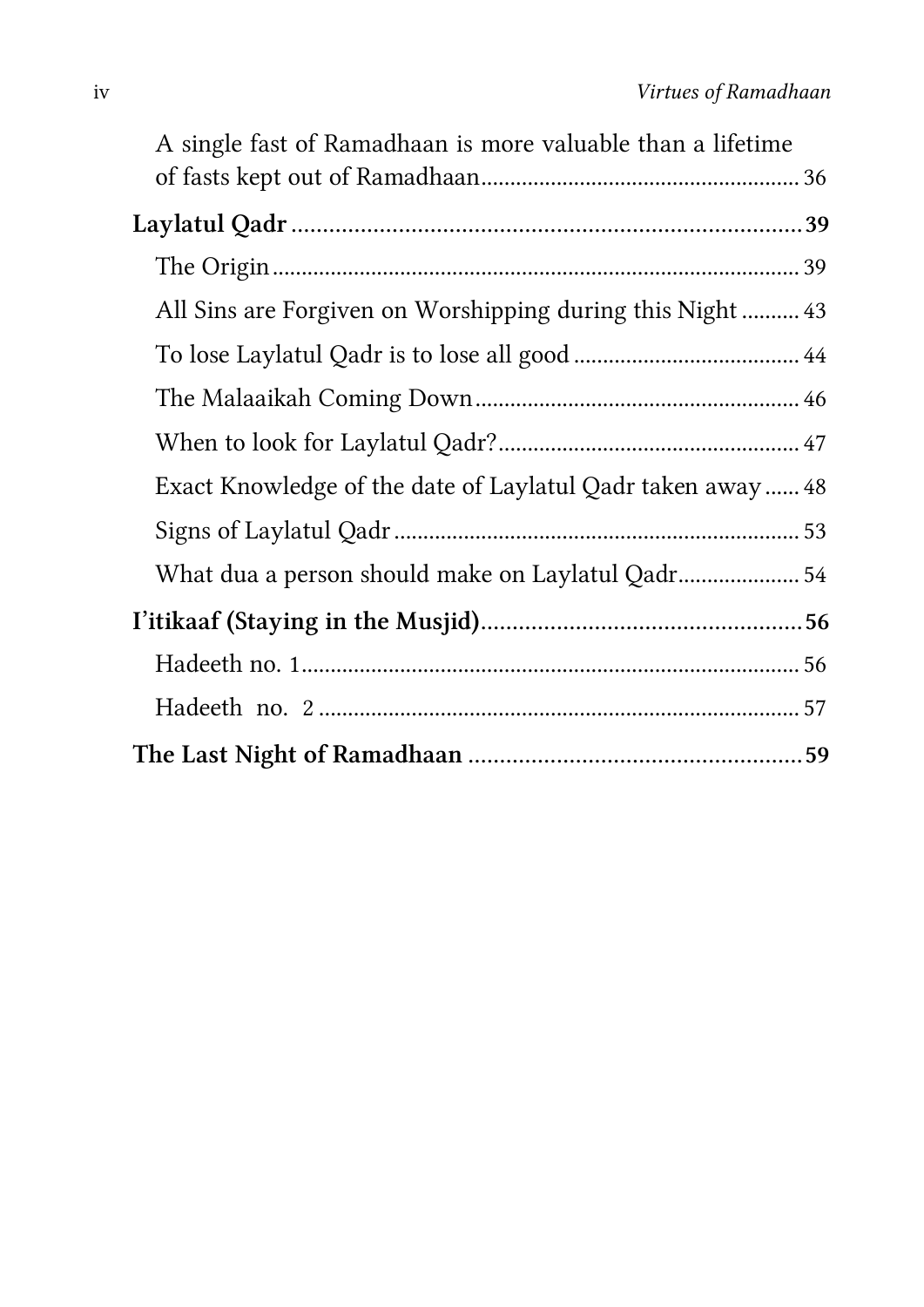# **Ramadhaan, the month of Rewards**

#### **Rasulullah ﷺ Lecture on the last day of Shabaan**

Salmaan  $\triangleq$  says that on the last day of Shabaan, Rasulullah  $\triangleq$  spoke us and said:

"O People, there comes to you a great month now, a most blessed month, in which is a night greater in value and goodness than a thousand months. It is a month in which Allah  $\frac{1}{100}$  has made fasting fardh by day and has made *sunnah* the *Taraweeh Salaah* by night. Whosoever wants to be close to Allah  $\mathcal{H}$  by doing any good deed, for such person shall be the reward like the one who had performed a *fardh* in any other time and whoever performs a *fardh*, shall be given the reward of **seventy** *faraaidh* in any other time."

 This is indeed the month of patience and the reward for true patience is *Jannah* (paradise). It is the month of showing kindness to everyone. It is the month in which a true believer's *rizq* (food, money, etc.) are increased. Whosoever feeds a fasting person in order to break the fast at *iftaar* (sunset), for him there shall be forgiveness of sins and freedom from the fire of *Jahannam* (hell) and he shall receive the same reward as the fasting person (whom he fed) without the fasting person losing any reward.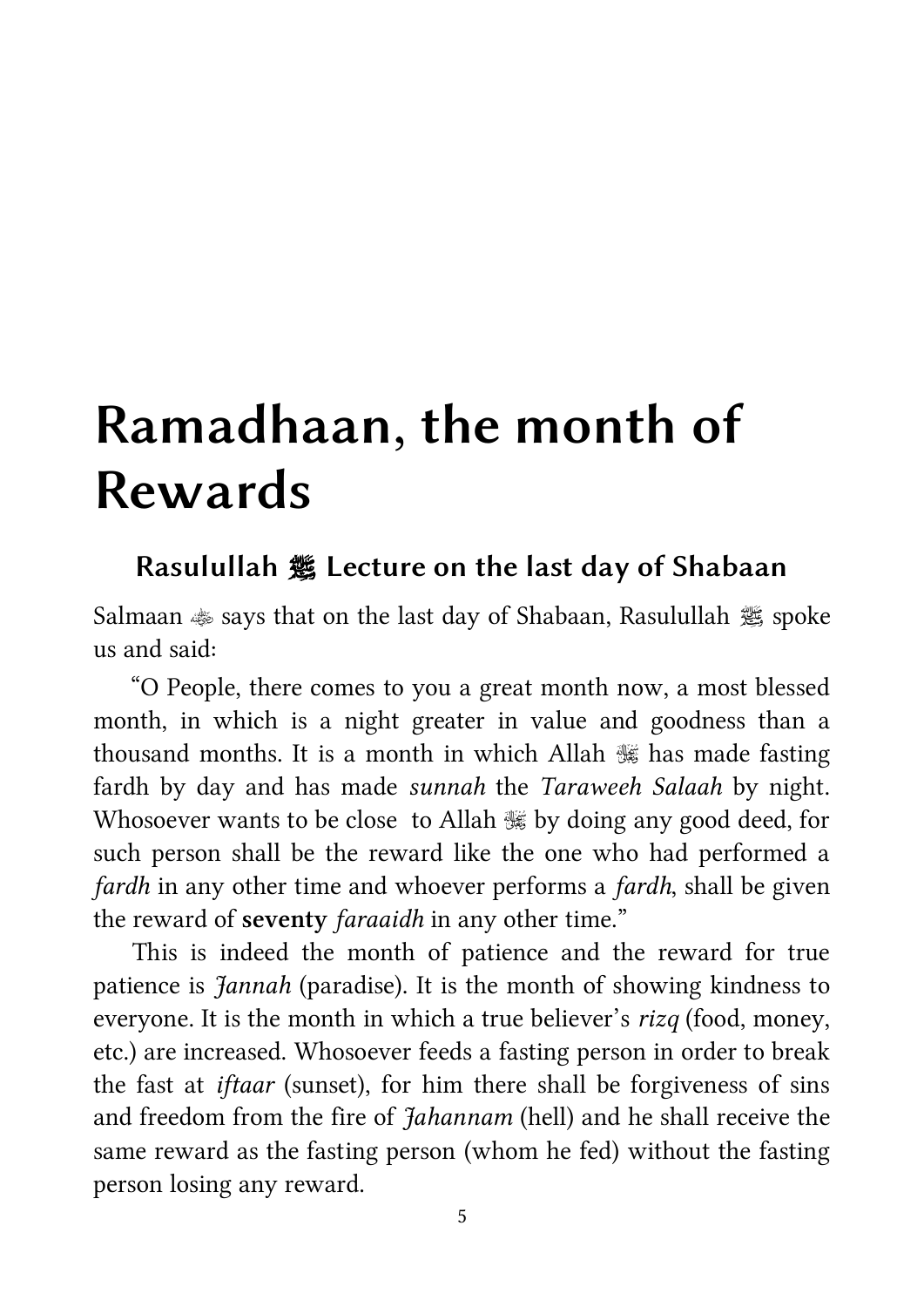Thereupon we said, 'O Messenger of Allah , not all of us can afford to give a fasting person something to break his fast with.' Rasulullah  $\mathcal{E}$  replied, 'Allah  $\mathcal{E}$  gives the same reward to the one who gives a fasting person to break the fast, just one date or a drink of water or a sip of milk.'

This is a month, the first of which brings Allah's mercy, the middle of which brings His forgiveness and the last of which brings freedom from the fire of *Jahannam.*

Whosoever gives less work to his servants or workers (who are also fasting in this month), Allah  $\mathcal{H}$  will forgive him and free him from the fire of *Jahannam*.

In this month four things you should perform in great number, two of which shall be to please Allah , while the other two shall be those which you cannot do without. Those which shall be to please Allah  $\ddot{\mathcal{L}}$ , are that you should recite in great number the *Kalimah Tayibbah - Laa ilaaha illallah* (i.e. To bear witness that there is no god except Allah (i) and to recite *istighfaar* (beg Allah's  $\frac{1}{20}$  forgiveness with *astaghfirullah*) and as for those which you cannot do without, you should beg of Allah  $\frac{1}{2}$  for entrance into *Jannah* and ask protection in Him from *Jahannam*.

And whoever gives a fasting person water to drink, Allah  $\frac{1}{100}$  shall grant him to drink from my fountain, such a drink, after which that person shall never feel thirsty again until he enters *Jannah*." (Reported by Ibn Khuzaimah in his 'Saheeh'.)

#### **Commentry:**

All the points in this *Hadeeth* have been explained in many other *Ahaadeeth* on the great rewards of Ramadhaan.

Rasulullah j gave this lecture at the end of Shabaan, because he wanted to show us the great importance of Ramadhaan so that we do not allow one second of this month to go to waste.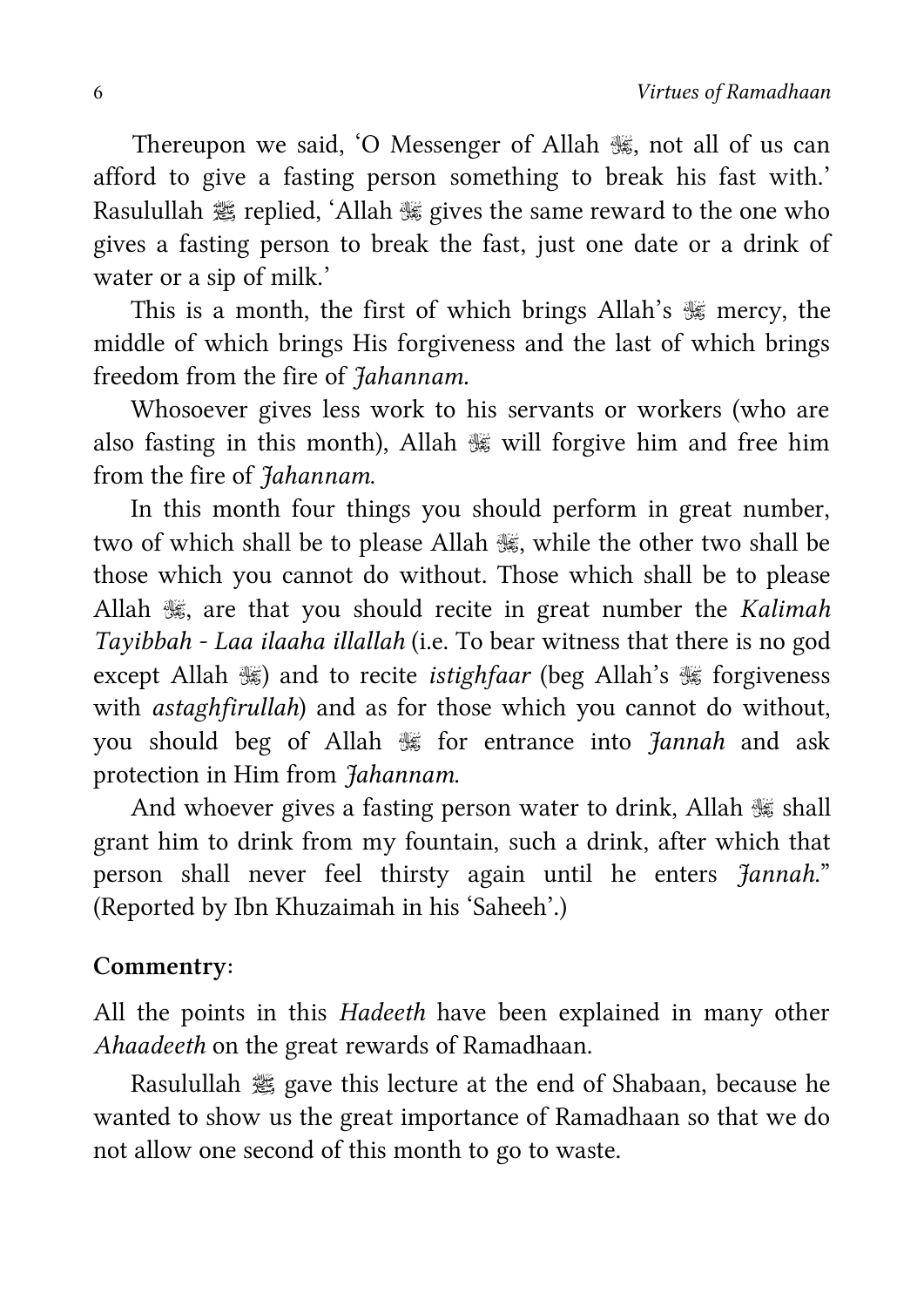Fasting has been made fardh by Allah  $\mathbb R$  who has also made sunnah the *Taraweeh Salaah* by night.

From this *Hadeeth* we learn that the command for *Taraweeh Salaah* too comes from Allah **K** Himself. Besides this, in all the *Ahaadeeth* where Rasulullah  $\mathcal{L}$  says, I have made it **Sunnah** is to stress its importance. All the *Ulama'* are agreed upon the fact that *Taraweeh* is *Sunnah*. Moulana Shah Abdullah Dehlawi in his book, '*Maa Thabata Bis Sunnah',* states that if the people of any town do not perform *Taraweeh Salaah*, the Muslim ruler should make them do so by force.

Many people say that you may listen to the full Qur'aan being read in a certain *Musjid* in eight or ten nights and then stop performing *Taraweeh* with *jamaat* as the *sunnah* will have been fulfilled. This is wrong, by doing this only one *sunnah* will be fulfilled and the other lost. We should remember that there are two separate *sunnats*. Firstly, it is *sunnah* to hear the full Qur'aan being read in the *Taraweeh* in Ramadhaan. Secondly, it is *sunnah* to perform *Taraweeh*  with *jamaat* for men in the *Musjid* throughout Ramadhaan. Females should perform their *Taraweeh* at home.

Another point that we learn in the *Hadeeth* is that Rasulullah j told us that any *nafil* done in Ramadhaan is rewarded as much as a *fardh* in normal times and a *fardh* done in Ramadhaan has the reward of seventy *fardh* at other times.

#### **Our Faults**

Is our *ibaadah* or worship in Ramadhaan important to us? How many *nafil* do we perform? We see how many people, who after having eaten *sehri*, go back to bed without performing the *Fajr Salaah*. Many perform it, but not with *jamaat*. Someone might think that we give thanks to Allah for the food we had eaten for *sehri* by not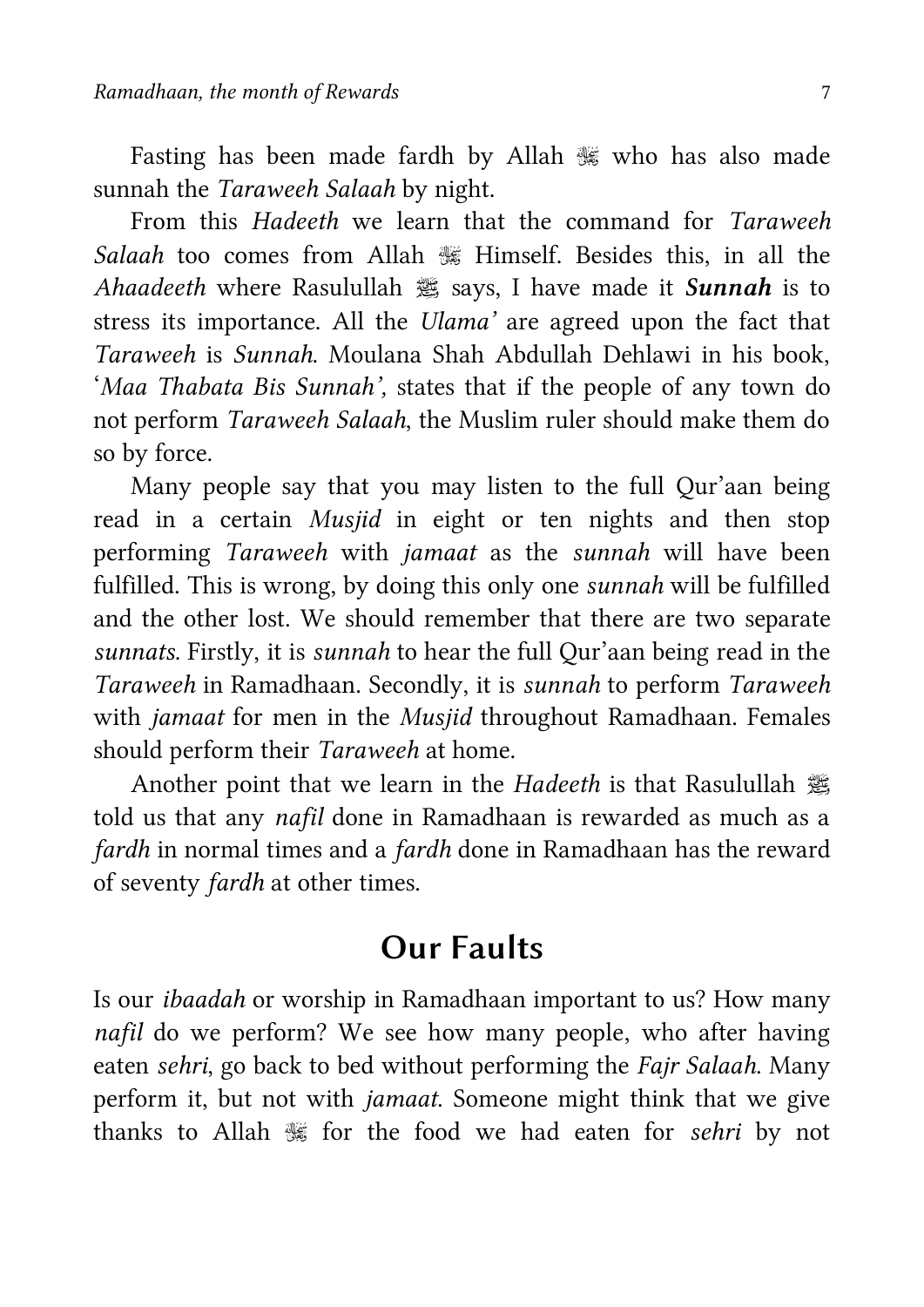performing the most important *fardh* or by not performing it with *jamaat*. Such a *Salaah* is not complete.

Rasulullah  $\mathcal{L}$  said: "There is no *Salaah* for those near the *Musjid* except in the *Musjid*." In the *kitaab* '*Mazhaahir-e-Haq*' we find that there is no reward for *Salaah*, for people who do not perform it with *jamaat*, without any good reason or excuse.

Similarly, in many cases at the time of *iftaar*, *Maghrib Salaah* is missed and many do not come to the *Musjid*. Some miss the *takbeer* at the beginning or miss the first *rakaat*. Many people hurry to get over the *Taraweeh Salaah* and even perform the *Esha Salaah* before the time of *Esha* starts. (Some do not pay any attention to *Salaah* even in Ramadhaan).

That is the condition of our *fardh Salaah* in Ramadhaan. Whilst performing one *fardh* of fasting, three others are destroyed. How often do we see that even the time of *Zuhr Salaah* passes by because we are asleep, while the time of *Asr* goes by because we are too busy buying, selling or cooking to prepare for *iftaar*.

If such is the case with the *faraaidh*, then we can imagine how much less importance is given to the *nafil* actions. One finds that because of sleep, the times of *Salaatul Ishraaq* (after sunrise) and *Salaatud Dhuhaa* (before noon) go by.

Then what about *Salaatul Awwabeen* (just after *Maghrib*)? Here we find ourselves busy with *iftaar* and when thinking about *Taraweeh* after *Esha* this *Salaah* too is neglected. Further we find that for *Salaatut Tahajjud* the time is the same as that for *sehri* with the result that this too goes by. One may make a thousand excuses for not finding time for these *nawaafil*. These are all excuses for not performing these *Salaah*.

## **Advice**

There is very strong link between Ramadhaan and the *Tilaawat* of the Qur'aan. Almost all Allah great holy books were sent down in this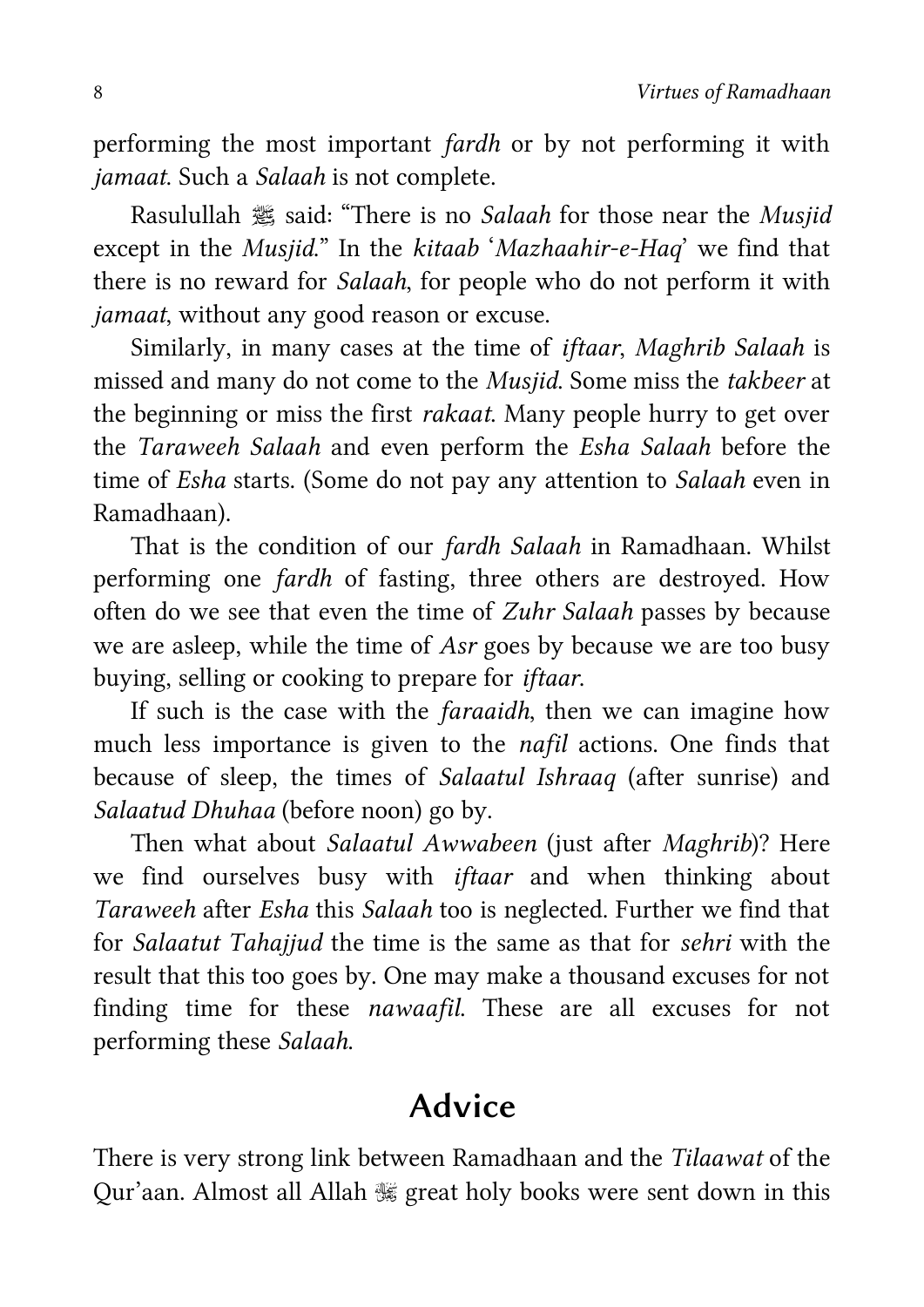month. Similarly, in this month the Qur'aan was brought down from the *'lowhul mahfoozh'* (preserved tablet) to the *'samaaud dunyaa'* (Earthly sky), from where it was revealed bit by bit to Rasulullah  $\frac{1}{25}$ in a period of twenty three years.

There is a great connection between the Qur'aan and the month of Ramadhaan. For this reason, as much *Tilaawat* of the Qur'aan as possible should be made during this month. Such was the habit of our pious people of the past. Jibraeel <a>used to recite the whole Qur'aan to our Nabi ﷺ in the month of Ramadhaan. In some reports it is stated that Rasulullah  $\frac{1}{25}$  used to recite and Jibraeel  $\frac{1}{25}$  used to listen.

The *Ulama'* have said that it is Mustahab to read Qur'aan in such a manner that while one recites the other listens. Thereafter, another recites while others listen. So recite the Qur'aan as much as possible. Whatever time remains thereafter should not be wasted.

Rasulullah  $\frac{1}{25}$  drew our attention to four things and advised that we should practice them as much as possible. They are the recitation of *Kalimah Tayibbah, istighfaar, begging for Jannah and asking safety from Jahannam*. Therefore, it must be regarded an honour to spend as much time as possible reciting these. This will be the true appreciation of the teachings of Rasulullah  $\ddot{\mathscr{E}}$ . What is so difficult about keeping the tongue busy with the recitation of *Durood* (*salawaat*) or *'Laa Ilaha illallah'* while being engaged in our daily works?

In the same *Hadeeth*, Rasulullah  $\frac{100}{25}$  said a few more things; Ramadhaan is the month of patience. So if great difficulty is experienced in fasting, one should bear it with patience. One should not complain as people are fond of doing during hot days. If by chance *sehri* is missed then too one should not complain. Similarly, should any difficulty or trial be experienced, one should bear it with patience; otherwise, these deeds may possibly be empty of *barakah* (blessings). When we avoid the worldly pleasures and give up our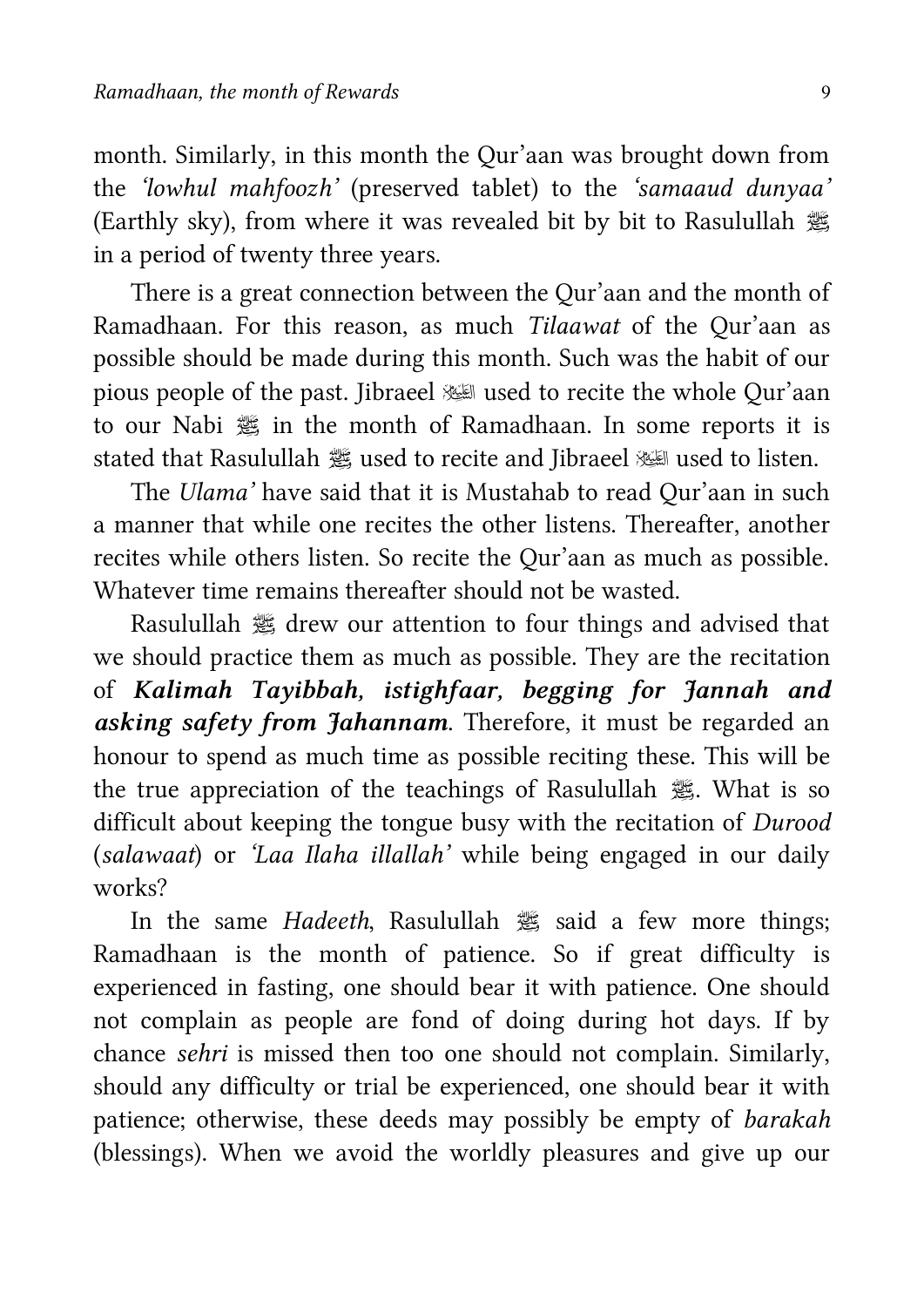eating and drinking, then for the sake of Allah's  $\mathcal{F}$  pleasure what are these difficulties.

#### **Kindness for the poor & unfortunate**

The *Hadeeth* also says that it is the month of sympathy and kindness, especially for the poor and needy. Sympathy should be of a practical nature. When ten things are placed before us for *iftaar*, at least two or four of them should be set aside for the poor and needy. They should be treated more favourably, if not then at least equally and should certainly be remembered. The *Sahaabah* were living examples in showing sympathy for the poor, it is our duty to follow or at least try to follow them.

In the matter of sacrifice and sympathy, only the brave can follow the examples of *Sahaabah*  $\triangleq$ . There are many instances which will leave one in amazement if mentioned.

Let us see the following example, Abu Jahm  $\triangleq$  relates that, during the battle of Yarmouk, he went in search of his cousin, taking with him a water bag to give him to drink and also wash his wounds if he was found alive or wounded. He found him lying among the wounded. When I asked him whether he wanted some water, he said 'Yes'. At that moment someone near him moaned. My cousin pointed to that person indicating that I should first give him the water. I went to him and found that he too needed water, but just as I was about to give him the water, a third person groaned near him. The second one pointed to this third person meaning that I should give the third one to drink first. I went to the third person but before he could drink, I found out that he had passed away, I then returned to the second one only to find that he too had passed away. When I came back to my cousin, he too had become a *shaheed*.

This is the type of caring character our *Sahaabah*  $\triangleq$  had. They preferred to die thirsty rather than to drink before a Muslim brother.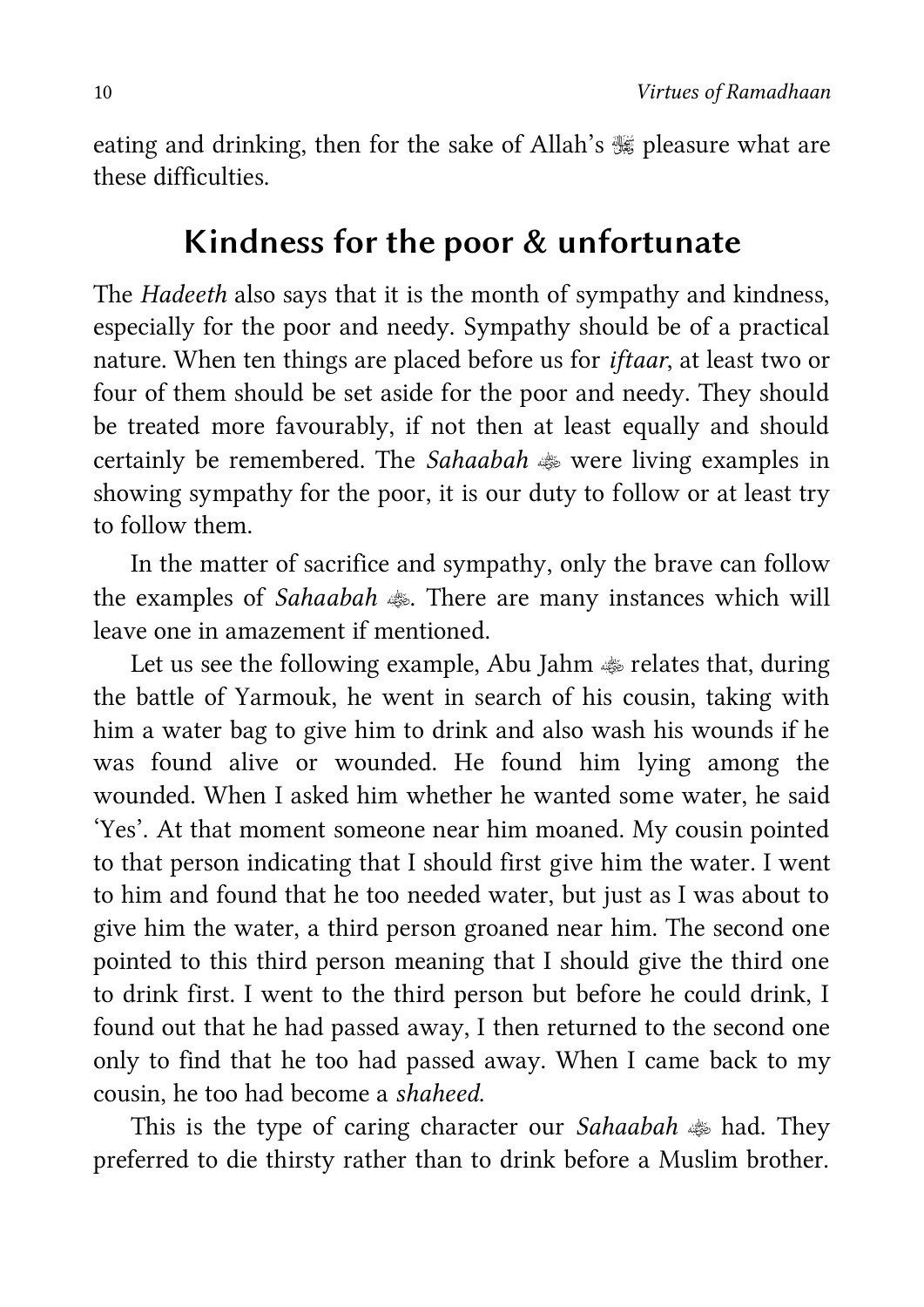May Allah  $\mathcal{H}$  be pleased with them all and grant us ability to follow in their footsteps. *Aameen*

Another *Hadeeth* says that whoever feeds the hungry, clothes the naked and gives shelter to the traveller, Allah  $\mathcal{H}$  shall save him from the terrors of *Qiyaamah*. Further, Rasulullah  $\frac{1}{25}$  mentioned the virtue of feeding a fasting person at the time of breaking the fast. In one *Hadeeth* it is reported that one who feeds a person out of his *Halaal* earnings to break the fast, the *Malaaikah* grant mercy upon him during the nights of Ramadhaan, and Jibraeel 選 shakes hands with him on *Laylatul Qadr*. The sign of this is that his heart becomes soft and tears flow from his eyes.

During Ramadhaan, Hammad bin Salamah, a very famous *Muhaddith*, used to feed fifty people every day at *iftaar*. *(Roohul Bayan)*

Thereafter, the *Hadeeth* of Rasulullah  $\frac{100}{100}$  called the first section (i.e. first 10 days) of Ramadhaan the coming of mercy, which means that Allah's favour is with the believers. Those who are thankful to Allah  $\frac{1}{2}$  for His bounties will receive even more. The Qur'aan says:

#### *"If you are thankful, I will surely grant you more."*

During the second section (i.e. the second 10 days) of Ramadhaan, forgiveness begins to come down as a reward for fasting during the first section. The last section (i.e. the last 10 days) of Ramadhaan brings protection from entrance into *Jahannam*. This is supported by many similar *Ahaadeeth*.

In my personal opinion, Ramadhaan has been divided into three sections because people are normally of three different kinds. Firstly, there are those who have no sins. For them Allah's mercy and Bounties come from the very beginning of Ramadhaan. Secondly, there are those whose sins are not too heavy, for them forgiveness comes after one third of Ramadhaan has passed. Thirdly, there are the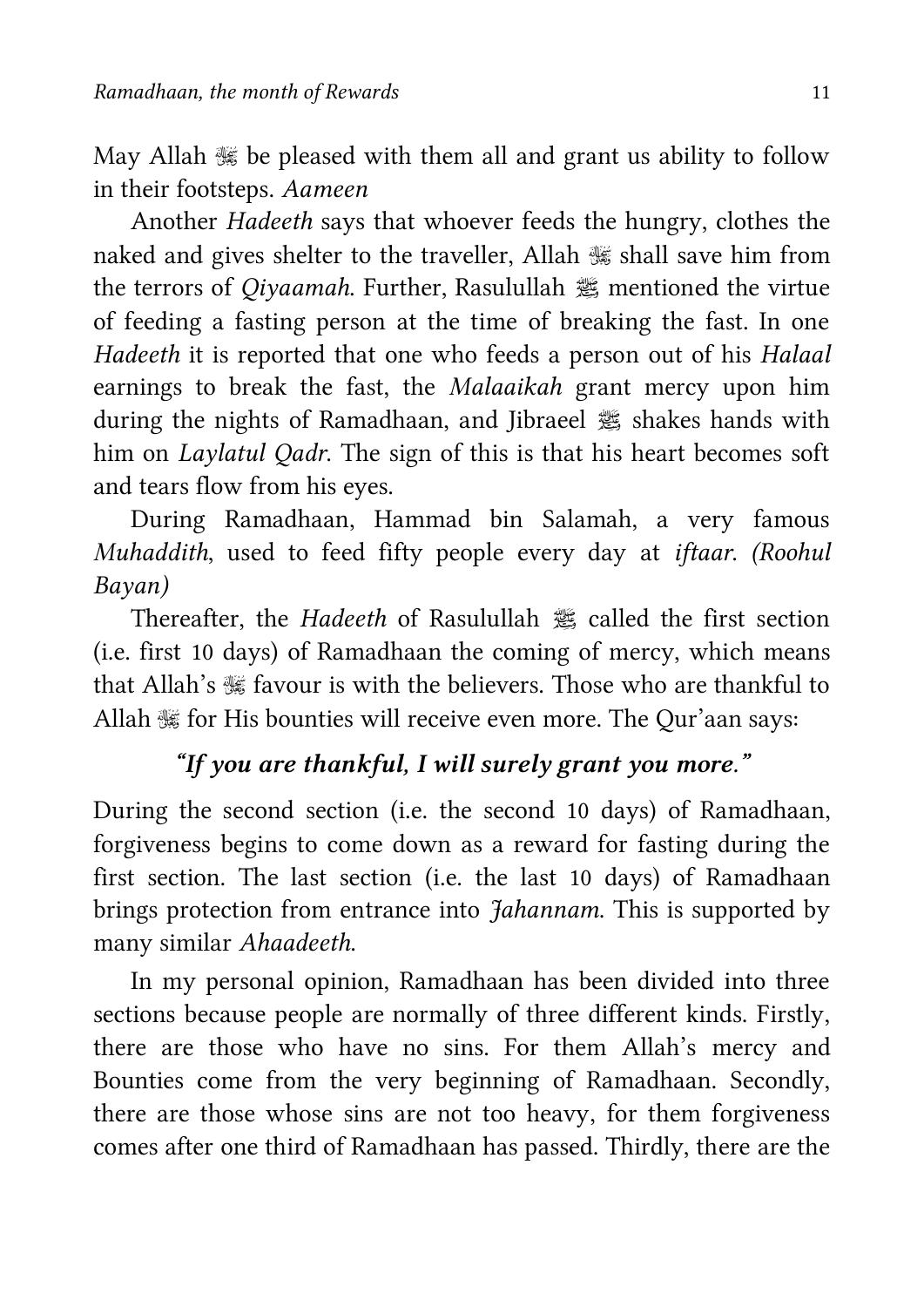real sinners. For them forgiveness comes after having fasted most of Ramadhaan. Those who received Allah  $\frac{100}{100}$  mercy right at the beginning are the very fortunate ones because of the great amount of mercy they have received. (And Allah  $\mathbb K$  knows best).

Another point mentioned in the *Ahaadeeth* is that masters should be merciful to their servants in Ramadhaan because, after all, they too are fasting. Unnecessary hard work or too much of it will be difficult for them. An extra worker should be hired when the work is too much. That of course, only applies when the servant himself fasts; otherwise there is no difference for them between Ramadhaan and any other month.

Lastly, Rasulullah  $\frac{1}{25}$  encouraged four things in the *Hadeeth* that should be repeated constantly. Firstly, the recitation of *Kalimah Tayyibah*, which in the *Ahaadeeth* is called the highest form of *zikr*. In Mishkat, Abu Saeed Khudri  $\triangleq$  reports: Once Nabi Moosa begged of Allah to grant him a special *zikr* by which he can remember Allah  $\mathcal{H}$  and also (by which he could) ask Him. Allah  $\mathcal{H}$ then told him to recite the *Kalimah Tayyibah*. Sayyidina Moosa said, "O Allah! this is a *zikr* recited by all your servants, I wish for a special *zikr*." Allah  $\frac{1}{2}$  replied, "O Moosa, if the seven heavens, the earth and all its occupants including the *Malaaikah* but excluding Myself (i.e. excluding Allah Himself) are placed on one side of a scale and this *Kalimah* on the other, then this *Kalimah* will weigh heavier than everything else.

In another *Hadeeth* it is stated, Should anyone sincerely recite this *Kalimah*, the doors of *Jannah* open up for him immediately and nothing can stop him from reaching Allah *arsh* (throne). The only condition is that the reciter should stay away from major sins.

The *Kalimah Tayyibah* is the most excellent form of *zikr*. Allah has made it for everybody, so that none is deprived of it. Therefore, if any person is deprived of it, it is his own fault. There are many *Ahaadeeth* showing its rewards.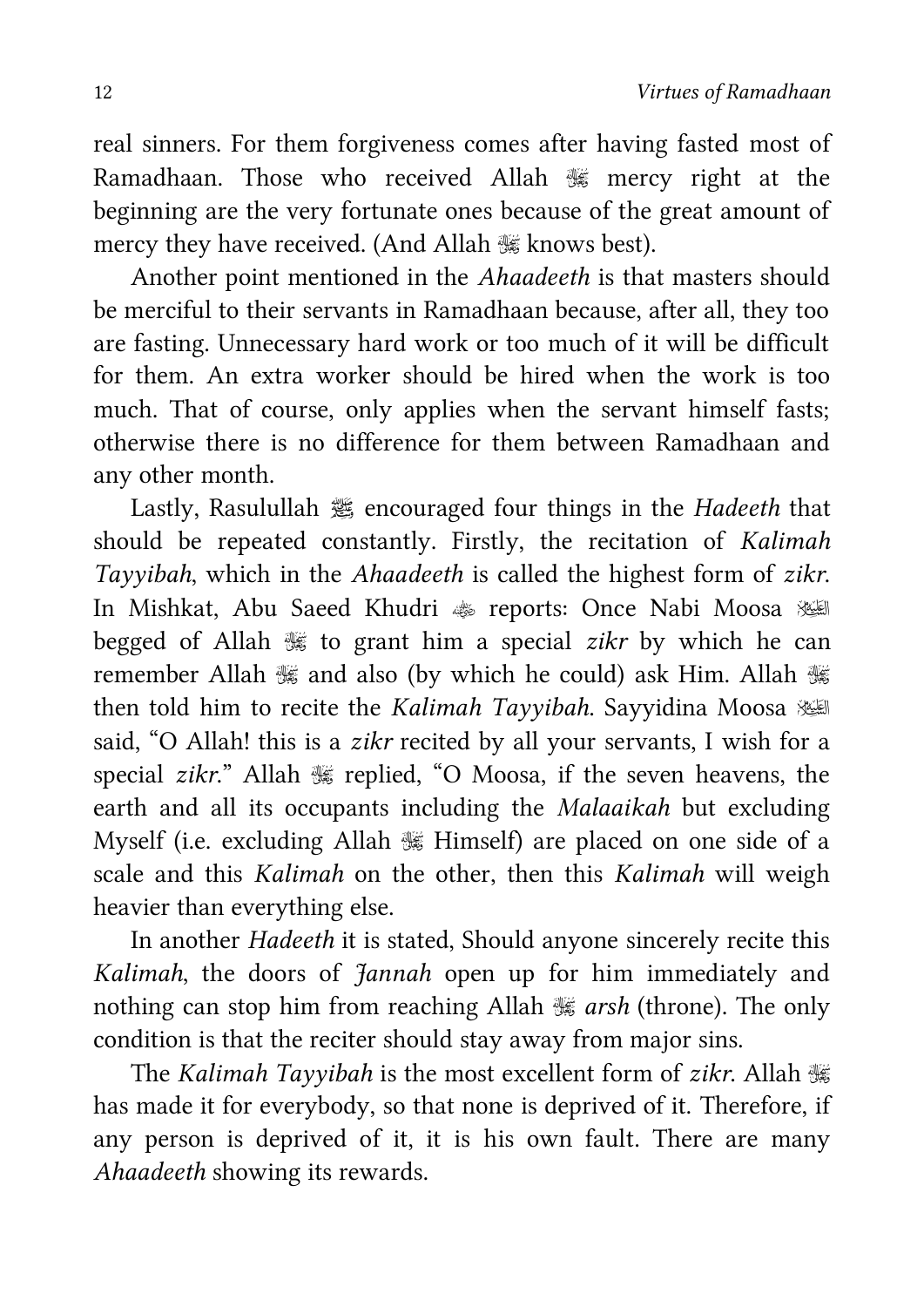The second thing which should be recited plentifully is *istighfaar*. The *Ahaadeeth* report many rewards of *istighfaar*. In one *Hadeeth* we read, "Whoever makes much *Istighfaar*, Allah  $\frac{m}{n}$  opens a way out for him from all problems and removes all sadness from him. He also receives *rizq* (food, money etc.) from unexpected places." In another *Hadeeth*, Rasulullah  $\frac{100}{25}$  said that, "Every man is a sinner, but the best among the sinners are those who repent and ask for forgiveness." In one *Hadeeth* it is mentioned that, "When a man commits a sin, a black spot forms on his heart, but when he asks for forgiveness, it is washed away , if not, the black spot remains".

Thereafter, Rasulullah  $\mathcal{L}$  commanded us to beg two things which we cannot do without, firstly to beg Allah  $\frac{m}{m}$  for entrance into *Jannah* and secondly to ask for protection in Him from *Jahannam*.

May Allah grant us this good fortune. (*Aameen)*

#### **Five Gifts given to this Ummah in Ramadhaan**

Abu Hurairah  $\triangleq$  says that Rasulullah  $\triangleq$  said, "My *ummah* has been given five special things that were not given to anyone before them. The smell from the mouth of a fasting Muslim is sweeter for Allah  $\mathbb{R}$  than the sweet smell of musk. The fish in the sea ask for forgiveness for them until they break their fast. Allah  $\frac{100}{100}$  prepares and decorates His special *Jannah* every day and then says: "The time is near when My loyal servants shall put away the load (of the world) and come to you." The evil *shayateen* are chained in this month of Ramadhaan so as not to take people towards evils which they normally do during other months. On the last night of Ramadhaan, the fasting Muslims are forgiven. The *Sahaabah*  $\triangleq$  then asked, "O Rasulullah  $\ddot{\mathfrak{B}}$ , is that the night of *Laylatul Qadr*?" Rasulullah  $\ddot{\mathfrak{B}}$ replied, "No, But it is only right that a servant should be given his reward on having completed his duty."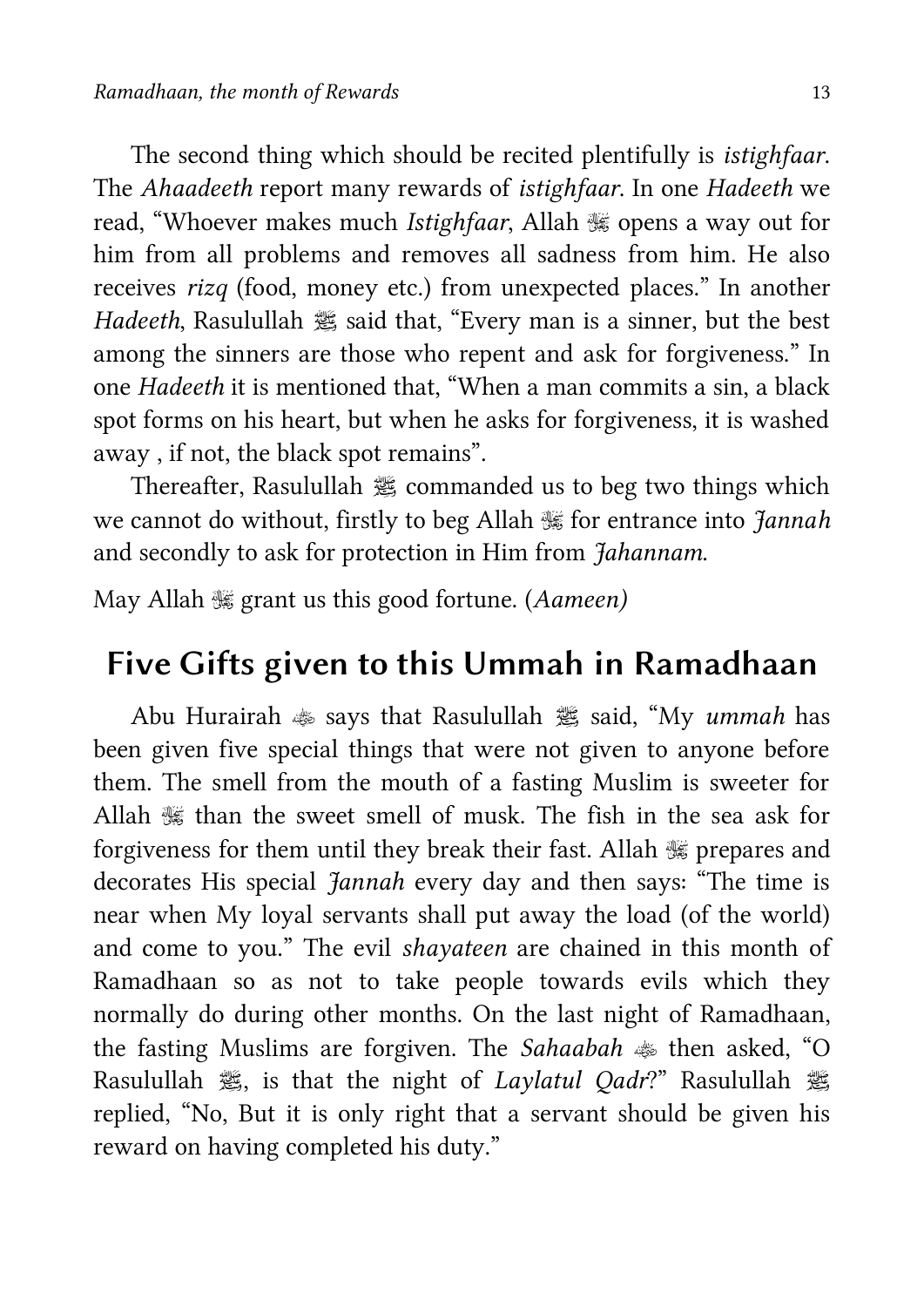**Note:** These five gifts from Allah were not granted to the (fasting) people before Islam. If only we could truly appreciate how great this gift from Allah  $\mathcal{L}$  really is, we will sincerely try to get these special favours.

**First,** we are told that the smell from the mouth of the fasting person is more pleasing to Allah  $\frac{1}{100}$  than the smell of musk. There are three most acceptable explanations:

- a) Some say that, in the *Aakhirah* (Hereafter), Allah is shall reward that smell from the mouth with a pleasing smell more sweet and refreshing than musk. *(Durre Manthur)*
- b) On the day of *Qiyamah* when we shall rise from our graves, a sweet smell shall come from the mouths of those who fasted and that shall be better than musk.
- c) In my opinion, the view that in this very world the smell is more pleasing for Allah  $\mathcal K$  than musk. This shows the ties of love between Allah  $\mathcal{H}$  and His fasting slaves.

We all know that even a bad smell from a person, whom one loves truly and sincerely, is in itself attractive to the lover, who in this case is Allah  $\mathcal G$  Himself. What is shown is how close to Allah  $\mathcal G$  a fasting person is.

Fasting is one of the most pleasing forms of worship in the sight of Allah  $\mathcal{H}$  and for this reason a *Hadeeth* states that for every deed the reward is brought by the *Malaaikah*, but Allah  $\frac{1}{1000}$  says, "The reward for fasting, I Myself will give, because it is for Me alone". Another report of the same *Hadeeth* (when read in a different way) says "I Myself become his reward". And what greater reward can there be for the lover than to meet the Beloved?

In another *Hadeeth* we read, "Fasting is the door to all other forms of worship of Allah  $\mathcal{L}$ . This means that, through fasting, the heart becomes encouraged to other forms of worship. This is the case if the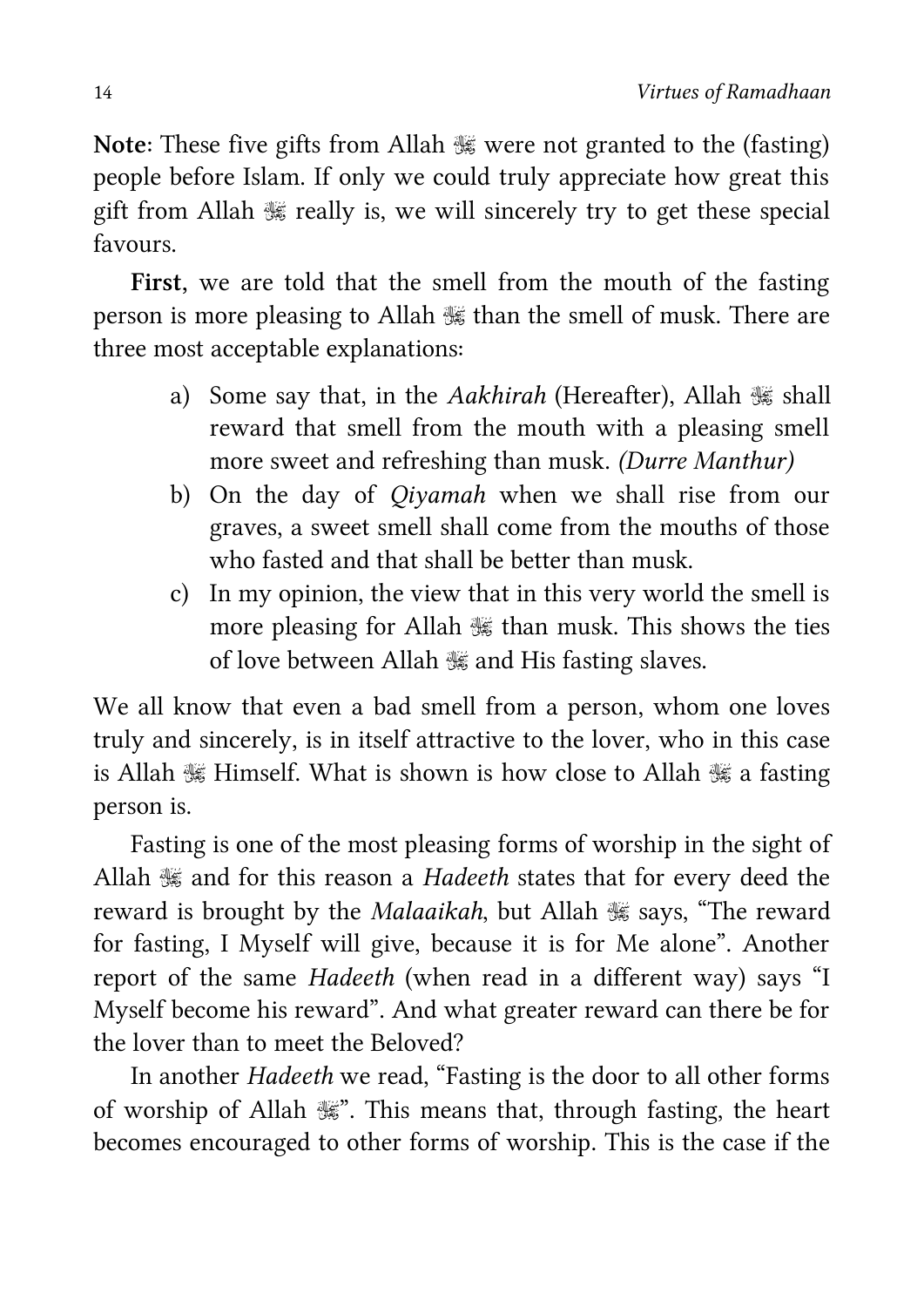fast is kept properly (as shall be explained later), and is not merely remaining hungry and thirsty.

**The second special favour** is that the fish in the sea ask for forgiveness for the person who fasts. The purpose here is to explain that many living things make *dua* for him. My uncle, Moulana Muhammad Ilyas وَحَمَّةُ اللَّهِ عَلَيْهِ Whammad Ilyas دَعْمَةُ اللَّهُ عَلَيْهِ says in the Holy Qur'aan, "Certainly those who believe and do righteous deeds, Allah  $\frac{1}{2}$  shall make them beloved (in this world)" *(Surah Maryam 96)*

One *Hadeeth* explains this further, "When Allah  $\frac{1}{100}$  loves a person, He says to the angel Jibraeel , 'I love that person, so you also love him.' Jibraeel <a><a><a>l</a> then also loves that person and announces in the first heaven that, 'That person is loved by Allah , you all should also love him.' Then all the creations of the heavens begin to love him. Then, love for that person spreads all over the earth." Normally only those who are near to a person seem to love him, but here that love spreads all over, even the animals in the jungle and the fish in the sea do the same. They all then make *dua* on his behalf.

**The third favour** given to the fasting persons is that *Jannah* is decorated for them. The *Hadeeth* states that at the beginning of every year, *Jannah* begins to be decorated for Ramadhaan. We know that when an important person is expected to arrive, great care is taken in the preparations for his welcome. For example, in a marriage preparations start months in advance, likewise it is with Ramadhaan.

**The fourth favour** is that evil *shayateen* (devils) are chained, so evil is much less. One would have expected that, because of the great desire for worship of Allah  $\mathcal G$  in the blessed month of Ramadhaan, the *shayateen* would try just as hard to pull the faithful away from the right path, so that much more evil would be committed. That is not the case. Instead we see so much less evil. How many drunkards do we see, who just because of the blessed month of Ramadhaan, do not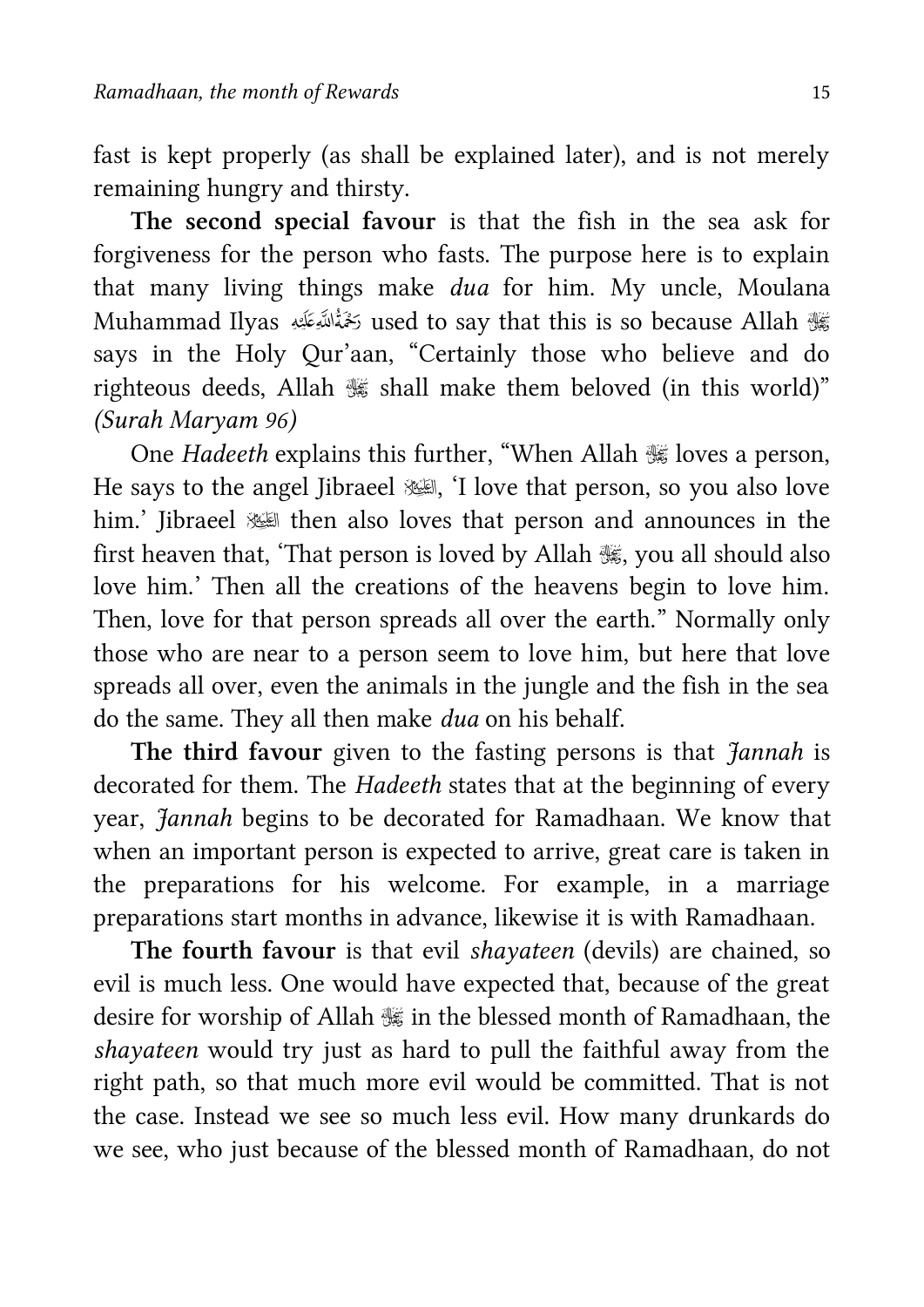drink any wine? How many other sinners we see giving up evil acts during the blessed month of Ramadhaan?

You may wonder that, when the *shayateen* are chained, how is it that we still see sins being committed, even though in lesser amounts? The reply is that all evil may not necessarily be caused by the evil *shayateen*. Having for eleven months lived in obedience to the wishes of the *shayateen*, the doing of evil actions caused by them becomes a habit and so evil is being done in Ramadhaan and also out of Ramadhaan. For this reason we find those who normally commit sins continue to do some of it in Ramadhaan. Thus, even though *shayateen* have been chained, their effect on us has become so strong that we follow their ways from our own side even in Ramadhaan.

Another important point is that Nabi  $\frac{1}{25}$  has said, "When a person commits a sin, a black spot forms on his heart, when he sincerely makes *taubah* (repents), it is removed otherwise it remains. When he again commits a sin another spot forms (and so on), until his heart becomes completely black. Then nothing good can enter his heart."

Referring to this, Allah  $\frac{1}{100}$  says in the Qur'aan, "Never! But on their *heart is the stain (of Evil)" (Al-Munafiqeen 14)*. Thus their hearts become totally stained, in such cases, these hearts are obviously attracted towards sins. This is the reason why many people without any fear do one type of sin, but when thinking of another similar sin, then their hearts refuse to do it.

For example, if those people who drink wine are told to eat pork, they would hate it, whereas these two evils are equally sinful. Similarly, the heart is stained by them, thus resulting in these sins being done even without any action of the *shayateen*.

My personal opinion is that not all the *shayateen* are chained, but only the most evil ones. All of us can see that in Ramadhaan, It does not require a great amount of effort and energy to perform a good act. Neither does it need a great amount of self control and effort to avoid sin, as in other times.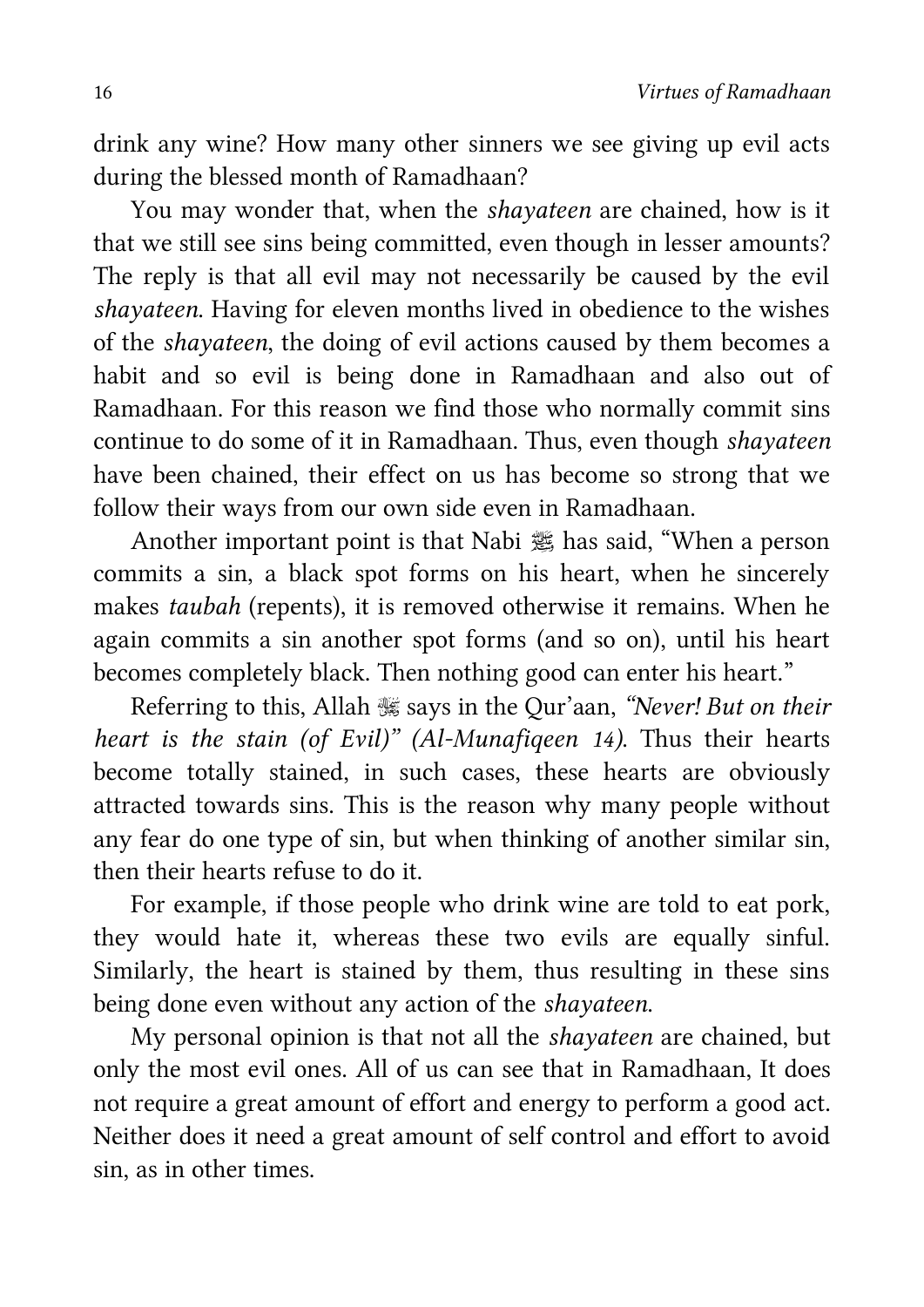Moulana Shah Ishaaq was of the opinion that, for the evil people, only the most evil *shayateen* are chained, whereas for the pious ones all *shayateen* are chained.

**The fifth favour** is that forgiveness is granted on the last night of Ramadhaan. (See previous *Hadeeth*). Because of this great favour, the *Sahaabah* thought that this night must be *Laylatul Qadr*. They knew the great blessings of that night and asked whether it meant *Laylatul Qadr*. The reply was that it was not. This is just a favour granted for having fasted to the end of Ramadhaan.

# **Only a Very Unfortunate Person would not get forgiveness in Ramadhaan**

Kaab Ibn Ujrah  $\&$  says that Rasulullah  $\&$  said, "Come near to the *mimbar*" and we came near the *mimbar*. When He climbed the first step of the mimbar, He said "*Aameen*", When He climbed the second step, He said "*Aameen*", When He climbed the third step, He said "Aameen" When He came down, We said "O Rasul of Allah  $\frac{1}{25}$ , today we have heard from you something which we had never heard before." Rasulullah ﷺ said, "When I climbed the first step, Jibraeel appeared before me and said, "Destruction to the person who found the blessed month of Ramadhaan and let it pass by without gaining forgiveness," then, I said '*Aameen*.' When I climbed the second step, he said, "Destruction to the person before whom your (i.e. Nabi's j) name is taken and he does not send *Durood* and Salaam on you (for example by saying, *Sallallahu Alayhi Wasallam*)." I replied '*Aameen*.' When I climbed the third step, he said "Destruction on that person in whose lifetime both his parents or either one of them reaches old age, and (because of not serving them) he is not allowed to enter *Jannah*." I said '*Aameen*.'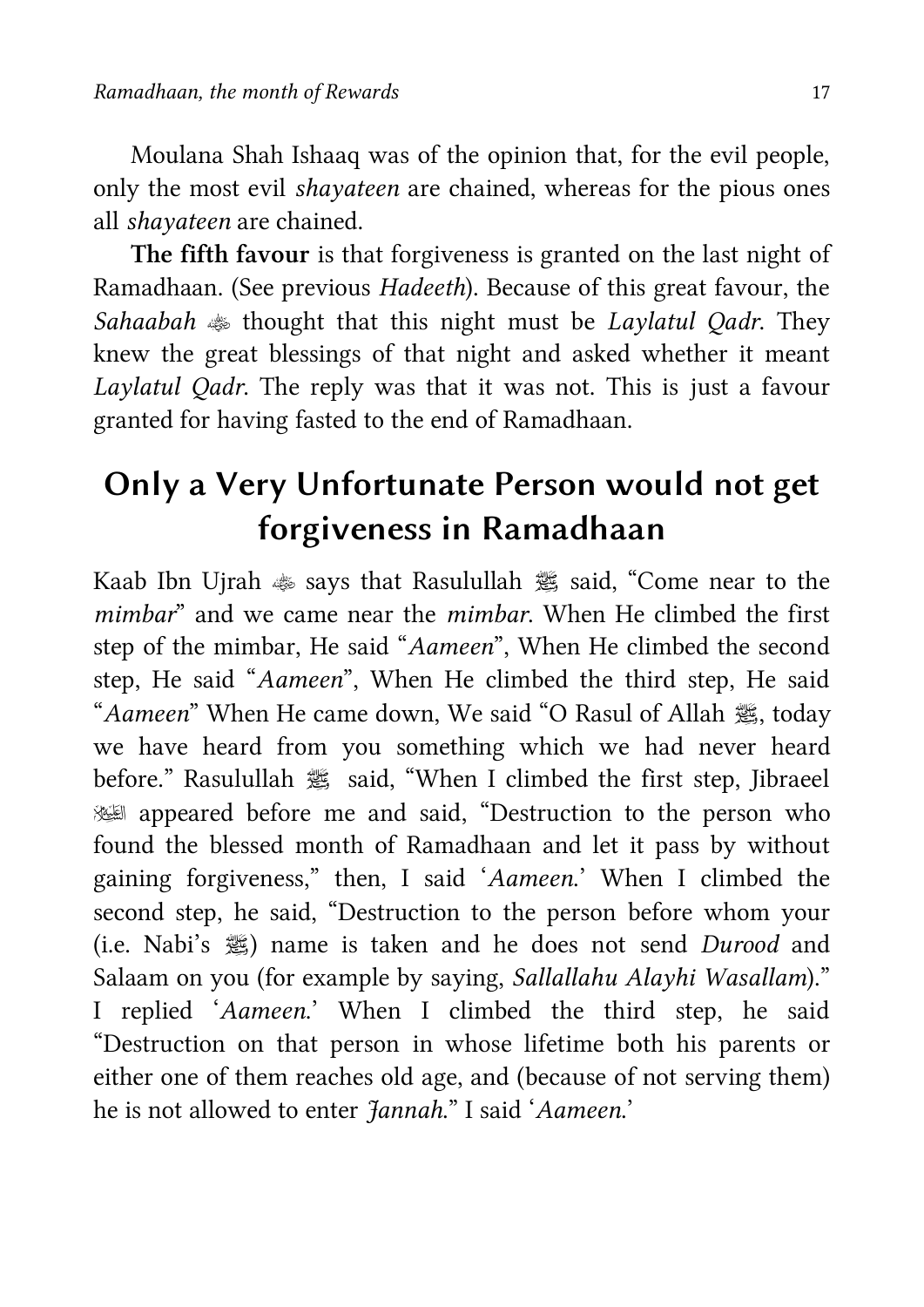**Note:** In this Hadeeth, Jibraeel made three curses, upon which Rasulullah  $\frac{1}{28}$  said "*Aameen*" every time.

In al-Durr al-Mansoor, it is said that Jibraeel  $\mathbb{Z}$  asked Rasulullah **選 to say '***Aameen***'**. The curses of Jibraeel ﷺ, an angel of such high position, are sure to be accepted. May Allah  $\frac{m}{m}$  in His mercy grant us His help and save us from these three curses.

The first person described above is he who, even in the blessed month of Ramadhaan, spends the days in sin and does not worry about his duties, thus he does not get forgiveness. Ramadhaan is the month of Allah's mercy and if even this month is spent carelessly, how can he expect to be forgiven for his sins? If he cannot gain Allah's forgiveness in Ramadhaan, then when will he do so? The way to seek Allah's  $\frac{100}{100}$  pardon for his sins is to complete his duties in Ramadhaan as ordered by Allah , such as fasting, reading *Taraweeh Salaah* and asking for Allah's forgiveness for past sins.

The second unfortunate person is he who hears the name of Rasulullah's ﷺ and yet does not send *Durood* and *Salaam* on him. For this reason, some *Ulama'* consider it compulsory to recite *Durood* whenever the name of Muhammad  $\frac{160}{125}$  is mentioned. In some *Ahaadeeth*, the person who fails to do so is called unfortunate and stingy. Such people are described as those who would lose the way to Jannah, or even among those who will enter Jahannam or those who will not look upon the blessed face of Rasulullah 選. The Ulama give us many meanings to these *Ahaadeeth*. Not sending *Durood* and *Salaam* on Nabi  $\frac{1}{2}$  is very unfortunate.

Why should it not be? After all, the favours on us because of Rasulullah  $\frac{160}{25}$  are so great that our writings and our lectures cannot describe. His favours on us are very great. Therefore, any warning, for the neglect of sending *Durood* and *Salaam* on Nabi  $\frac{36}{25}$ , is acceptable.

On the other hand, the reward for reciting *Durood* is very great. The *Hadeeth* teaches us that whosoever recites *Durood* once, Allah sends ten blessings on him and the *Malaaikah* make *dua* for him. All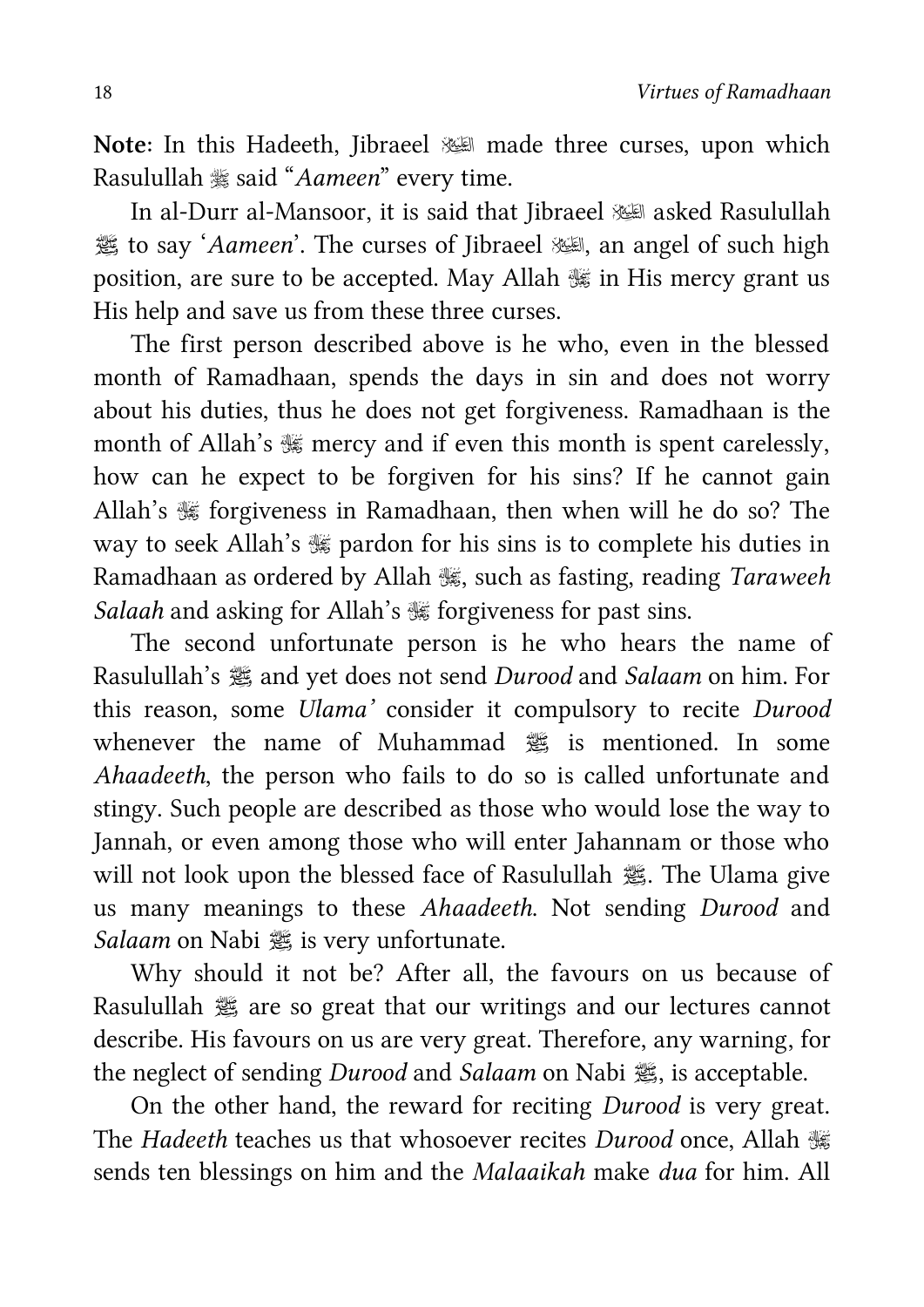his sins are forgiven, his position is raised and his reward will be as big as mount Uhud and on the day of *Qiyamah*, Rasulullah 選 shall ask Allah  $\ddot{\text{m}}$  to forgive him.

More promises of reward are: obtaining Allah's  $\frac{1}{2}$  happiness, mercy and safety against His anger, safety from the fears of *Qiyamah*, seeing your place in *Jannah* while still alive on this earth. Besides these, there is the promise of never being troubled by poverty and of enjoying nearness to Rasulullah  $\ddot{\mathfrak{g}}$ , the promise of help against enemies and the promise of being loved by others. It is compulsory to recite *Durood* at least once in a lifetime and all the *Ulama'* are agreed upon this fact. However, some *Ulama' say that Durood* must be recited whenever the name of Rasulullah 2 is mentioned while others say it is preferable.

The third person described in the *Hadeeth* above, is he in whose lifetime one or both of his parents reach old age, and yet he is unable to gain *Jannah* by serving them. The *Ulama'* have stated that in every permissible act, it is compulsory to obey the parents' commands. You should not be disrespectful to them and you should be be humble, even though they may be non muslims. You must neither raise your voice above theirs, nor call them by their names. When they have to be called towards good and stopprd from evil, it should be done mercifully and you should continue to make *dua* for them even if they refuse to accept.

In a *Hadeeth* it is said that, at all times they should be honoured and respected. It is also related that the best of doors for entering *Jannah* is the father. If you wish, look after it and if you wish, destroy it.

A *Sahaabi*  $*$  asked Rasulullah  $*$ , "What are the rights due to parents?" He *5* replied, "They are your *Jannah* and your *Jahannam*! I.e. if they are happy, it leads you to *Jannah* while their unhappiness leads you to *Jahannam*." It is stated in a *Hadeeth* that when an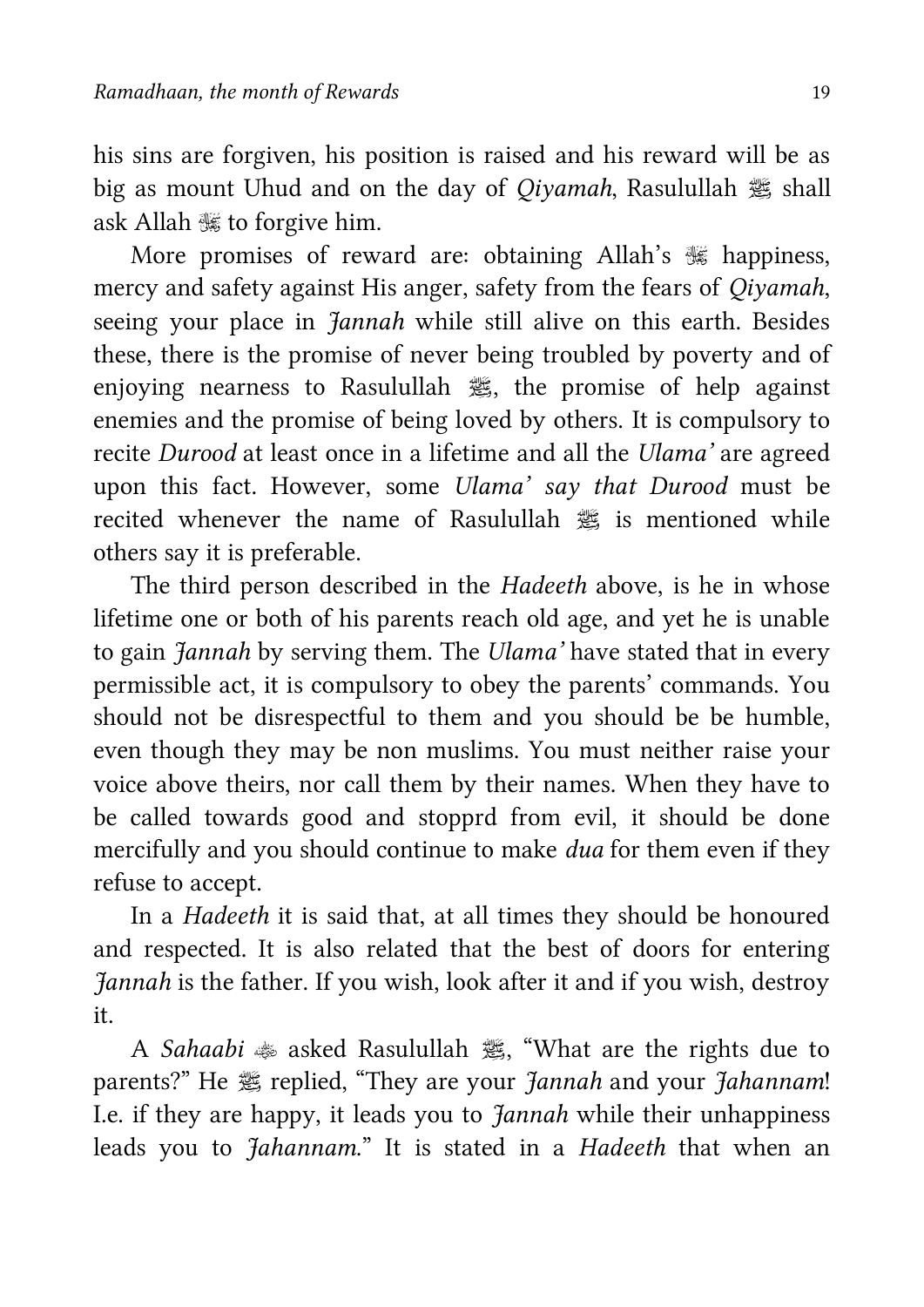obedient son looks with love and affection at his parents, the reward for that look shall be an accepted Hajj. In another *Hadeeth*, it is stated that Allah  $\mathcal G$  forgives all sins as He pleases except the sin of *shirk* (i.e. joining partners with Allah (a). However, He causes punishment for disobedience to parents, right in this world before death.

A *Sahaabi*  $\triangleq$  said, "O Rasul of Allah  $\triangleq$ , I want to go for *Jihad*." Rasulullah  $*$  asked, "Is your mother alive?" "Yes," He replied. Rasulullah  $\mathcal{L}$  then said, "Serve her, *Jannah* lies under her feet". Again another *Hadeeth* says, "The pleasure of Allah  $\frac{1}{2}$  is in pleasing your father, and Allah's  $\mathcal{H}$  displeasure is in displeasing your father."

However, if ones parents were not respected and treated properly and have passed away, there is still something that their children can do according to Islam. The *Hadeeth* teaches us that, in such cases, one should always make *dua* for their forgiveness. By doing so, you will be counted among those who are obedient. Another *Hadeeth* says that the best action a person can do after the death of his father is to treat his friends in a friendly manner (as the father would have done).

# **Show Allah Your Good deeds in Ramadhaan**

Ubaadah Ibn Saamit reports that, one day when Ramadhaan had come near, Rasulullah  $\frac{100}{25}$  said: "Ramadhaan, the month of blessings has come upon you, wherein Allah  $\frac{100}{100}$  turns towards you and sends to you His special blessings, forgives your faults, accepts your *duas*, appreciates your competing for the greatest good and boasts to the *Malaaikah* about you. So show to Allah  $\frac{1}{200}$  your good deeds; for truly, the most pitiful and unfortunate one is he who is deprived of Allah's **s** mercy in this month."

**Note:** In this *Hadeeth*, we read, about the spirit of competition among the believers, each one trying to do more good deeds than the other. In our home, I am greatly very happy at seeing how the women compete with each other, each one trying to recite more Qur'aan than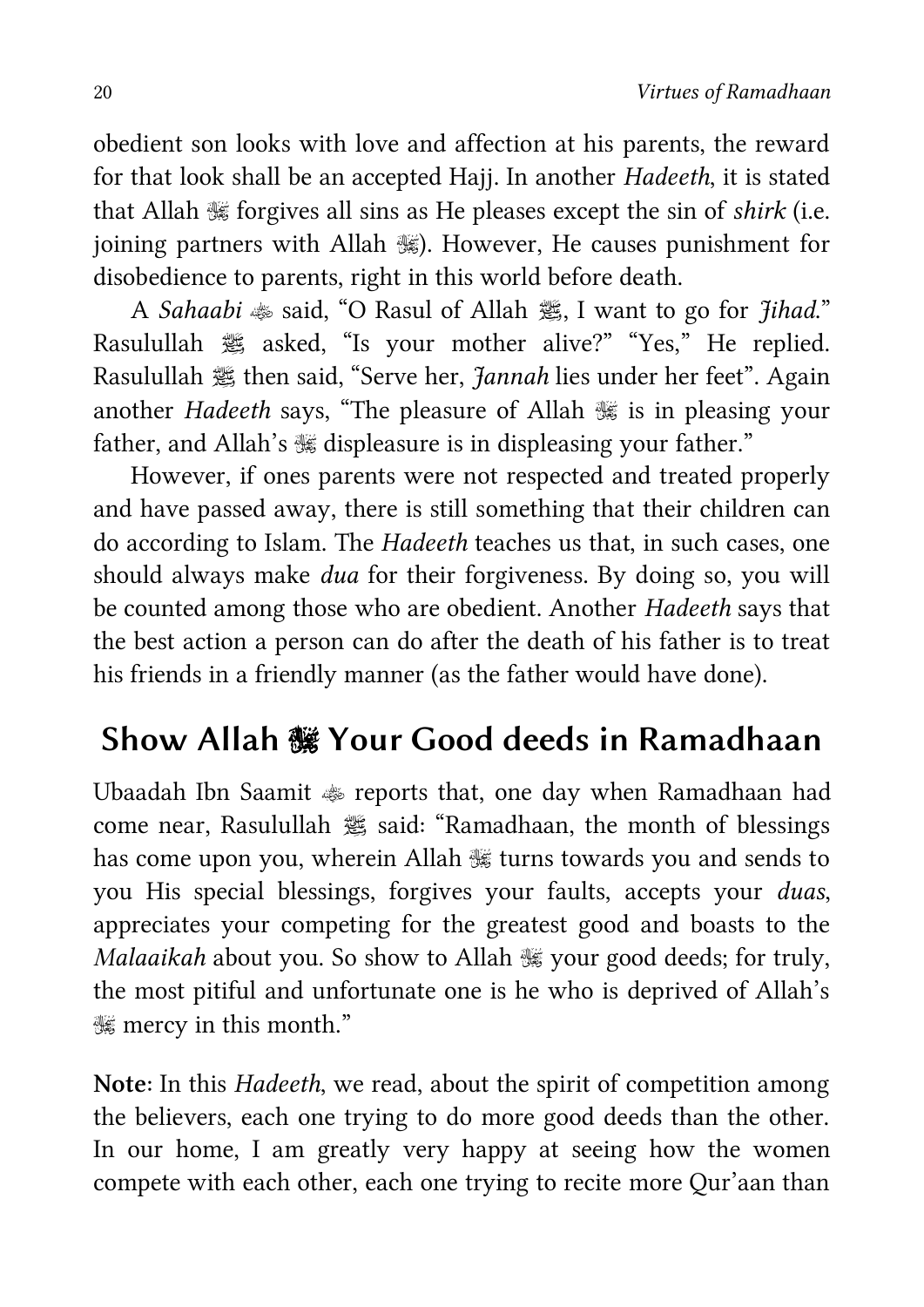the others, so that together with housework, each one reads half to two thirds of the Qur'aan daily. I mention this only out of a sense of gratitude to Allah , indicating His favour and not to boast of it. May Allah  $\frac{160}{125}$  accept their and our actions, and increase our ability for good actions.

# **Freedom from Jahannam and Acceptance of Dua**

Abu Saeed al-Khudree  $\bullet$  relates that Rasulullah  $\mathscr{E}$  said: "During each day and night of Ramadhaan, Allah  $\mathcal{H}$  sets free many people from *Jahannam,* and during each day and night, at least one *dua* for every Muslim is certainly accepted."

*Note:* Besides this *Hadeeth*, there are many others saying that the *dua* of a fasting person is accepted (*mustajaab*). In one *Hadeeth*, we read that the *dua* is accepted at the time of breaking the fast, but we are generally so busy eating, that we lose this chance.

The well known *dua* for breaking the fast is often forgotten:

ى ّٰ ل عَ ت وَ ُ ْ ن ٰامَ بِكَ ت وَ صمْ ُ ُ كَ َ ل َ م ُ ه ّٰ لل َ ت ا ُ رْ طَ ْ ف َ ا قِكَ ْ رِز

"Allaahumma laka sumto wa bika aamantu wa alayka tawakkaltu wa alaa rizqika aftar tu"

*(O Allah for You have I fasted, in You do I believe, and on You do I rely, and now I break this fast with food coming from You.)*

Abdullah Ibn Amr used to make the following *dua* when breaking the fast.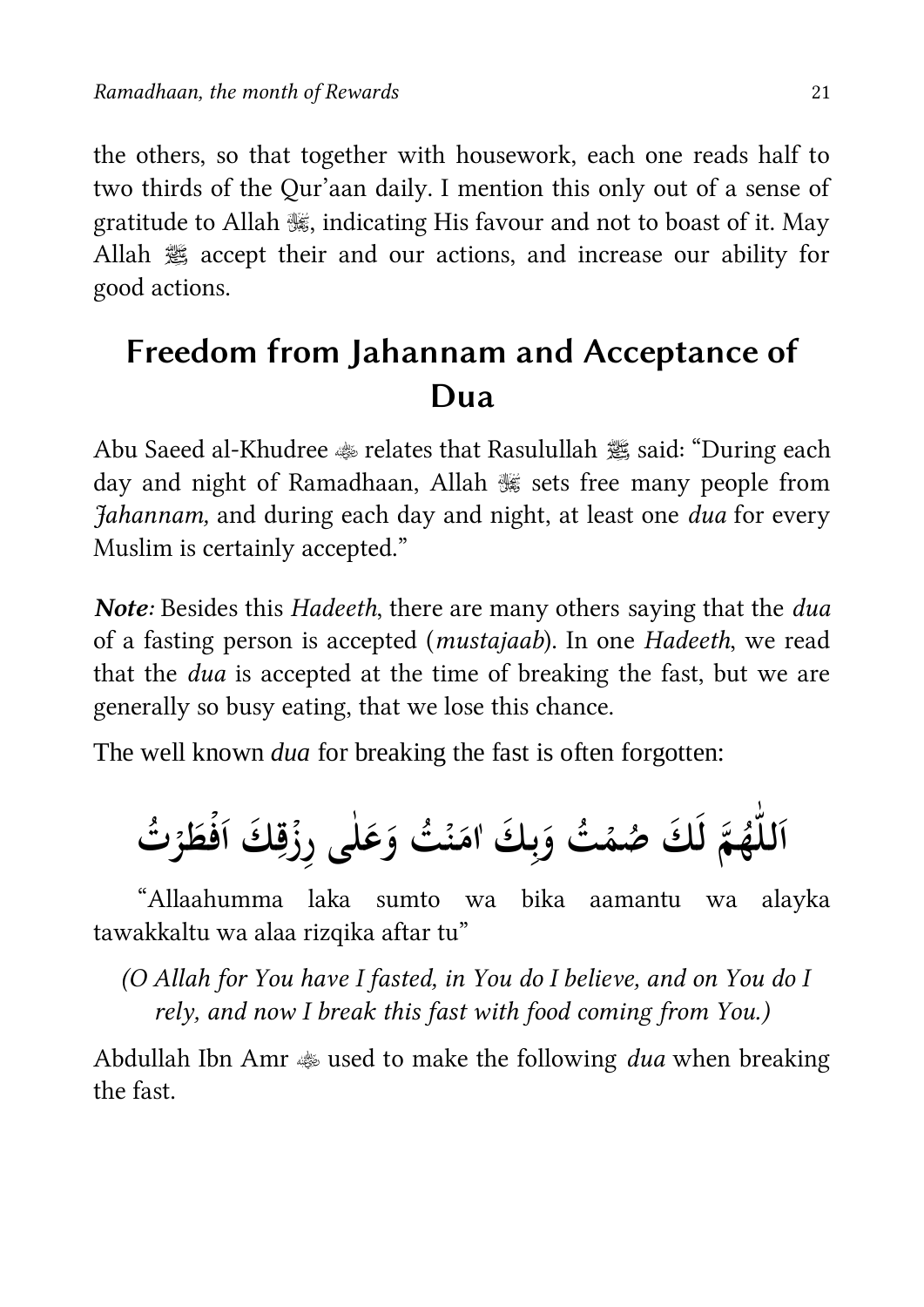ا<br>ا للَّهُمَّ اِنِّيۡ اَسۡئَلُكَ بِرَحۡمَتِكَ الَّتِيۡ وَسِعَتۡ كُلَّ شَيۡءٍ اَنۡ َ ا  $\ddot{\cdot}$ <u>ُ</u>  $\ddot{\cdot}$  $\ddot{\cdot}$ .<br>ا ِ<br>سا .<br>او ِ  $\ddot{\phantom{0}}$ .<br>م .<br>أ ֧֦֧֦֧֦֧֦֧֦֧֦֧֦֧֦֧֦֧֦֧֦֧֝֟֓֝<u>֚֓</u> ֧֦֧֞֝֝<br>֧ׅׅ֦ׅ֦֧֦֧֦֧֦֧֦֧֦֧֦֧֦֧֦֧֦֧֦֧֦֧֦֧֦֧֦֧֦֧֦֧֦֧֝֘֝֘֝<br>֧ׅ֦֧֜֡ ֝֟֟֓֟֓֟֟֟֟֟֟֟֟֟֟׀֟ ا



#### *"Allaa-humma innee as'aluka bi-rahmatikallatee wasita kulla shayin an taghfira lee"*

*(O Allah, I beg You, through Your infinite mercy, which surrounds all things, to forgive me.)*

In some books we read that Rasulullah  $\frac{36}{25}$  used to say:

يَا وَا سِعَ الْفَضْلِ اِغْفِرُ لِيُ ْ َ ٔ<br>
<u>ٔ</u> ِ.<br>ا

*"Yaa waasi al-fadli-igh-firlee"* 

*(O You who give Great Bounties, forgive me.)*

There are many other *duas* for breaking the fast, but no special *dua* is fixed. This time (at breaking the fast) is a time when *duas* are accepted; ask and put all your needs before Allah  $\mathcal{K}$  (and, if you remember, then make *dua* for me too).

# **Three Persons, whose Dua is surely accepted**

Abu Hurairah  $\triangleq$  reports that Rasulullah  $\triangleq$  said: "There are three persons whose *dua* is not rejected, The fasting person until he breaks the fast, the just ruler and the oppressed person, whose *dua* Allah lifts above the clouds and opens to it the doors of *Jannah* and Allah says, "I swear by my honour, verily, I shall assist you, even though it may be after sometime."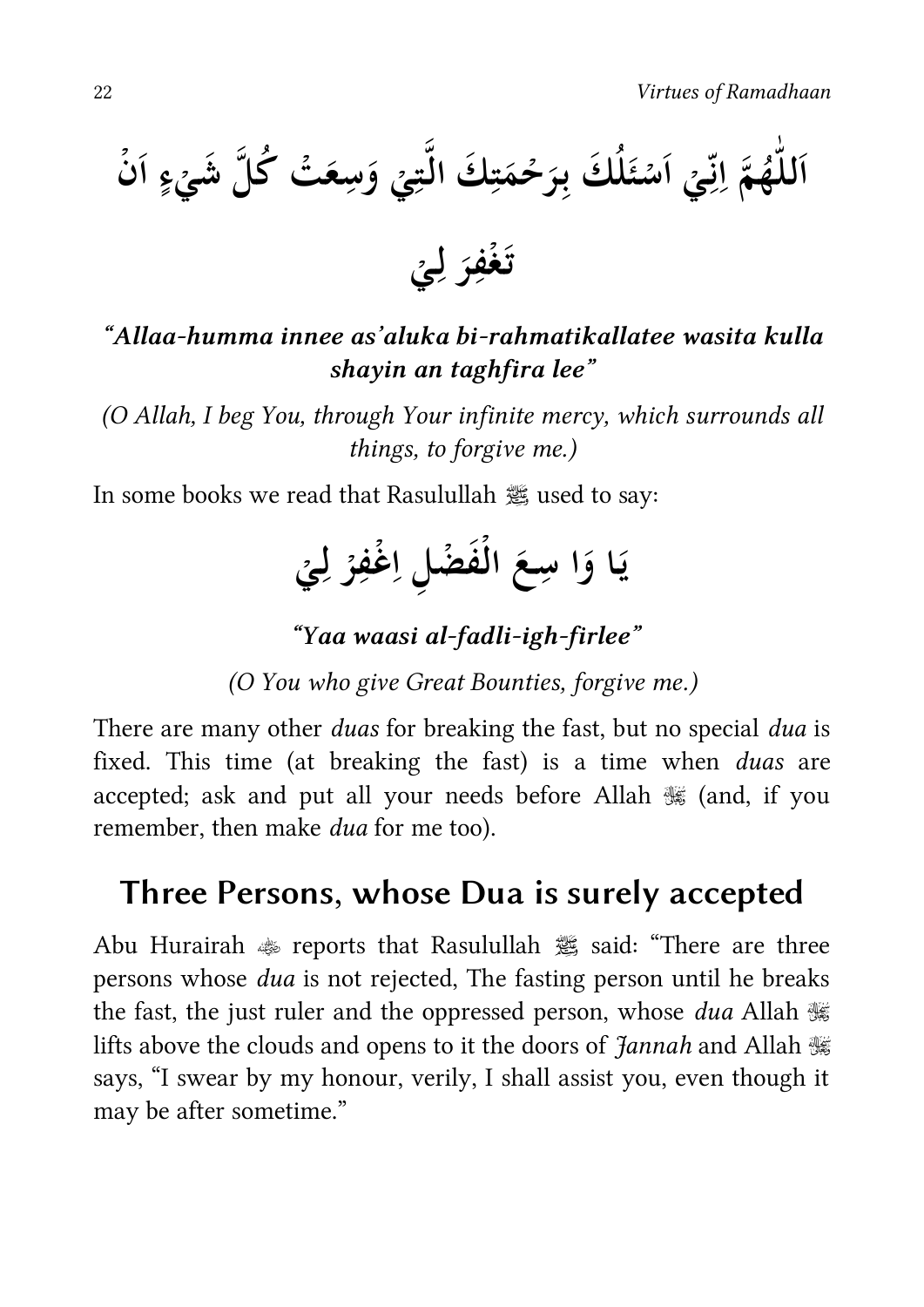**Note:** It is reported from *Aa'isha* that, when Ramadhaan came, the colour of Rasulullah's  $\mathcal{L}$  face used to change. He then used to increase his *Salaah*, become even more humble in his *dua* and show even more fear of Allah ...

According to another report, he hardly ever lay down in bed until Ramadhaan came to an end, Further, it is said that the *Malaaikah* carrying Allah's throne are commanded in Ramadhaan to leave everything else and say '*Aameen*' to the *dua* of those who fast. There are many *Ahaadeeth* stating that the fasting person's *dua*s are answered. When Allah  $\frac{100}{100}$  has so promised and His truthful Nabi  $\frac{100}{100}$ has informed us, there should be no doubt whatsoever about the truth of these promises.

Yet it is strange that, in spite of this, we still find such people who do not get what they make *dua* for. They ask and do not receive, but this does not mean that their *dua* has been rejected. We should understand what is meant by a *dua* being answered.

Rasulullah **ﷺ** has told us that when a Muslim makes *dua* for anything from Allah , as long as he does not make *dua* for breaking off relationship from his near relatives or for anything sinful, he definitely receives one out of the following three things: he gets the exact thing which he asked for. If that is not received, then Allah either removes from him some great problem in exchange for what he wanted, or the reward for that thing for which he made *dua* for is stored for him in the *Aakhirah* (Hereafter).

Another *Hadeeth* says that on the day of *Qiyamah*, Allah  $\frac{1}{26}$  will call his slave and say to him: "O My slave, I used to command you to ask of Me and promised to answer. Did you beg of Me?" The slave will answer: "Yes I did." Then Allah  $\frac{m}{n}$  shall reply: "You did not make any *dua* which has not been accepted. You made *dua* that a certain problem should be removed, which I did for you in the worldly life.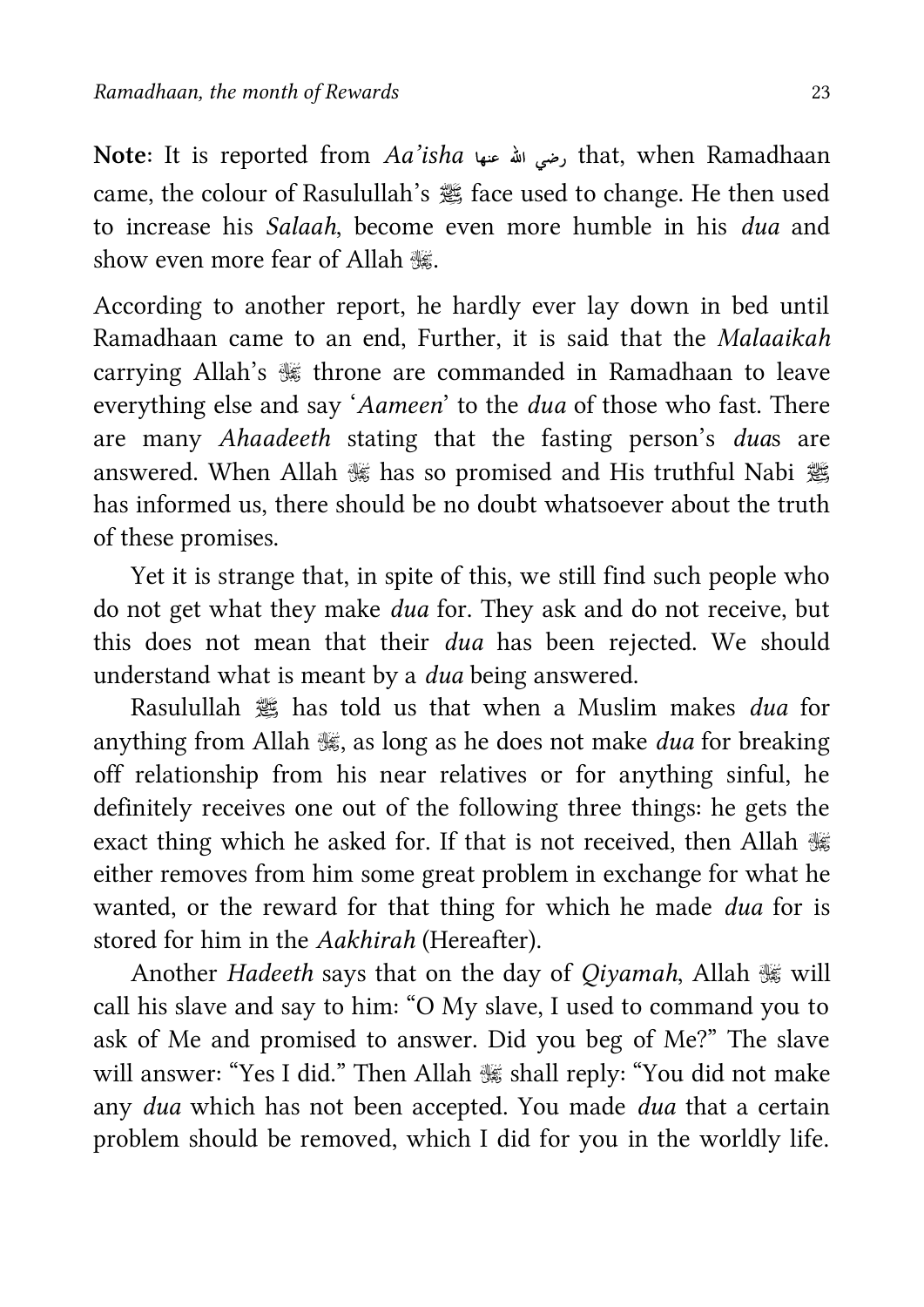You made *dua* that a certain sadness should be removed from you, but the result of that *dua* was not known to you. I have fixed for you such and such reward in the *Aakhirah* (Hereafter)."

Rasulullah ﷺ says that the man shall again be reminded of each and every *dua* and he shall be shown how it had been answered in the world or else what reward had been stored for him in the *Aakhirah* (Hereafter). On seeing that reward, he shall wish that not a single *dua* of his had been answered on earth, so that he could receive the full rewards only in the *Aakhirah* (Hereafter).

Yes, *dua* is indeed very important and to leave it out at any time is a great loss. Hope should not be lost, even when it seems that our *dua* is not accepted. Even from the long *Hadeeth* at the end of this book, it is clear that Allah  $\mathcal G$  in accepting *dua*s considers, first of all, our own good. Should Allah find that giving us what we ask from Him is for our own good, He gives it, otherwise not. Actually, it is Allah's favour on us that we do not always get what we ask for because, very often, due to our lack of understanding, we beg for things that are not good for us at a particular time.

Here I must say that men as well as women have a bad habit of cursing their children in their anger. Beware of this. There are certain times when Allah  $\frac{1}{100}$  immediately accepts whatever *dua* is made. So sometimes, due to our own stupidity, the child is cursed and when the effect of that same curse comes upon the child and lands him into a big problem, the parents go about crying and complaining. Rasulullah **變 commanded us not to curse ourselves, our children, things that we** own, or our servants.

It is just possible that the curse is said at a time when all *duas* are answered, especially in Ramadhaan, which is full of such special moments of acceptance. Hence, in this month great care should be taken.

Umar  $\triangleq$  says that Rasulullah  $\triangleq$  said, "Whosoever remembers Allah  $\mathcal{H}$  in Ramadhaan, is definitely forgiven and one who asks for a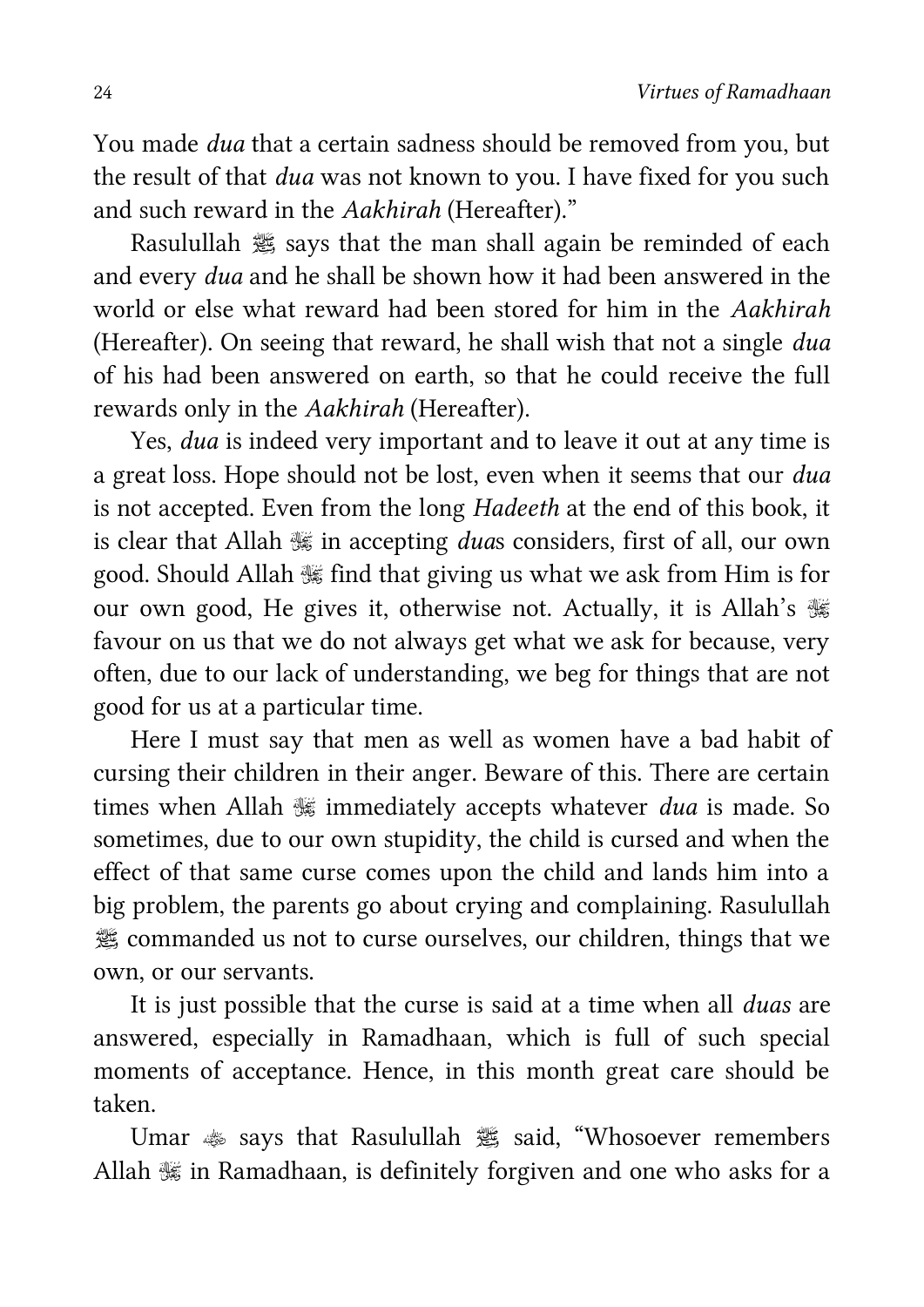favour from Allah , is not refused." Ibnu Masood  $\triangleq$  says that, on every night of Ramadhaan, an Angel from the heavens calls out: "O You seeker of good, come near, O You seeker of evil, turn away (from evil) and open your eyes." Thereafter, that Angel calls out: "Is there any seeker of forgiveness, that he may be forgiven? Is there someone who would repent so that Allah  $\frac{100}{100}$  accepts his repentance? Is there anyone requesting a *dua*, that his *dua* may be heard? Is there anyone wanting anything, so that his wish may be answered?"

Lastly, it should be remembered that there are certain conditions under which *dua*s are accepted. Without these, *dua*s may often be rejected. Among these is the use of *halaal* and pure food. When food not permitted by Allah is eaten, *dua*s are not accepted.

Rasulullah  $\mathcal{L}$  said: "Many a time a greatly troubled person lifts up his hands to the heavens, making *dua* and crying: 'O Allah!' but the food he eats is forbidden by Allah  $\frac{100}{100}$ , what he drinks is forbidden, his clothes have been earned by haraam means, then in such cases how can his *dua* be ever accepted?"

A story is related about a group of people in Kufa, whose *dua* used to be always accepted. Whenever a cruel ruler was put over them, they used to make *dua* for a curse upon him, which quickly came to destroy him. When Hajjaaj became the ruler there, he invited these people to a feast. After they had all eaten, he said: "I am no longer afraid of the curse upon me from these people, because *haraam* (forbidden) food has now entered their stomachs."

Let us think over how many things, forbidden by Allah  $\frac{100}{100}$ , are being eaten in these times, and people are even trying to make the taking of interest permissible. We find people going so far as to think that bribery and what is obtained through it is permissible, while our businessmen very often think it okay to bluff people when doing business with them.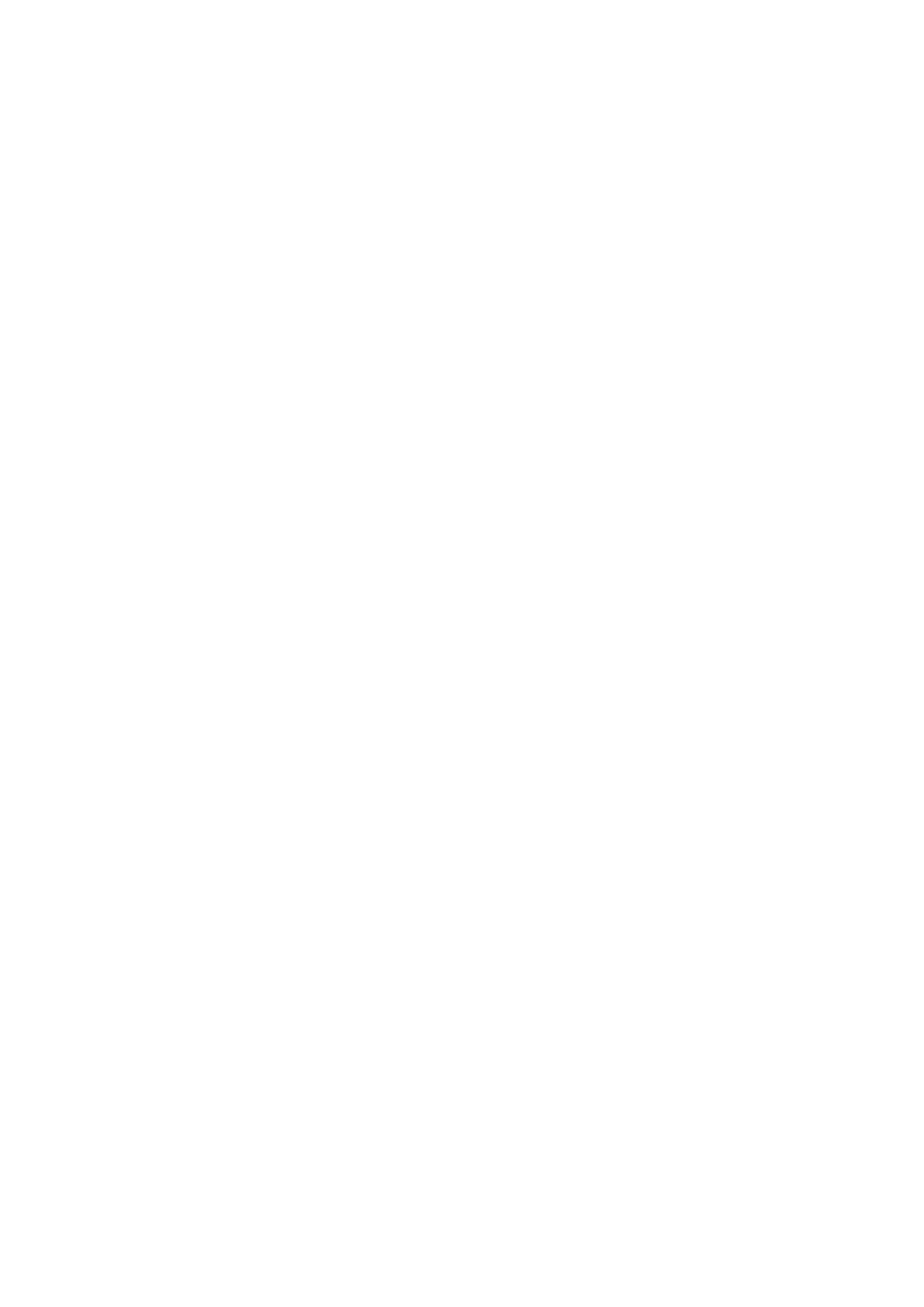# **Importance of Sehri (the meal before Dawn)**

#### *The mercy of Allah and His Malaaikah are upon those who eat Sehri*

Ibn Umar  $*$  says that, Rasulullah  $*$  said: "Verily Allah  $*$  and His *Malaaikah* send blessings upon those who eat *Sehri*".

**Note:** How great is Allah's favour upon us that even eating before dawn for fasting is so greatly rewarded. There are many *Ahaadeeth* in which the rewards of *sehri* are explained. Allama Ainee, a famous Aalim, has quoted the rewards of *sehri* from seventeen different *Sahaabah* .

Many people lose this great reward because of their own laziness. Some people, after finishing the *Taraweeh Salaat*, eat some food in place of *sehri* and go to bed. What great blessing do they lose! *Sehri* actually means food eaten shortly before dawn. Some ulema say that the time for *sehri* starts after midnight *(Mirqaat)*. The author of Al-Kashshaaf (Az-Zamakhsharee) divided the night into six parts, saying that the last one of these is the time of *sehri*. Therefore, when the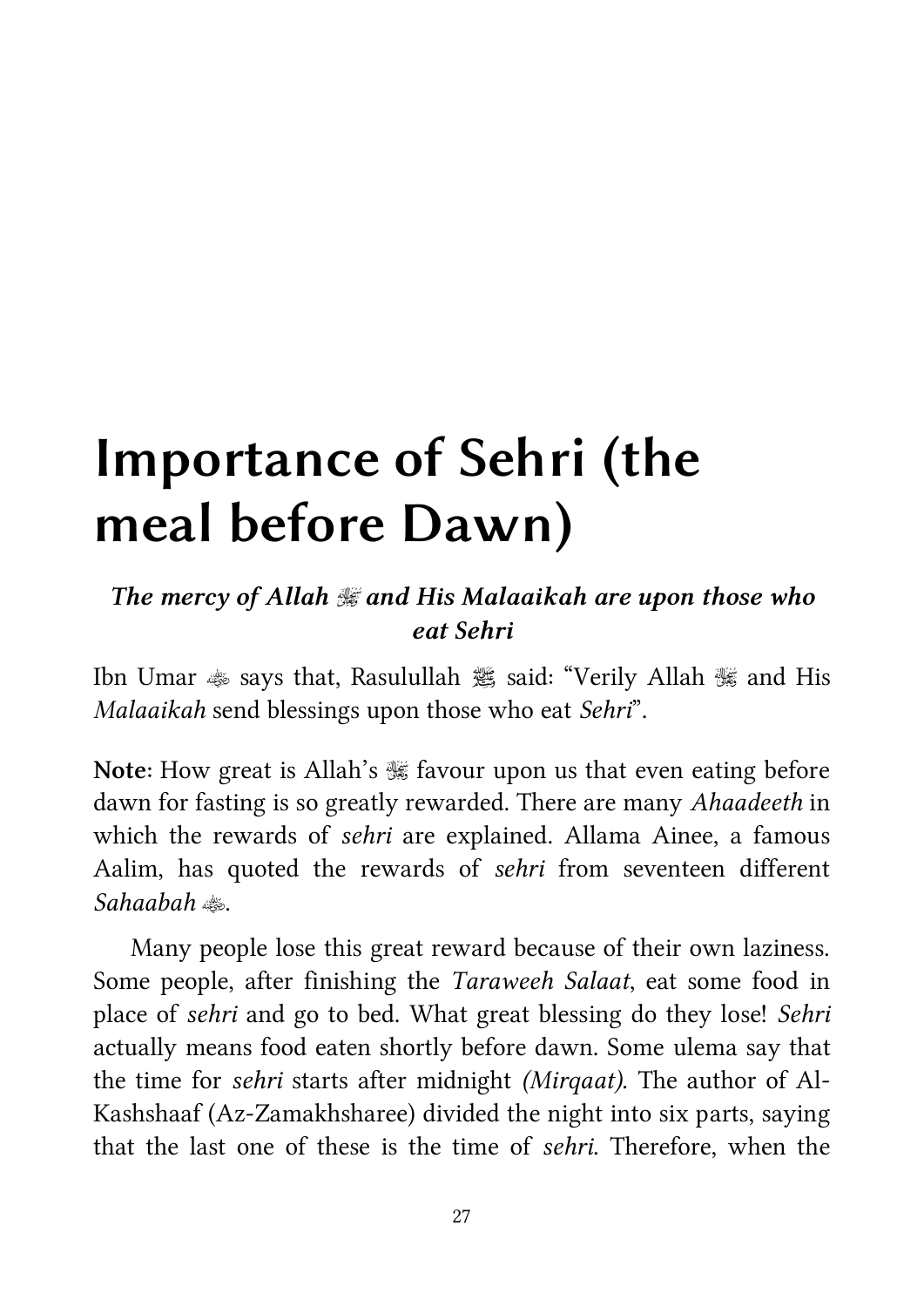night (from sunset till dawn) lasts twelve hours, the last two hours would be the correct time for *sehri*.

Then it must also be remembered that to eat at the last permissible time is better and greater in reward than eating earlier, on condition that *sehri* is completed before the time of dawn.

### **Rewards of Sehri**

Nabi  $*$  said, "The difference between our fasting and that of the *Ahle Kitaab* (Jews and Christians) is that we eat *sehri* and they do not." has said, "Eat *sehri*, because in it lies great blessings."

In another *Hadeeth* it is said, "In three things are great blessings, in *Jamaat* (in a group), in eating *thareed* (a special dish) and in *sehri*. In this *Hadeeth*, the use of the word *Jamaat* is general (for all actions), it includes *Salaah* with *Jamaat* and all those good actions done in a group, as Allah's help comes to them.

*Thareed* is a type of tasty food, in which baked bread is cooked with meat. The third thing this *Hadeeth* speaks of is *sehri*. When Rasulullah j used to invite any of the *Sahaabah* to eat *sehri* with him, he used to say: "Come and eat the blessed food with me."

One *Hadeeth* says: "Eat *sehri* and strengthen yourself for the fast, Sleep in the afternoon (siesta) to make it easy to wake up in the later portion of the night (for the worship of Allah 35)." Abdullah Ibn Haarith reports that one of the *Sahaabah*  $\triangleq$  said, "I once visited Rasulullah  $\frac{160}{25}$  at a time when he was busy in eating *sehri*." Rasulullah **選 then said: "This is a thing full of** *barakah***, which Allah <sup>3</sup> has** granted you. Do not give it up."

f Rasulullah  $\ddot{\mathcal{Z}}$  in encouraging us repeatedly for *sehri* has said: "If there is nothing else, at least eat a date or drink some water." Thus, when there are definitely great advantages and reward in *sehri*, Muslims should try hard to partake in *sehri* as much as possible. However, in all things moderation (not too less or not too much) is important, and eating more than the required amount is harmful.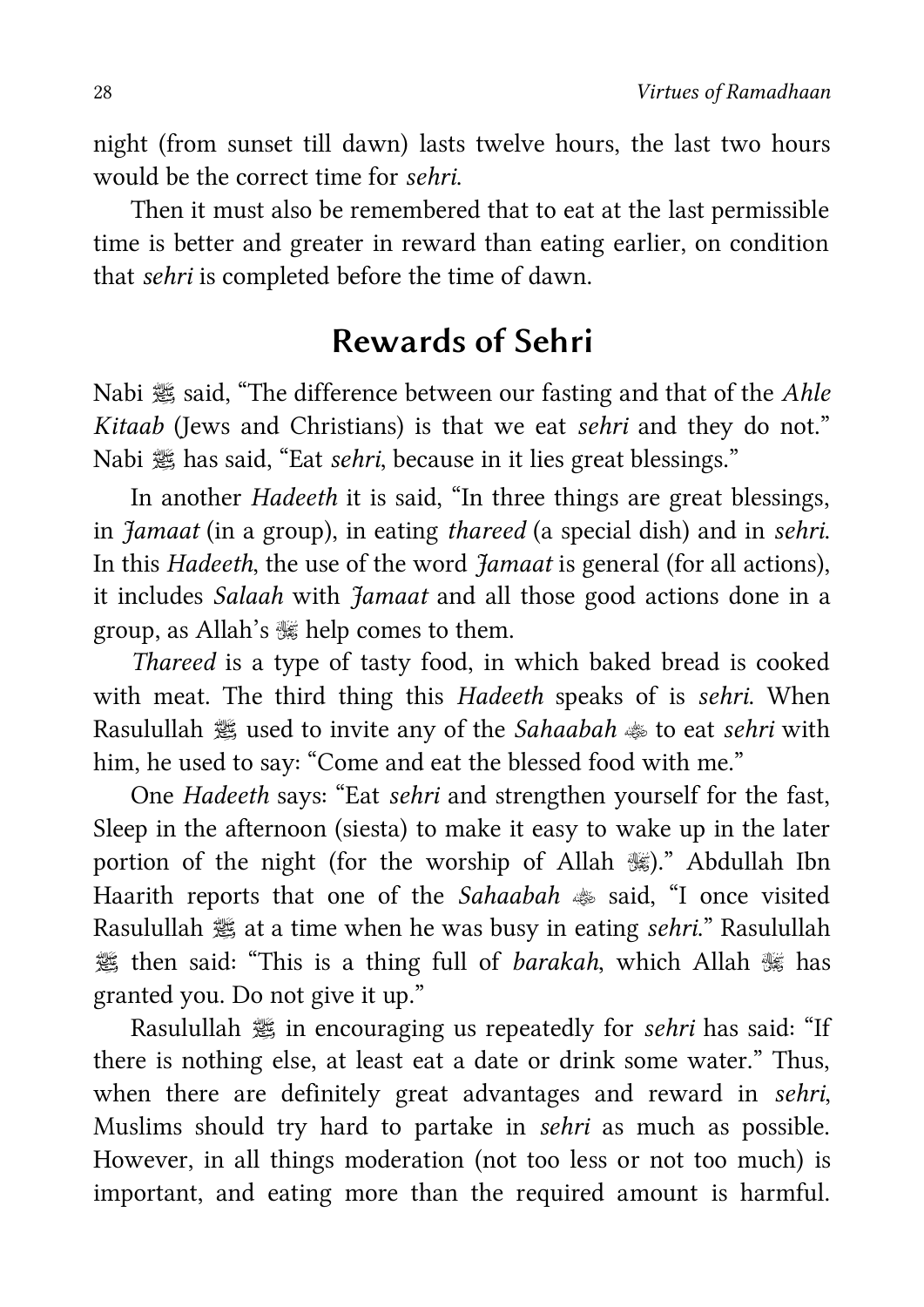Neither should so little be eaten that one feels weak while fasting nor should so much be eaten that it causes discomfort. We have been advised not to overeat.

Ibn Hajar has listed different reasons regarding the *barakah* (blessings) of *sehri*:

- a) The *Sunnah* is followed.
- b) Through *sehri*, we seperate ourselves from the ways of *Ahle Kitaab* (Jews and Christians), which we are at all times supposed to do.
- c) It provides strength for worship of Allah  $\ddot{\mathscr{E}}$ .
- d) It causes greater sincerity in the worship of Allah  $\ddot{\mathscr{E}}$ .
- e) It aids in preventing bad temper, which normally comes about as a result of hunger.
- f) *Sehri* is the time when *dua*s are accepted.
- g) At the time of *sehri*, one gets the opportunity to remember Allah , make *zikr* and *dua*.

In my opinion, the amount to be eaten is different according to different persons and their activities. For example, for those students who are busy studying the knowledge of *Deen*, too little food at *sehri* as well as at breaking the fast will be harmful for them. For them it is better not to eat too little, because they are studying religious knowledge, which is very important (for the protection and spread of Islam).

Similar is the case of those who are busy with *zikr* and other religious activities. Other people who have no such hard work to do should eat little at *sehri*.

Once, the Nabi  $\frac{1}{25}$  announced to those going for *jihad*; "There is no reward in fasting while travelling." That was in the month of Ramadhaan, when some *Sahaabah* were fasting. Of course, where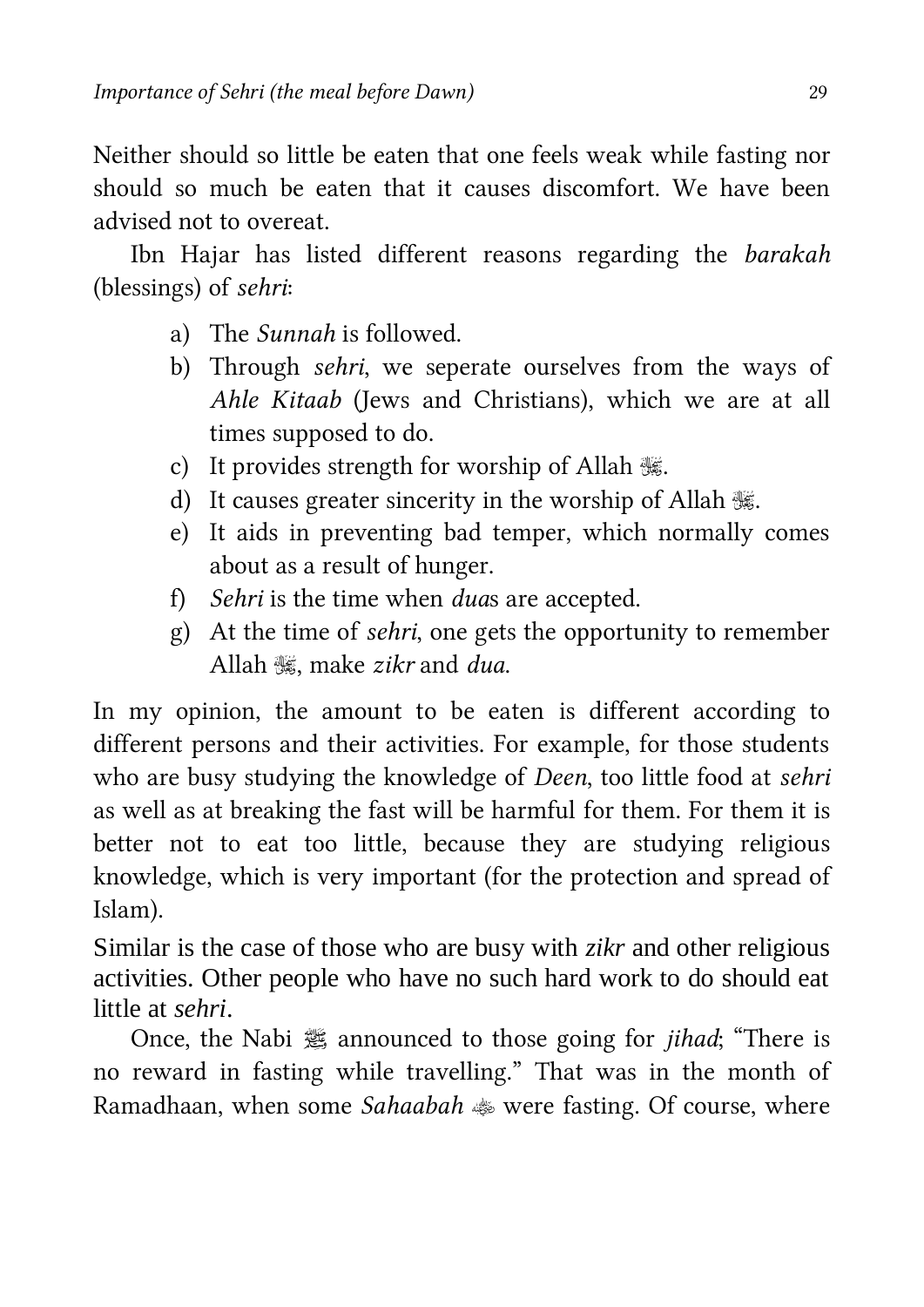one is doing some work of *Deen* where eating less does not lead to weakness, then it is best to eat less.

It is better that one should eat less in the nights of Ramadhaan than on other nights. After all, there is little benefit in fasting after having filled oneself at *sehri* and at breaking the fast. The pious people have said, "Whoever remains hungry in Ramadhaan shall remain safe from the evil of *Shaytaan* throughout the year until the next Ramadhaan."

# **Many people Fast and Worship at Night but earn nothing besides Hunger and lost sleep**

Abu Hurairah  $\triangleq$  relates that Rasulullah  $\triangleq$  said, "Many people who fast, get nothing for their fasting except hunger and many perform *Salaah* by night but get nothing by it except the discomfort of staying awake."

**Note:** The Ulama have three different interpretations about this Hadeeth.

Firstly, this *Hadeeth* may mean that those who fast during the day and then for breaking the fast eat food that is *haraam*. All the reward for fasting is lost because of the greater sin of eating *haraam* food and nothing is gained except remaining hungry.

Secondly, it may mean those who fast but during fasting busy themselves in backbiting and falsely accusing others.

Thirdly, the person referred to may be one, who did not stay away from evil and sin while fasting.

In this *Hadeeth*, all such possibilities are included. Similar, is the case of the person performing *Salaah* the entire night but because of backbiting or any other sinful act (e.g. missing *Fajr Salaah* or keeping awake for show), loses the reward for his night of worship.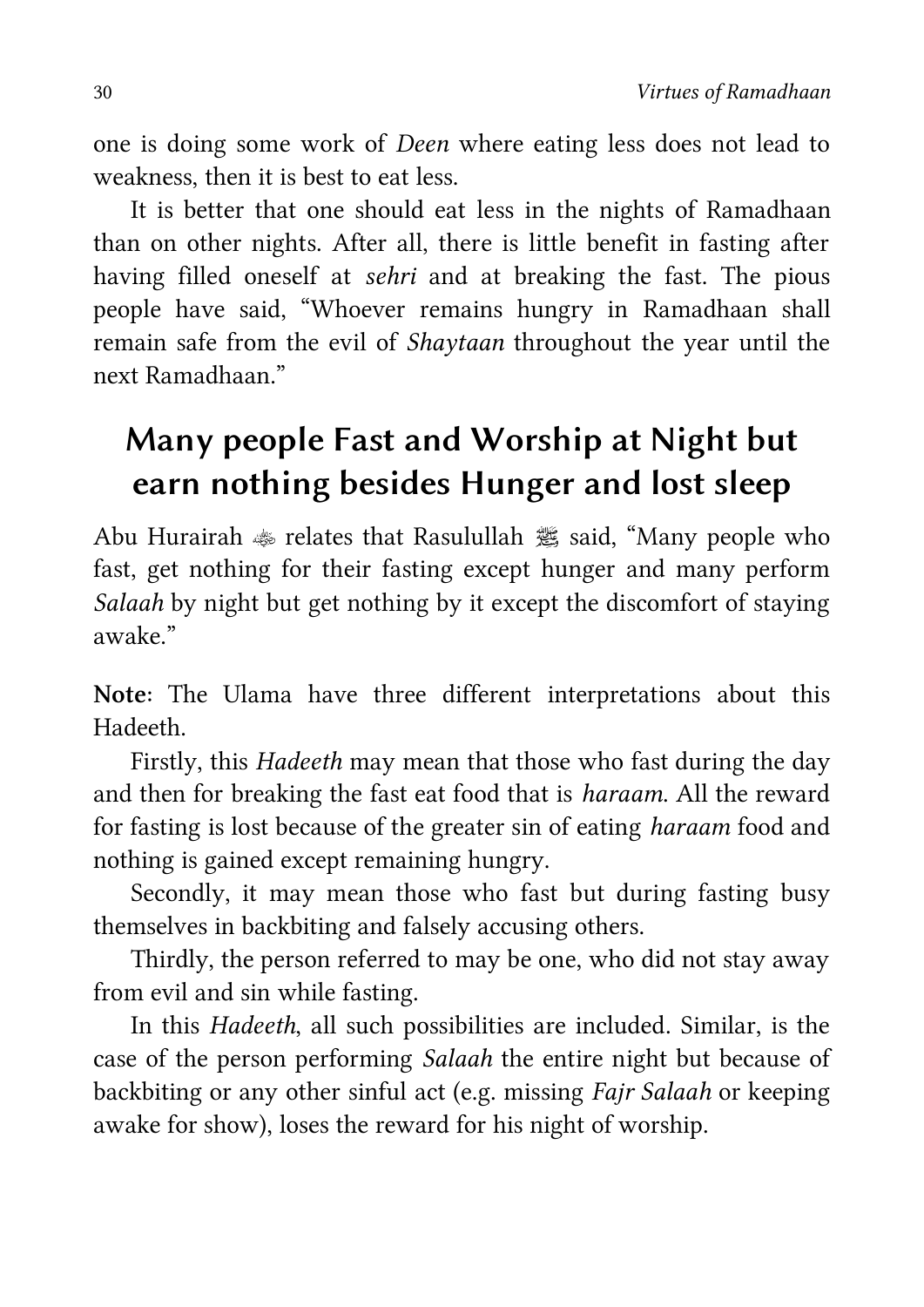### **Fasting is a Protective Shield**

Abu Ubaydah  $\triangleq$  reports, I have heard Rasulullah  $\triangleq$  saying, "Fasting is a protective shield for man, as long as he does not tear up that protection."

**Note:** "Protective Shield" means: Just as a man protects himself with a shield, similarly fasting protects him from his well known enemy *Shaitaan*. In other *Ahaadeeth*, we are told that fasting saves one from Allah's punishment and the fire of *Jahannam* in the *Aakhirah* (Hereafter).

Once, somebody asked Rasulullah  $\ddot{\mathfrak{B}}$ , "What causes the fast to be torn?" He  $*$  replied, "Speaking lies and backbiting." This *Hadeeth*, when read alone with many others, actually tells us not to do those things which causes the fast to be wasted.

In our times, we are fond of wasting time with unnecessary conversations. Some *Ulama'* say that lies, backbiting, slander (wrongly accusing somebody) etc. actually break the fast just like eating and drinking. But the *Ulama'* believe that the fast is not totally broken, but loses its blessing (*barakah*). The *Ulama'* of Islam tell us of six things, about which care should be taken in fasting:

**Firstly:** one should keep the eyes away from any place where one should not look. Some go so far as to forbid looking at one's own wife with desire, let alone another woman. Similarly, looking at any evil action or where evil is committed should be avoided. (e.g. T.V, DVD's, etc)

Rasulullah ﷺ said: "to look in the wrong place is like an arrow from *Shaitaan*. Whosoever, out of fear of Allah  $\frac{1}{100}$  protects his gaze; Allah  $\frac{200}{200}$  shall give him such *noor* (light) of *Imaan*, the taste and sweetness of which he will feel in the heart."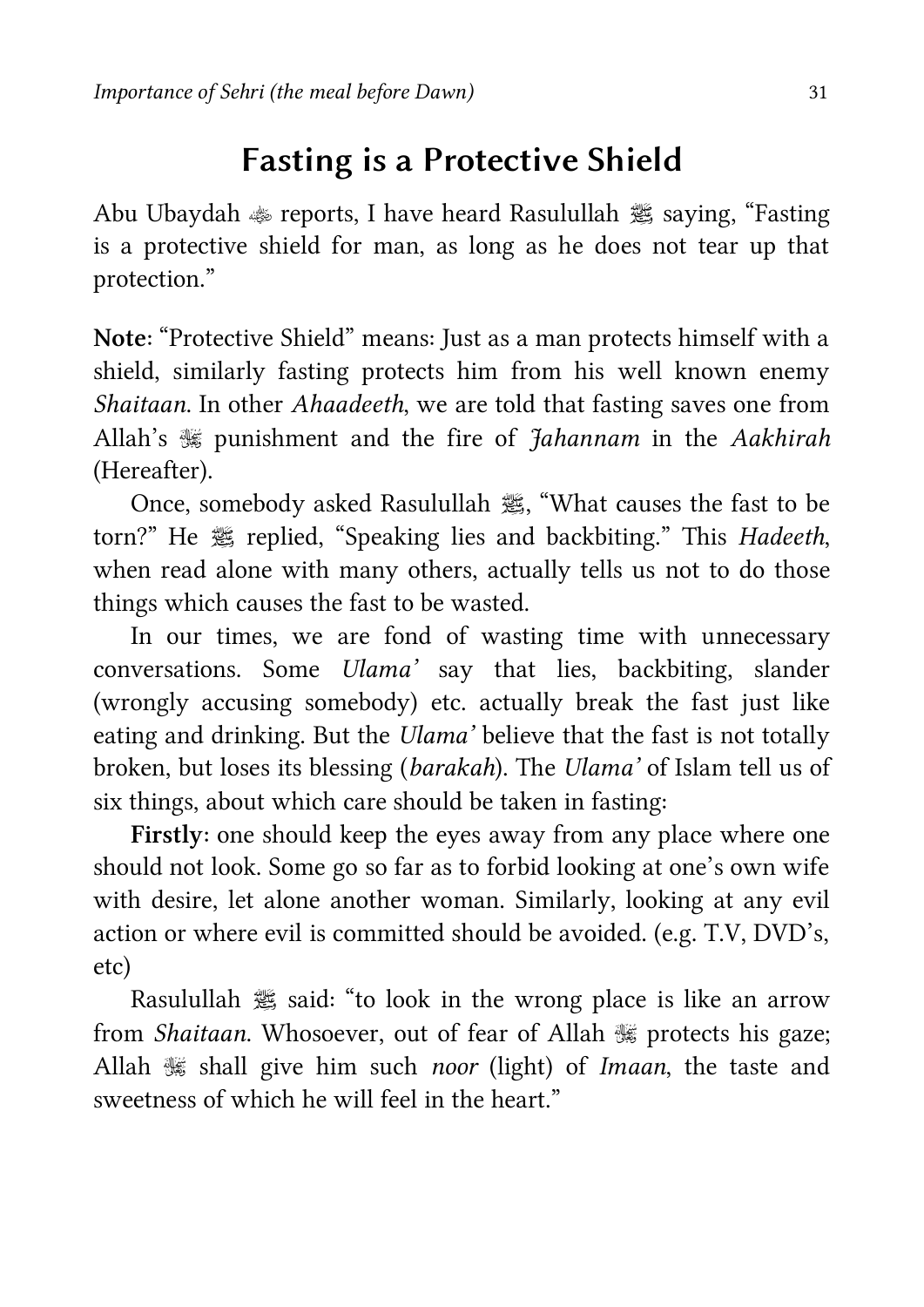The pious people say that this means that we should not look at all at those places and things that take the mind away from the remembrance of Allah ...

Secondly: One should guard the tongue from lies, unnecessary talks, backbiting, arguments, etc. In the Saheeh Bukhari we read that fasting is a shield for the fasting person, for this reason, those who fast should stay away from all useless talk, joking, arguments, etc. Should anyone start an argument, then say to him, "I am fasting."

In other words, one should not start an argument and if someone else starts it, then too, one should avoid taking it up. When the person who starts an argument is not an understanding person, then at least one should remind oneself that: "I am fasting."

During the time of our Nabi  $\frac{100}{25}$ , two women were fasting and they felt so hungry that they could not manage the fast and both were close to death. When the *Sahaabah*  $\triangleq$  told our Nabi  $\triangleq$  about this, he sent a bowl to the women asking both of them to vomit into it. When they both vomited into the bowl, pieces of meat and fresh blood were found in it. The *Sahaabah* were greatly surprised, upon which our Nabi  $\mathscr{E}$  said: "They fasted with pure food from Allah  $\mathscr{E}$ , but ate food not permitted by Allah  $\mathcal{H}$  by backbiting other people."

From the above we see that, by backbiting during fasting, the fast becomes more difficult. For this reason both women were close to death. Similar is the case with other sinful acts. However, fasting is not difficult for the pious Allah-fearing persons, whereas the sinful people find it very difficult. One should therefore, stay away from sins and especially major sins like backbiting and slander, which are often done to pass time. Allah  $\frac{1}{2}$  says in the Qur'aan that backbiting is the (actual) eating of the flesh of one's dead brother.

One of the *Sahaabah*  $\triangleq$  asked Rasulullah 選. "What is backbiting?" Rasulullah ﷺ replied: "To say something about your brother, behind his back, which he would not like." The *Sahaabah* then said: "And is it still backbiting if what is said about him is really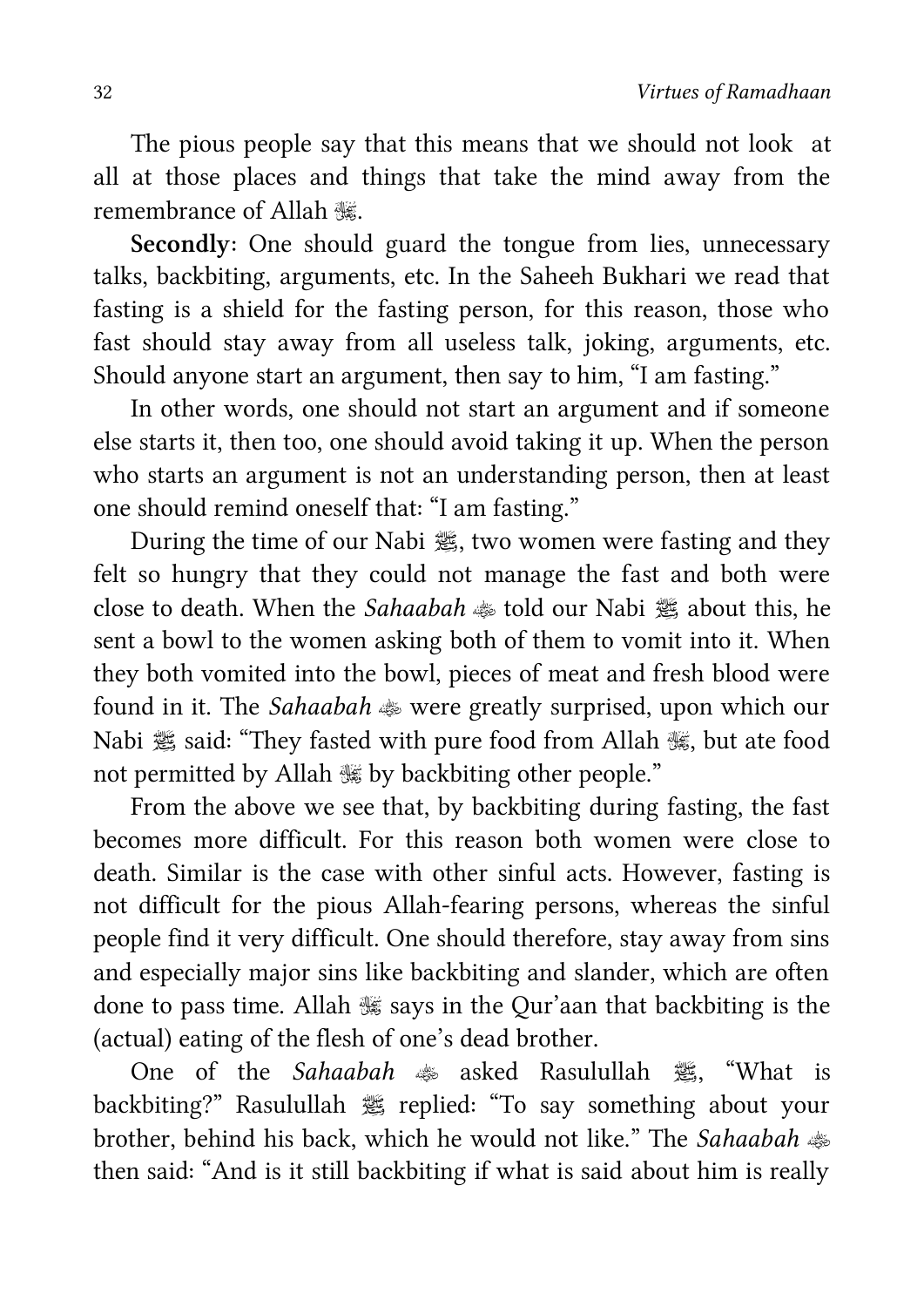true?" Our Nabi ﷺ said: "In that case (if that which was said is really true) it is exactly backbiting; but if what is said is false, then you have in fact slandered (falsely accused) him."

Once when Nabi  $\frac{1}{25}$  passed by two graves, He said: "Punishment is being given to both the people of these graves. One is being punished because of backbiting and the other because of not having taken precautions (to stay clean) when passing urine."

**Thirdly:** The person who fasts must be careful about what he hears. Whatever is wrong to say, is also wrong to listen too. Rasulullah  $\frac{160}{25}$  has said, "In backbiting, both the backbiter and the one who listens to it are equal in sin."

**Fourthly:** The rest of the body should be kept away from sin and wrong things. The hands must not touch it and the feet must not walk towards it. Special care should be taken especially at the time of breaking the fast that no doubtful food enters the stomach. When a person fasts and at the time of breaking the fast, breaks his fast with *haraam* food, he is like a sick person who takes medicine as a cure but also adds a little poison, which kills him.

**Fifthly:** After having fasted, it is not good while breaking the fast at *iftaar* to completely fill the stomach even with *halaal* food because the purpose of fasting is then lost. Fasting decreases your bodily needs and increases a persons faith and piety.

For eleven months, we eat and drink freely. In Ramadhaan this should be cut down to a minimum. We have a bad habit of filling our stomachs when breaking the fast to cover up for what was lost and again at *sehri* in preparation for the fast, thereby actually increasing our daily food.

Ramadhaan for such people increases their appetite. Many such items of food are eaten that we normally do not eat at other times. This type of habit is completely against the spirit of Ramadhaan and the true spirit of fasting.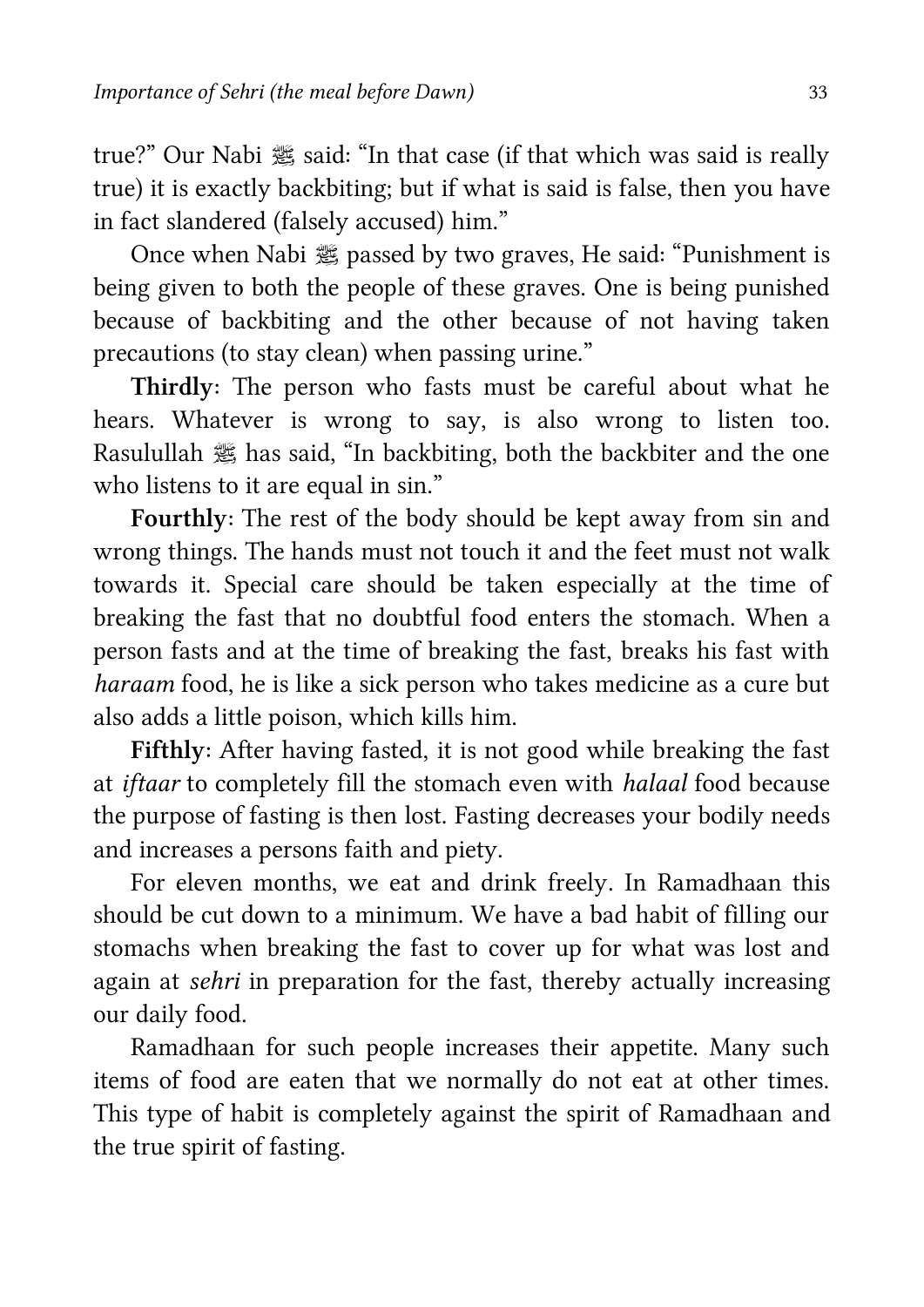Imam Ghazali asks the same question: "When the object of fasting is to decrease our bodily needs and to go against *Shaitaan*, how can this possibly be done by overeating when breaking the fast?"

Actually in that case we have only changed the times of eating and not really fasted. In fact, by having many types of delicious foods, we eat even more than in normal times. The result is that instead of lessening the bodily desires, these are increased. The real benefit of fasting comes with real hunger. Our Nabi *这* said, "*Shaitaan* lives in the body of man like blood, so close up his path by remaining hungry," i.e. when the body is hungry, the spirit receives strength.

Apart from hunger, fasting gives us a chance to see the condition of the poor people and thereby feeling sorry for them. This too can be felt by remaining hungry, but by filling the stomach with delicious foods at *sehri*, we will be losing the purpose of fasting because we will not feel hungry throughout the fast.

In one kitaab it is written: "Do not overeat at *sehri*, as this is a way to lose the object of fasting." An Alim writes, "The reward for fasting becomes more when hunger is really felt. Similarly, we feel sorry for the poor and hungry ones."

Our Nabi  $\frac{160}{25}$  himself said: "Allah  $\frac{160}{25}$  does not hate the filling of anything to the top more than He hates the filling of the stomach." Rasulullah  $*$  said, "A few bites should be enough to keep the back straight. The best way for man is that one third should be filled with food, one third with drink, while the other third remains empty." Rasulullah  $\frac{160}{25}$  himself used to fast for days together without having eaten inbetween.

**The sixth point is that:** After fasting, we should always worry about whether our fast had been accepted by Allah  $\mathbb K$  or not. This should be done with all forms of *ibaadaat* (worship) of Allah . We never know whether something important may have been left out by mistake. We should always fear that Allah  $\frac{100}{100}$  may not accept our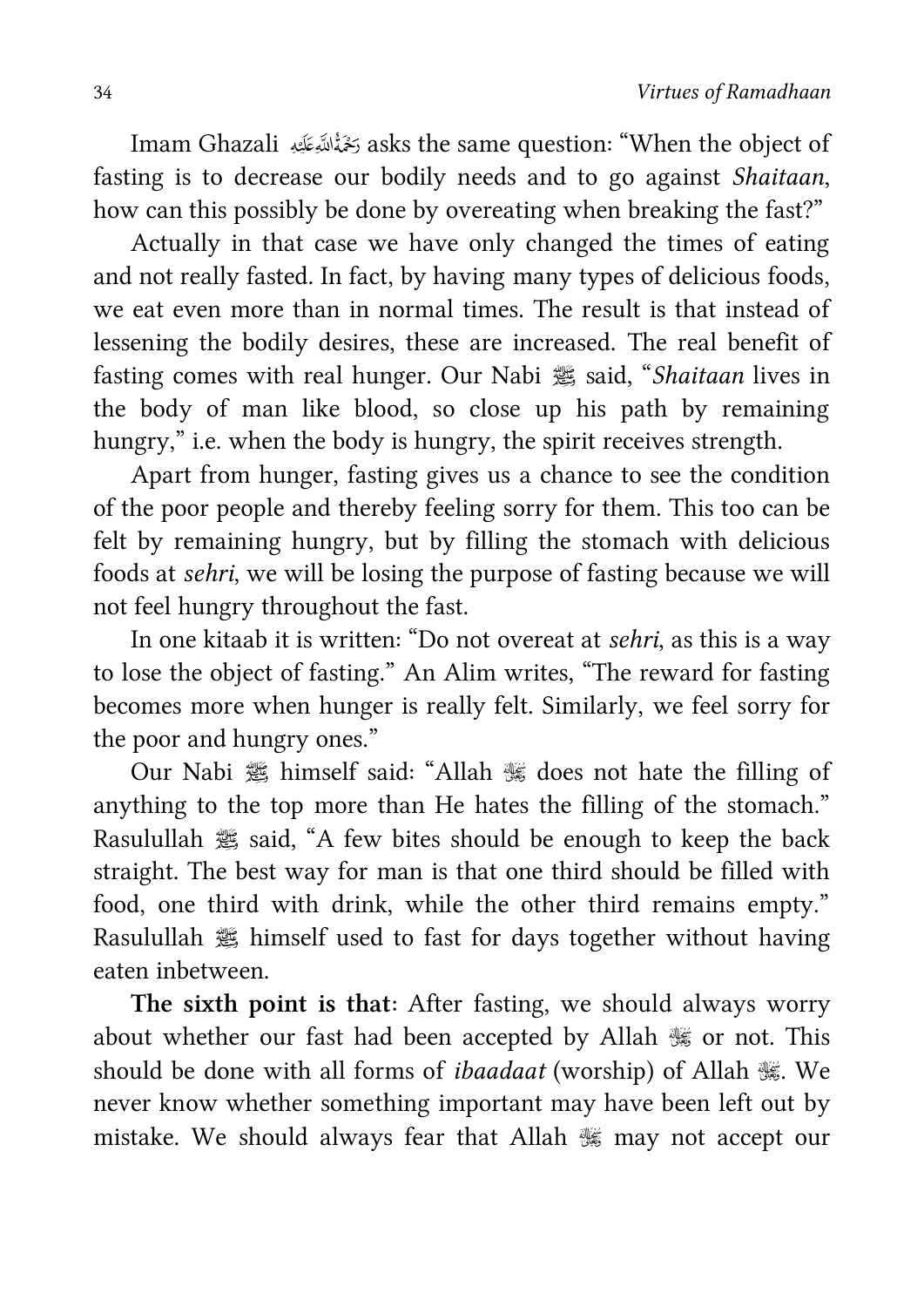actions. Rasulullah ﷺ said: "Many reciters of the Qur'aan are being cursed by the Qur'aan."

Rasulullah  $\ddot{\mathfrak{B}}$  also said: "On the day of *Qiyaamah*, one of those whom Allah  $\frac{1}{2}$  shall question first shall be a martyr (a person who died in the path of Allah (i). Allah  $\frac{100}{100}$  shall call him and remind him of all His favours to him which he shall admit. He shall then be asked: 'What have you done to show thanks for these favours?' The martyr shall reply: 'I fought for Your sake till I was martyred.' Allah  $\frac{12}{36}$  shall reply; 'It is not so, you fought so that you can be called a brave man and so it has been said.' Thereafter, it shall be commanded that he be dragged face on the ground and thrown into *Jahannam*.' Thereafter, a religious scholar shall be called. He too, shall be reminded of Allah's favours and asked the same question. He shall reply: 'O Allah! I worked hard to get Deeni knowledge, taught others and for Your sake and recited the Qur'aan.' Allah  $\frac{100}{1000}$  shall say; 'This is not true. You did all that only so that it may be said that you are learned and so it has been said.' Then it shall be commanded that he too be dragged face on the ground and thrown into *Jahannam*. Thereafter, a rich man shall be called. After being reminded of Allah's  $\frac{1}{26}$  favours and admitting them, in reply to Allah's question as to what he did to show his thanks, he shall reply, 'There was no good cause where I did not spend in charity for Your sake.' Allah's  $\frac{m}{m}$  reply shall be, 'Not true, you did all that, so that it may be said that you are very generous and so it has been said.' Then it shall be commanded that he too be dragged face on the ground and thrown into *Jahannam*."

Many such incidents are related in *Ahaadeeth*. So, a fasting person should not only be sincere but also hope that Allah  $\mathcal{H}$  will accept his fast.

These six points are compulsory for all truly righteous persons. As for the very pious ones, a seventh point is added. That is during fasting, the heart should not be turned towards anyone except Allah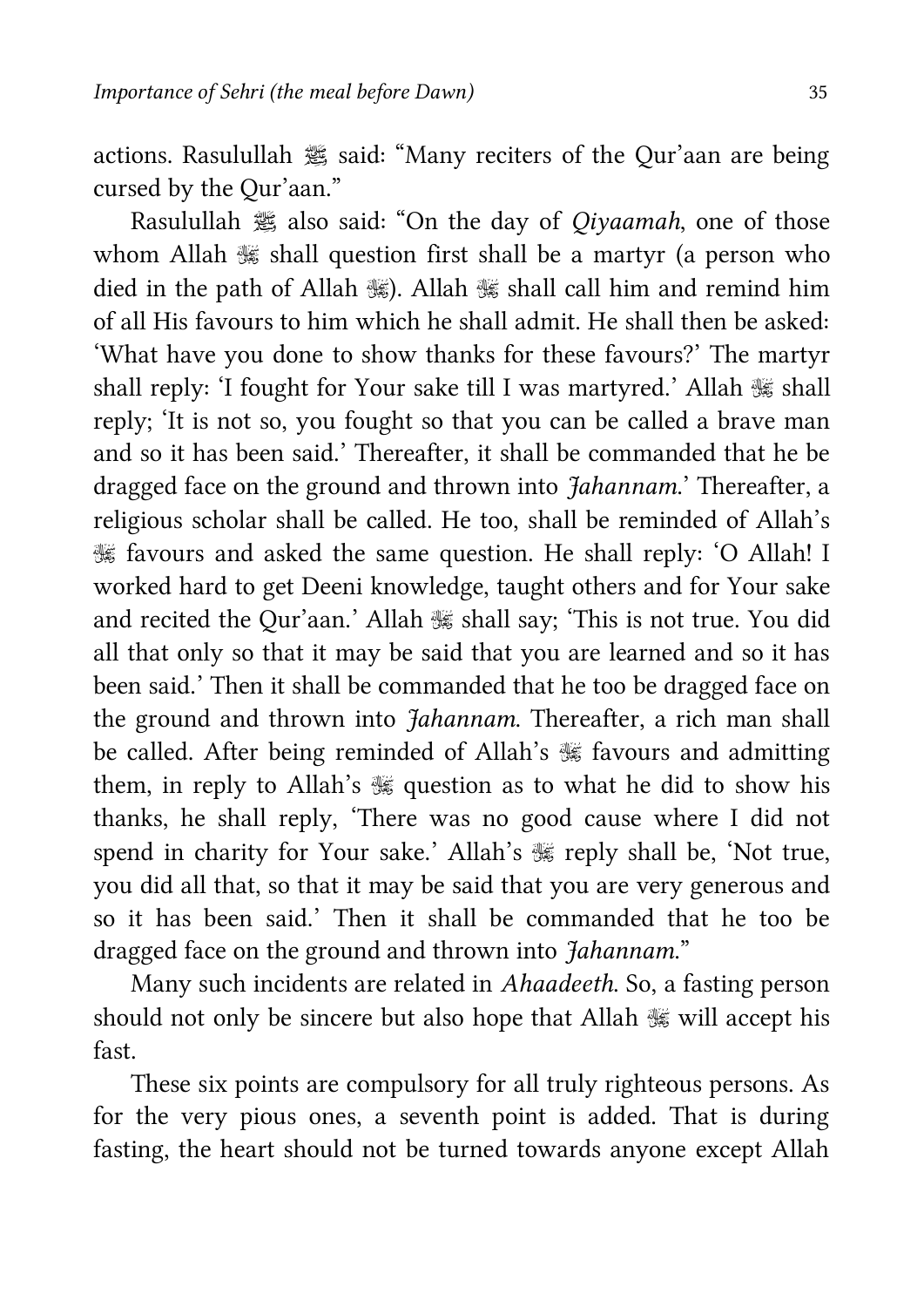, so much so that during the fast there should be no worry as to whether there shall be something to eat for breaking the fast.

Some *Mashaaikh* even consider it a fault to think about food for breaking the fast or that one should try to get something because this shows lack of faith in Allah's  $\frac{100}{200}$  promise of being responsible for taking care of all our needs.

The Qur'aan commands, *"Fasting has been made fardh for you."* From this *Aayah* it is seen that fasting is made compulsory for every part of the body. Thus, fasting of the tongue means to avoid lies, etc., fasting of the ears means not listening to evil, fasting of the eyes means not to look at any form of evil and sin. Similarly; fasting of the self means to be free from all bodily desires, fasting of the heart means removing the love of worldly things from it and fasting of the mind means avoiding thoughts about anything other than Allah  $\mathcal{H}$ .

# **A single fast of Ramadhaan is more valuable than a lifetime of fasts kept out of Ramadhaan**

Abu Hurairah  $\triangleq$  reports that Rasulullah  $\triangleq$  said: "Whosoever eats during one day of Ramadhaan without a valid excuse (acceptable in *Shari'ah*) shall never be able to get back that day even by fasting for the rest of his life."

**Note:** Some *Ulama'* say that when anybody, without any valid excuse, did not fast on any day of Ramadhaan, he can never make up that day of Ramadhaan which was lost even if he fasts for the rest of his life. Ali held this view. However, most of the *Ulama'* say that if a person did not fast for one day of Ramadhaan then to make up, he will have to fast for only one day. On the other hand, if a person had started a fast in Ramadhaan and had then broken it knowingly during the day without any valid excuse, then according to the *Shari'ah* he shall have to fast for sixty days one after the other with *sehri* and *iftaar*. However, the full reward and blessings of Ramadhaan will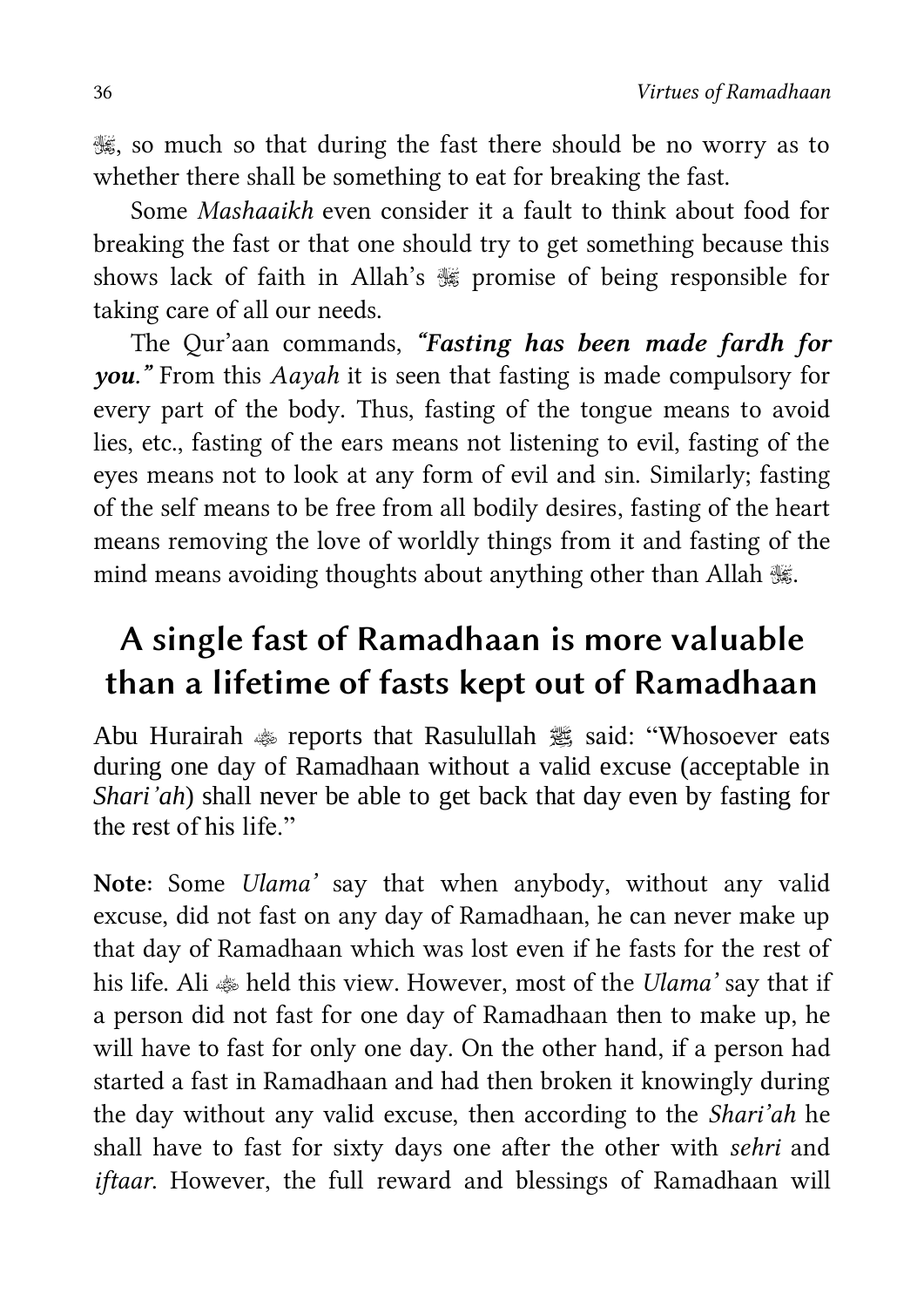never be obtained. This is the meaning of the above *Hadeeth* i.e. where a day of Ramadhaan had been lost without excuse, no matter how many days he fasts later, he will never be able to make up the true blessings of a single day of fasting in Ramadhaan.

All this is for those who try to make up their lost days of fasting. How unfortunate and misguided are those who completely ignore the fast and do not fast at all in Ramadhaan nor fast thereafter as *kaffaarah* (covering up).

Fasting is one of the pillars of Islam and Rasulullah 25 has told us of five such pillars. First is the oneness of Allah  $\frac{m}{m}$  and the *Nubuwwah* of Muhammad  $\ddot{\mathcal{Z}}$  and thereafter the four remaining pillars *Salaah*, fasting, *Zakaah* and Hajj.

Ibn Abbas relates a *Hadeeth* saying: "Islam is based on three things (1) *Imaan* (2) *Salaah* (3) Fasting. Whoever ignores any one of these is a disbeliever and deserves severe punishment." The *Ulama'* have said that a person only becomes a disbeliever when he fails to do that action and in addition he also denies it being a part of Deen.

There are those ignorant persons who do not fast but much worse is the case of those who not only refuse to fast but they make fun of the month of fasting e.g. by saying in a mocking manner, "He should fast who has no food in his house," or "What does Allah  $\frac{1}{100}$  gain by making us suffer from hunger?"

Such words should never be said, it should be remembered that to make fun of the smallest of part our *Deen* can lead to *kufr* (disbelief). Should any person not perform a single *Salaah* in his life, not fast one single day or fail to perform any *fardh* actions in Islam, he does not become a *kaafir* provided he does not deny these actions to be necessary. He shall be punished for whatever fardh action that has left out.

Anyone failing to fast in Ramadhaan without a valid excuse is disobedient to Allah . Some scholars of Islamic law have gone so far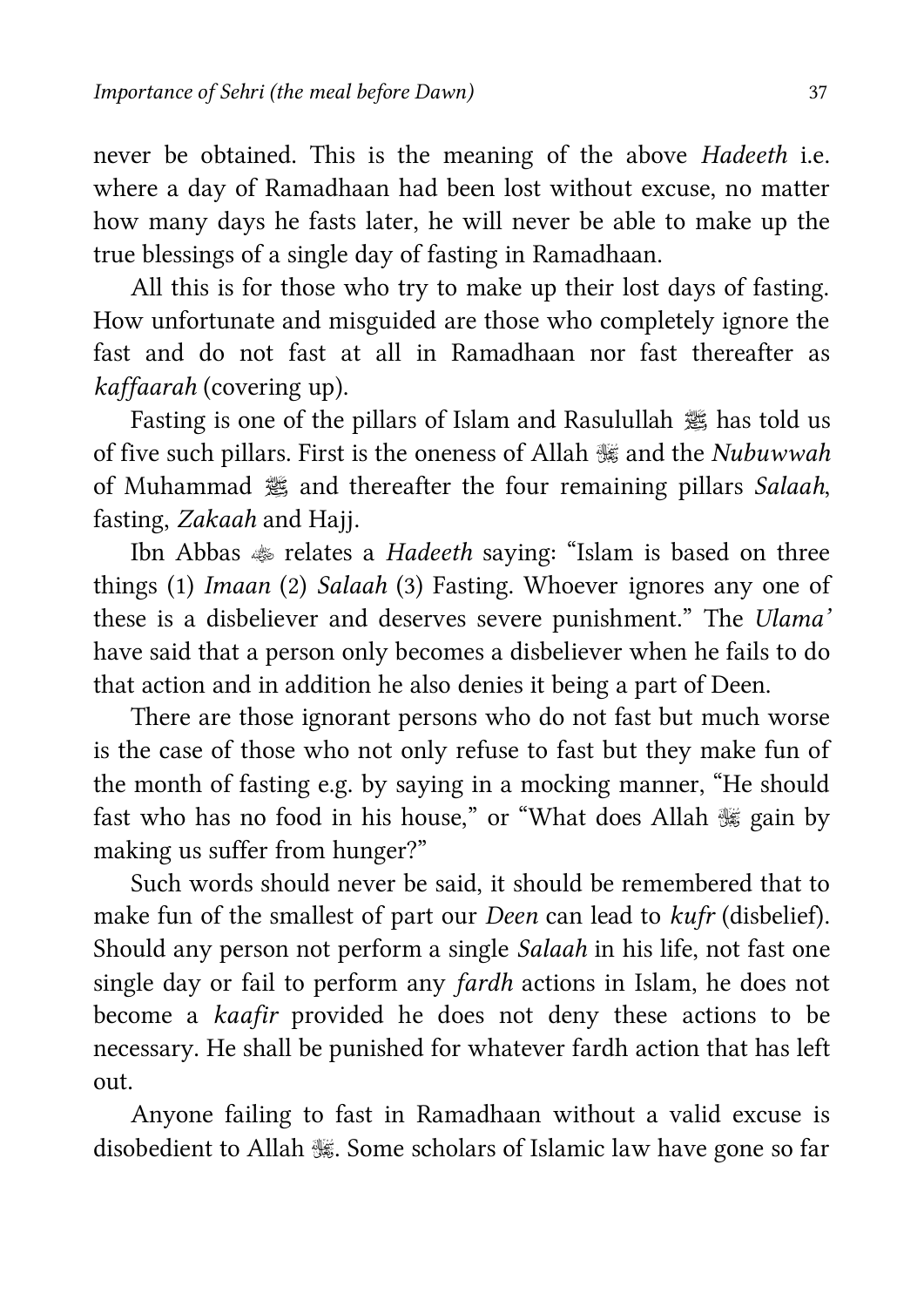as to state that anyone eating publicly (in front of others) in Ramadhaan, without a valid excuse, should be put to death.

At least we should consider such actions bad. I consider these ten *Ahaadeeth* sufficient in this first chapter for those who wish to follow them sincerely. As for those who have no intention to change their actions accordingly, no amount of writing will be useful, May Allah grant me and all Muslims the strength to do good deeds, because we all have our faults. (*Aameen*)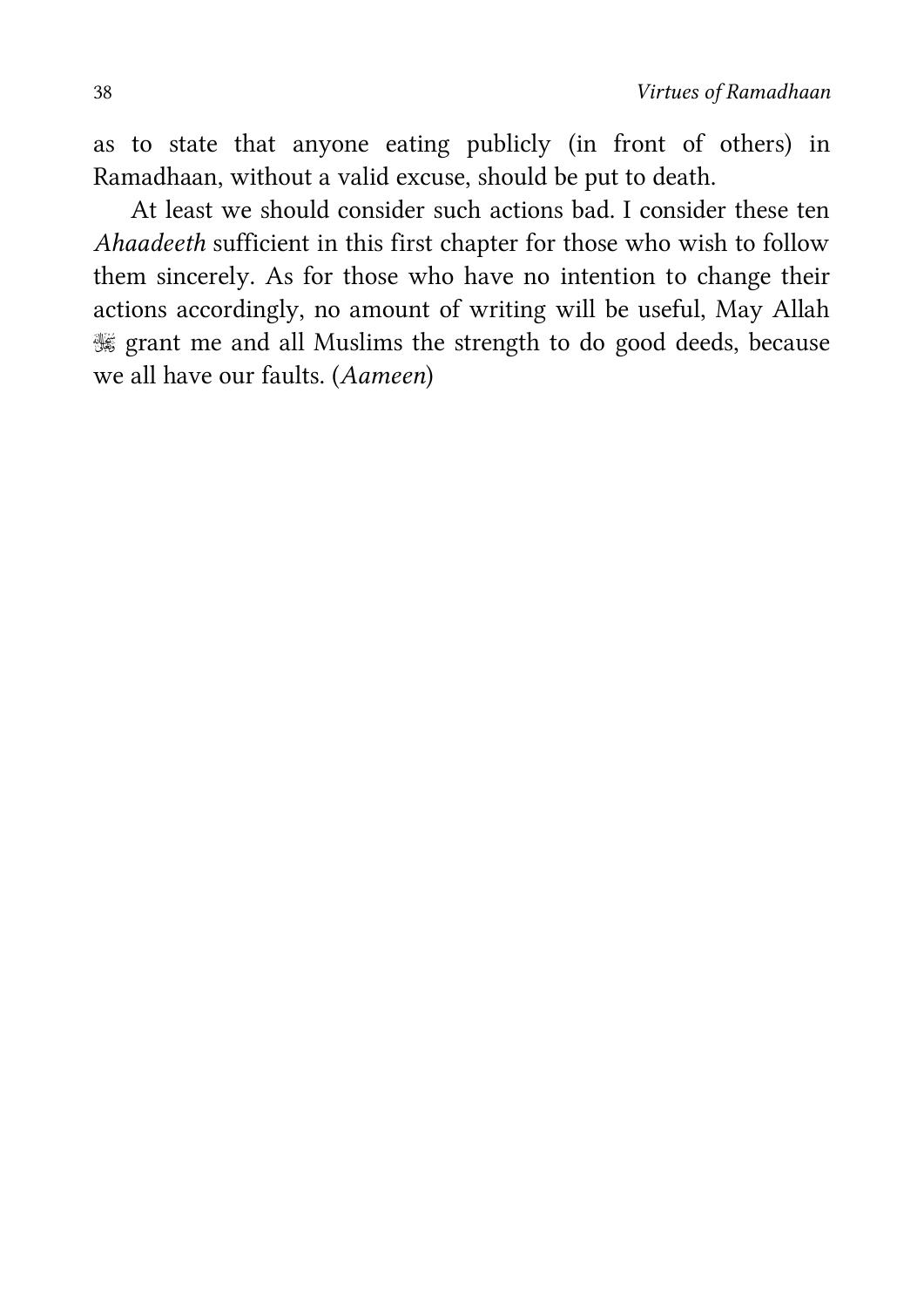# **Laylatul Qadr**

Amongst the nights of Ramadhaan, there is one called '*Laylatul Qadr*,' a night of great blessings. The *Qur'aan-e-Kareem* describes it as being greater in blessedness and rewards than a thousand months which means that it is greater than eighty three years and four months.

Fortunate is that person who gets the full blessings of this night by spending it in *ibaadah* of Allah , because he has then earned reward for *ibaadah* of eighty-three years and four months and even more. Indeed the granting of this night to the Muslims is a great favour.

### **The Origin**

In a *Hadeeth* reported by Anas  $\clubsuit$ , Rasulullah  $\clubsuit$  is reported to have said, "*Laylatul Qadr* was given to my *ummah* and not to any other *ummah* before this." Many reasons for the granting of *Laylatul Qadr* have been mentioned. One reason, according to some *Ahaadeeth* is given thus: Rasulullah  $\frac{100}{200}$  used to look at the longer lives of the earlier people and was saddened over the shorter lives of his own *ummah*. If His *ummah* had wished to compete with the people before them in the doing of good deeds, because of their shorter lives, it would be impossible for them to either copy or beat them. To cover up for this difference in their shorter lives, Allah  $\frac{m}{m}$  in His countless mercy gave them this night of great blessings. This means that if any fortunate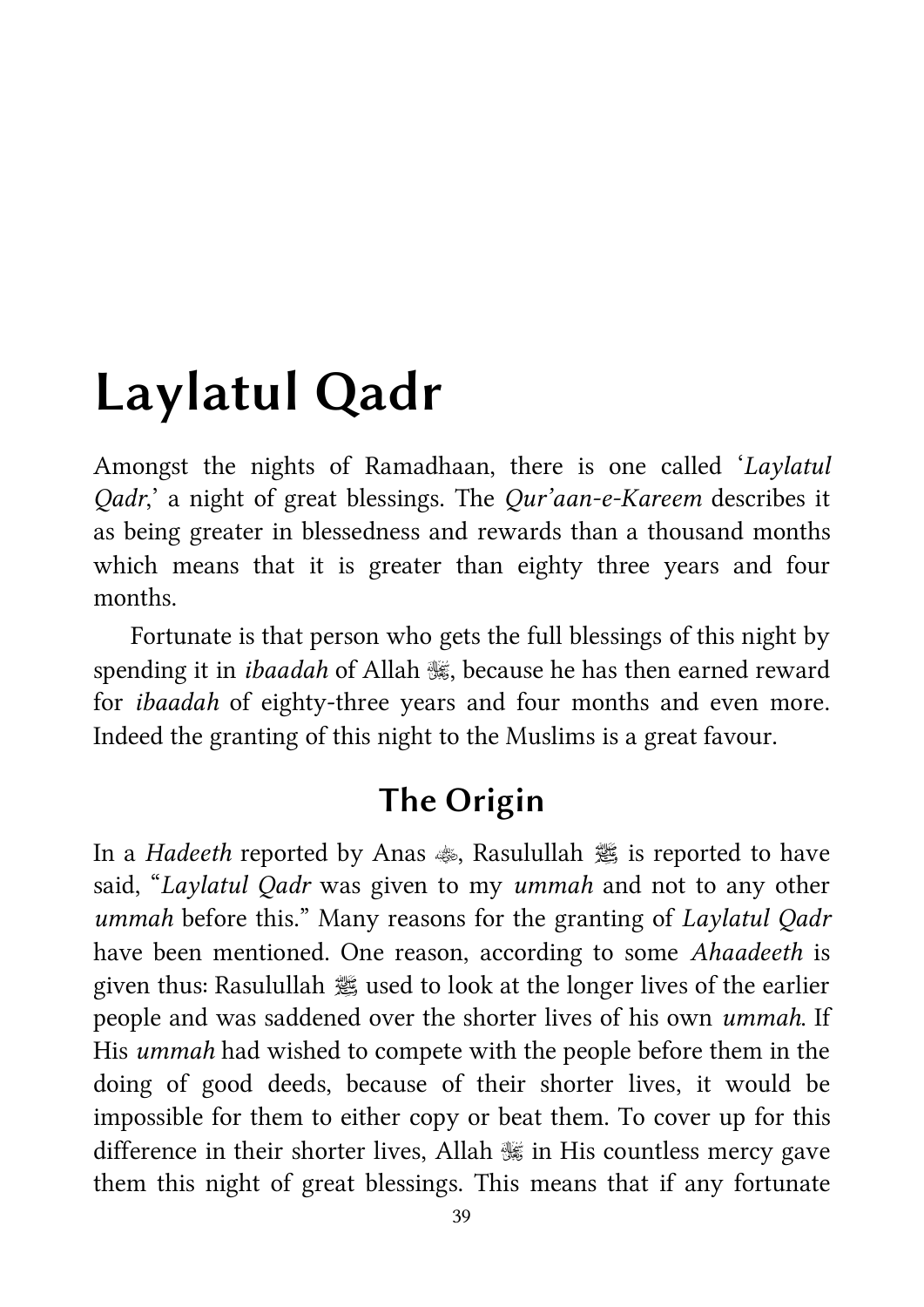person of this *ummah* spends during his life time ten such nights in the worship of Allah , he would have earned the reward for *ibaadah* of eight hundred and thirty years and even more.

Rasulullah  $\frac{m}{25}$  once related to the *Sahaabah*  $\frac{m}{25}$  the story of a very pious man from the Bani Israel, who used to spend one thousand months in *jihad*. On hearing this, the *Sahaabah*  $\triangleq$  envied that person because they could not get the same reward whereupon Allah granted them *Laylatul Qadr* (the Night of Power).

Our Nabi  $\frac{1}{25}$  once mentioned the names of the four most pious people from amongst the Bani Israel who each spent eighty years in Allah  $\ddot{\mathcal{R}}$  sincere *ibaadah*, worshipping Him, and not sinning at all. They were Nabi Ayyub  $\mathbb{Z}$  , Zakariyya  $\mathbb{Z}$ , Hizqeel  $\mathbb{Z}$  and Yushaa . The *Sahaabah* heard this with astonishment. Then Jibraeel appeared and recited *Surah Qadr*, where the blessings of this night were revealed.

This is a great favour and gift of Allah . To make lots of *ibaadah* on this night is also a blessing from Allah , How wonderful are those Pious Saints who did not miss the *ibaadah* of even one *Laylatul Qadr* since from a young age. Now, as to which night it is, approximately fifty different views of the *Ulama'* are mentioned. The numerous benefits of this night are mentioned in many books of *Hadeeth*. The Qur'aan *Majeed* itself mentions the night in *Surah Qadr*, of which we shall begin with a short commentary.

#### اِنَّا اَذُ , ن ِ ن  $\mathbf{I}$ ْ ل .<br>ب ْزَلۡنٰٰٓهُ فِىۡ لَیۡلَٰٓةِ الۡقَدۡرِ ْ َّد ق ْ الْقَدْرِ ۞

#### *(In the name of Allah the beneficent, the Merciful, We have indeed revealed this (message) in the night of Power. (Suratul Qadr: 1)*

On this special night, the Qur'aan was sent down from the *lowhul mahfuz* (The preserved Tablet in a special place above the heavens) to the heavens above the earth. A great book like the *Qur'aan-e-kareem*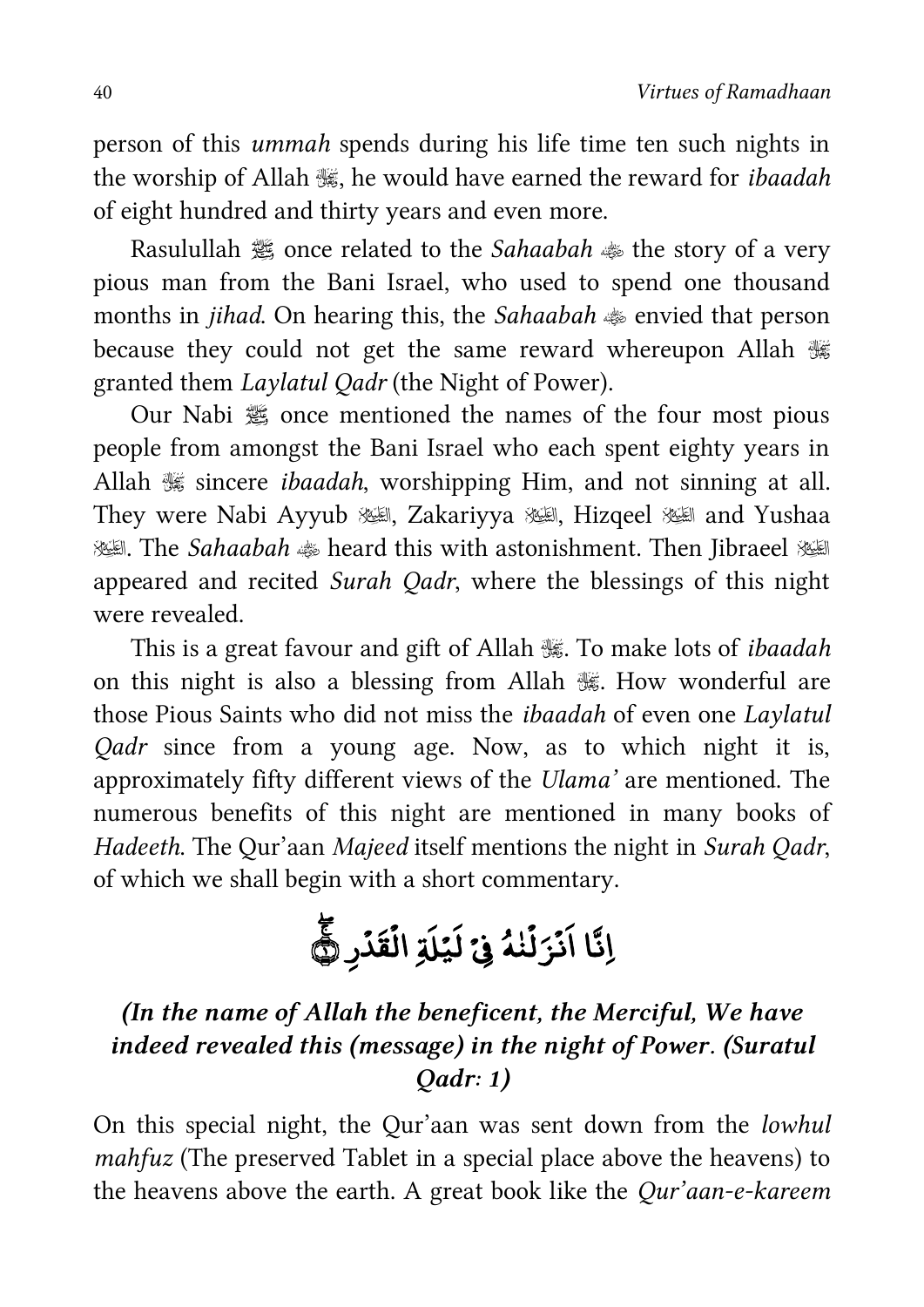being revealed on this night is sufficient to explain its excellence, not to mention all its other blessings and virtues. In the very next verse a question is asked.

**Contract Contract Contract Contract Contract Contract Contract Contract Contract Contract Contract Contract Co** َّ وِ ِ .<br>س ا َّ مَآ اَدًرٰىكَ مَالَيۡ  $\overline{\phantom{a}}$ لَّٰیَ مَا لَیۡلَۃُ الۡقَدۡرِ ِ ْ َّد ق ْ الْقَدْرِ ۞

### *And what will explain to you what the Night of Power is? (Suratul Qadr: 2)*

In other words, the question asked here is: Have you any knowledge as to the greatness and the great importance of this night? Have you any knowledge as to the great favours and gifts that are placed in it? The next verse tells us some of that greatness:

#### ِ لَيَّلَةُ الْقَذْرِ ْ َّد ق ْ الۡقَدۡر<sup>ِ لا</sup>ۡ خَیۡرَ ِّهۡ خَیۡرٌ مِّنۡ اَلۡفِ شَهۡ , فِ شَهُ ْ َلَفِ شَهْرٍ ۞

#### *The Night of Power is better than a thousand months.*

#### *(Suratul Qadr: 3)*

The true meaning here is that the reward for spending this night in *ibaadah* is better than having spent one thousand months in *ibaadah*. It is in fact much more, but as to how much more rewarding it is, we are not told here.

**∣** ل َّ م ْ تَنَزَّلَ الْمَلَّدِكَةَ وَ <u>ر</u> وَ الرُّوْمُ  $\overline{\phantom{a}}$ م فِيۡهَا بِاِذۡنِ رَبِّہِم**ۡ** َّ نِر ْ ذَنِ رَبِّهِمْ ۚ مِنۡ كُلِّ اَمۡرِ ﴾

*Therein come down the Malaaikah and the Spirit by Allah's permission on every task (Suratul Qadr: 4)*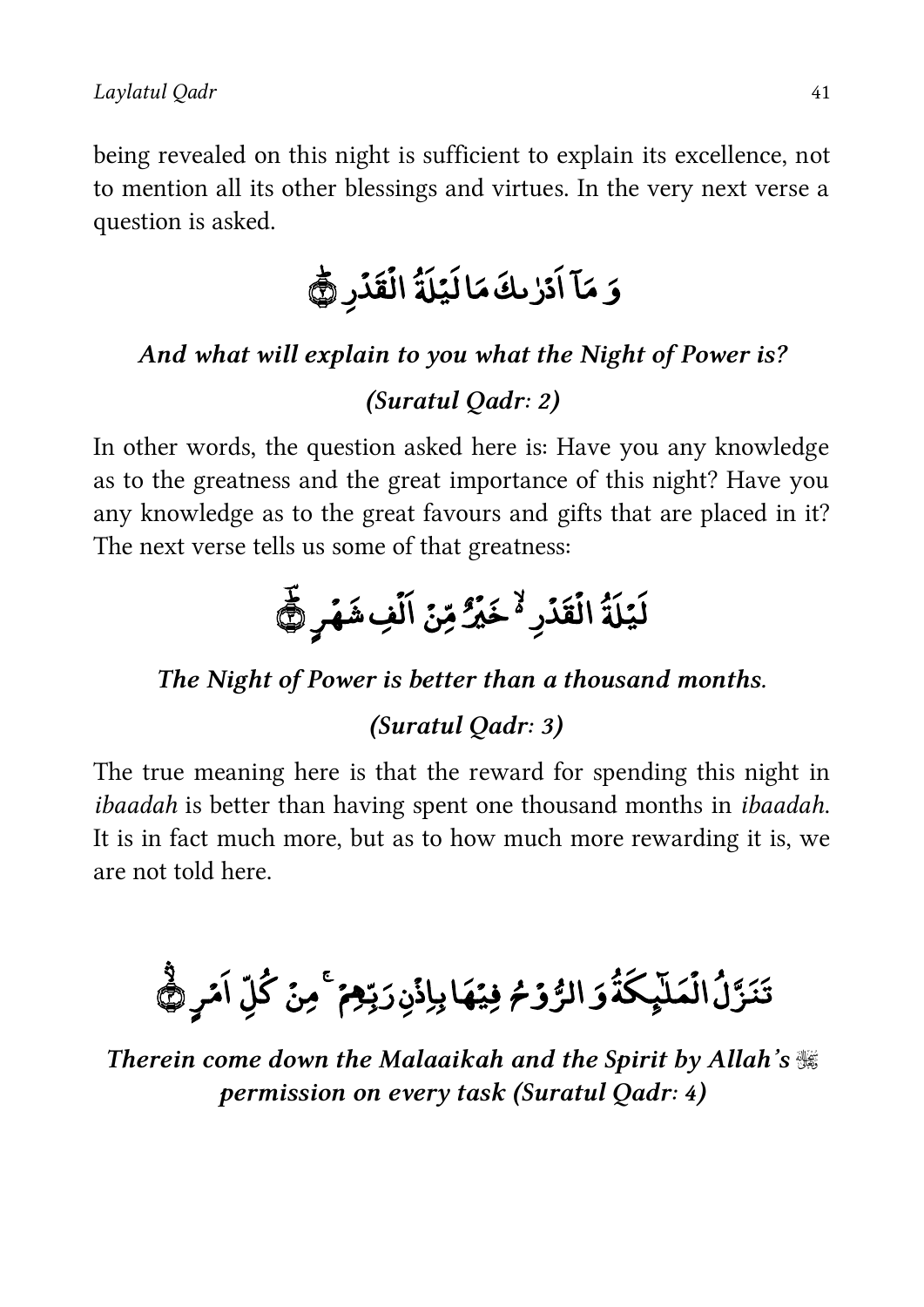A good explanation is given on this verse by Imaam Raazi . He explains that when man first appeared on earth, created by Allah  $\frac{m}{2}$ as His deputy on earth, the *Malaaikah* looked at man with doubt. When Allah  $\mathcal{H}$  informed them of His intention of placing man on earth, they even went further to ask, "Will you place someone on this earth who shall commit evil and shed blood?"

On this Night of Power we see that same man worshipping Allah and loving Him. Those very same *Malaaikah* who had before looked down on him with scorn, come down towards him, clearly sorry for the thoughts they had against him.

In this verse mention is made.... "and the spirit". Reference is clearly to Jibraeel . Commentators of the Qur'aan have given many meanings of this word. The view we wish to mention here is that "Spirit" means Allah's  $\frac{1}{2}$  special mercy which comes when the *Malaaikah* come down.

Imaam Bayhaqi reports a *Hadeeth* by Anas wherein Rasulullah 選 is reported to have said, "On *Laylatul Qadr*, Jibraeel 逃 comes down with a group of *Malaaikah* and makes *dua* of mercy for every one whom they find busy in *ibaadah*."

This same verse which is being discussed says, "By Allah's permission on every task....

The Author of Mazhaairrul Haq writes that on this night ages ago the *Malaaikah* were created. On this night long ago the creation of Adam  $\mathbb{R}$  began as the things from which he was created had been gathered on this night. Trees were planted in *Jannah* and a large number of *Ahaadeeth* state clearly that on this night *dua's* are accepted.

**!** ل َّ سَلَمُ ٰ هِيَ َّ یَ حَقِّی **مَطْ**لَـٰعِ  $\overline{\phantom{a}}$ مَطْلَعِ الْفَجْرِ ْ الْفَجِّرِ ۞

*Peace be until the break of dawn (Suratul Qadr: 5)*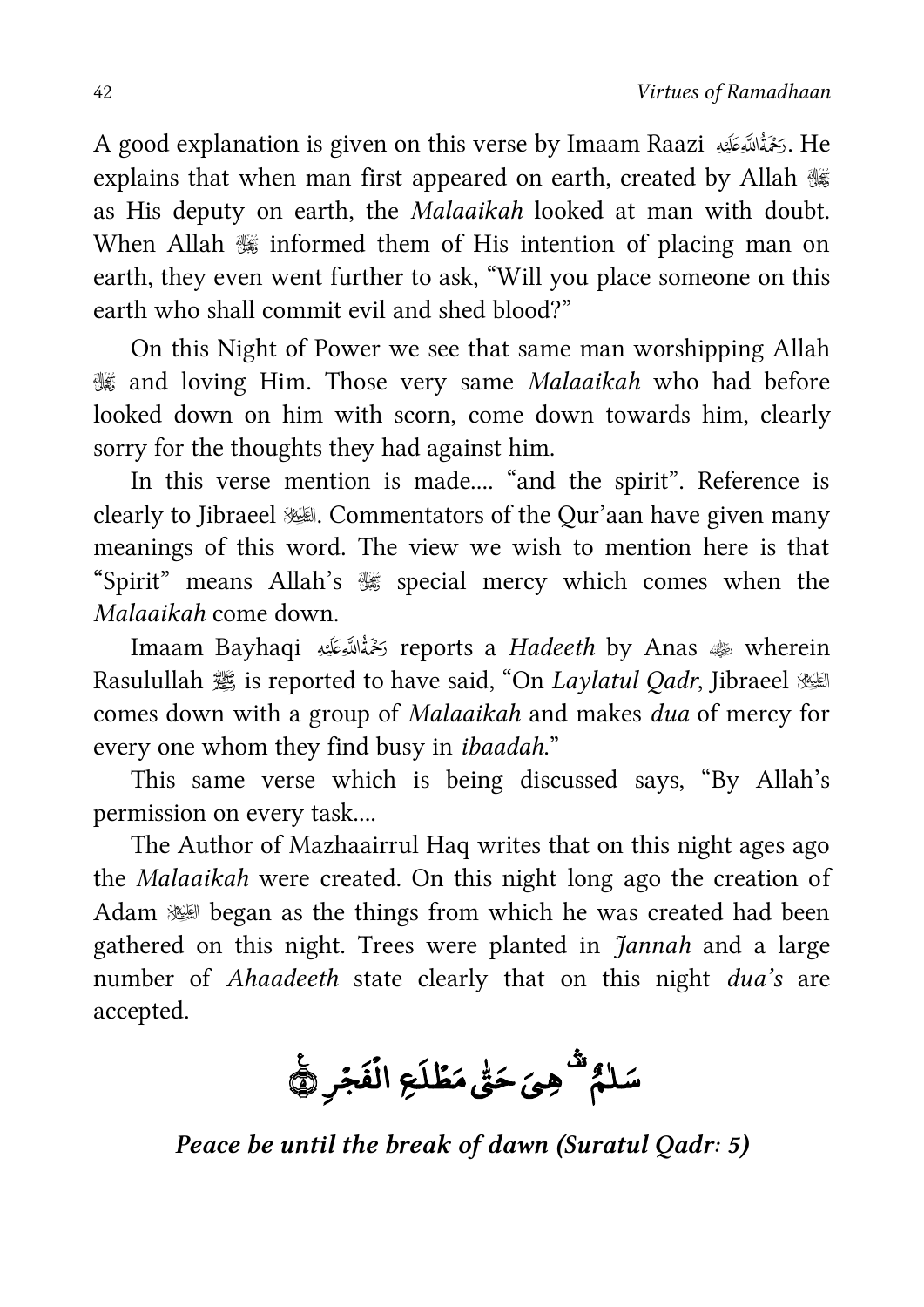Yes, this is the very picture of peace. Throughout the night the *Malaaikah* recite *salaam* on the true believers who love their Lord. As one group come down another goes up as is explained in the *Ahaadeeth*. Another meaning is that it is a night of complete safety from evil and mischief. These blessings remain throughout the night until the break of dawn and are not limited to any particular hour.

Having noted a few virtues of this night as explained in the words of Allah , we now turn to the *Hadeeth* where we read more about the virtues of this night.

# **All Sins are Forgiven on Worshipping during this Night**

Abu Hurairah  $*$  reports that Rasulullah  $*$  said, "Whoever stands in prayer and *ibaadah* on the 'Night of Power' with sincere faith and with sincere hope of gaining reward, his previous sins are forgiven." (Targheeb from Bukhari and Muslim)

#### **Commentary**

In the above *Hadeeth* "standing" refers to *Salaah* as well as any other form of *ibaadah*, for example *zikr*, *tilaawat* etc. The phrase '...with sincere hope of gaining reward,' means that we should be sincerely occupied with *ibaadah* only for the pleasure of Allah  $\frac{1}{20}$  and to receive reward from Him. This should not be done for others to see, or to deceive them. According to Khataabi, it means that we should have complete faith in the promise that any action shall be rewarded and thus one must stand before Allah  $\frac{100}{100}$  with seriousness and eagerness. Neither should we think of this *ibaadah* as a great difficulty nor should there be any doubt about the reward which will be granted to us.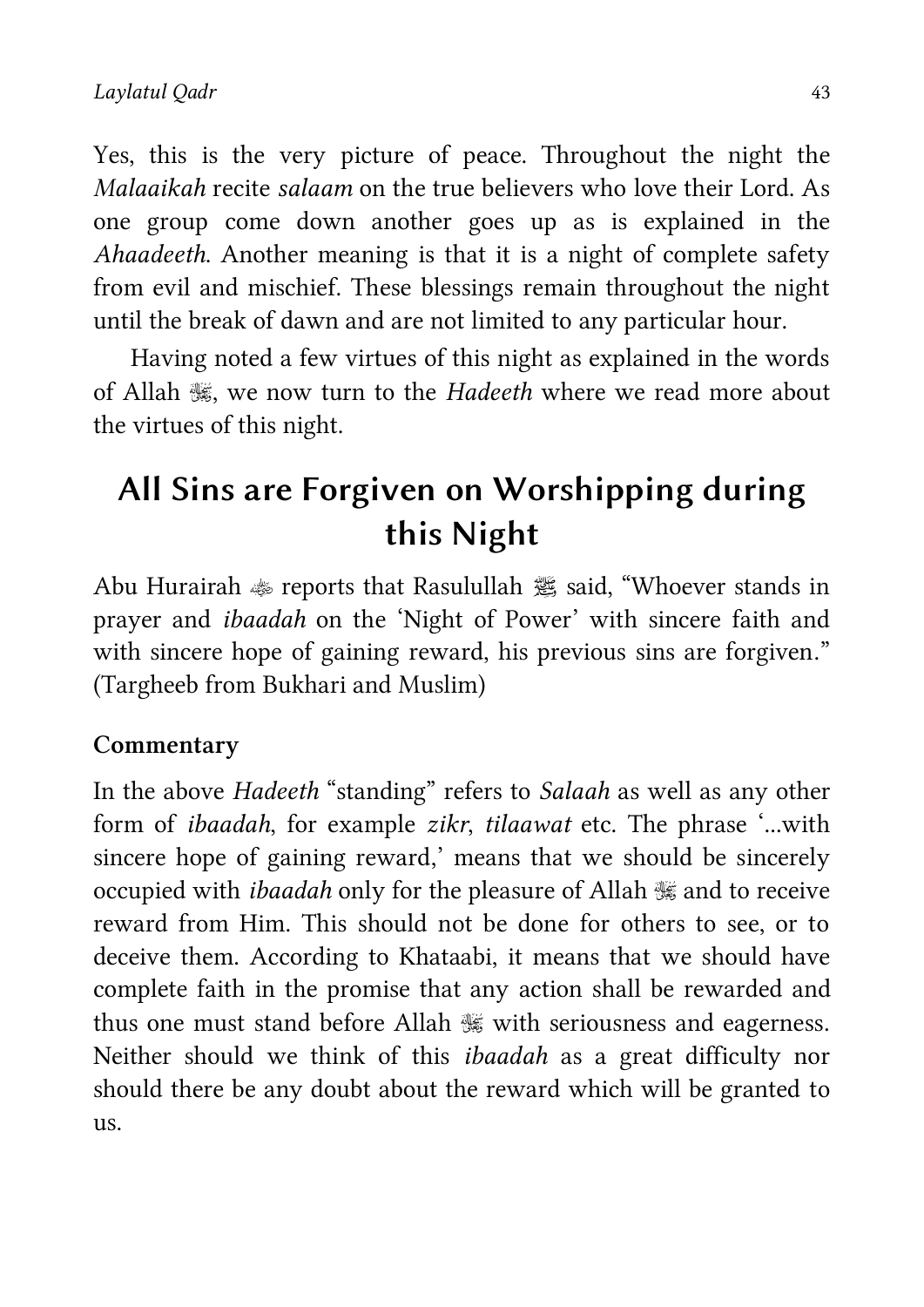The *Hadeeth* speaks about previous sins being forgiven. The *Ulama'* have said that this forgiveness mentioned in the above *Hadeeth* and other *Ahaadeeth*, refers only to minor (small) sins. According to the Qur'aan, major (big) sins can only be forgiven after sincere *taubah* (repentance) with the promise never to do such sins again. This is the reason why the *Ulama'* have agreed that major sins are not forgiven except by sincere repentance. Hence, whenever forgiveness of sins is mentioned in the *Ahaadeeth*, the *Ulama'* specify it to be minor sins.

My late father (May Allah  $\frac{1}{100}$  bless him and grant him *noor* in his resting place) used to say that the word 'minor' has been left out, because a true Muslim is one on whom there should be no major sins. Whenever a major sin has been committed, he will never rest or find peace until he has sincerely repented and begged Allah  $\frac{125}{150}$  for forgiveness and promised not to do the same in future.

When a night like *Laylatul Qadr* comes along, one who has committed major sins should first of all ask for forgiveness with a heart full of sincerity, so that Allah  $\frac{1}{2}$  in His infinite mercy may forgive all forms of sins and when you do, remember me too in your *dua*'s (The publishers and myself request the same).

# **To lose Laylatul Qadr is to lose all good**

Anas  $\triangleq$  reports that once when Ramadhaan had begun, Rasulullah  $\triangleq$ said: "A month has verily come upon you, which has a night better than a thousand months. Whoever misses such a night has lost all that is good and none loses, except he who is really unfortunate."

**Note:** Who can have any doubt as to the misfortune of the person who loses the great good of *Laylatul Qadr*? There are those who, during their jobs, have to stay awake by night throughout the year. How easy should it be for the sake of gaining the reward of over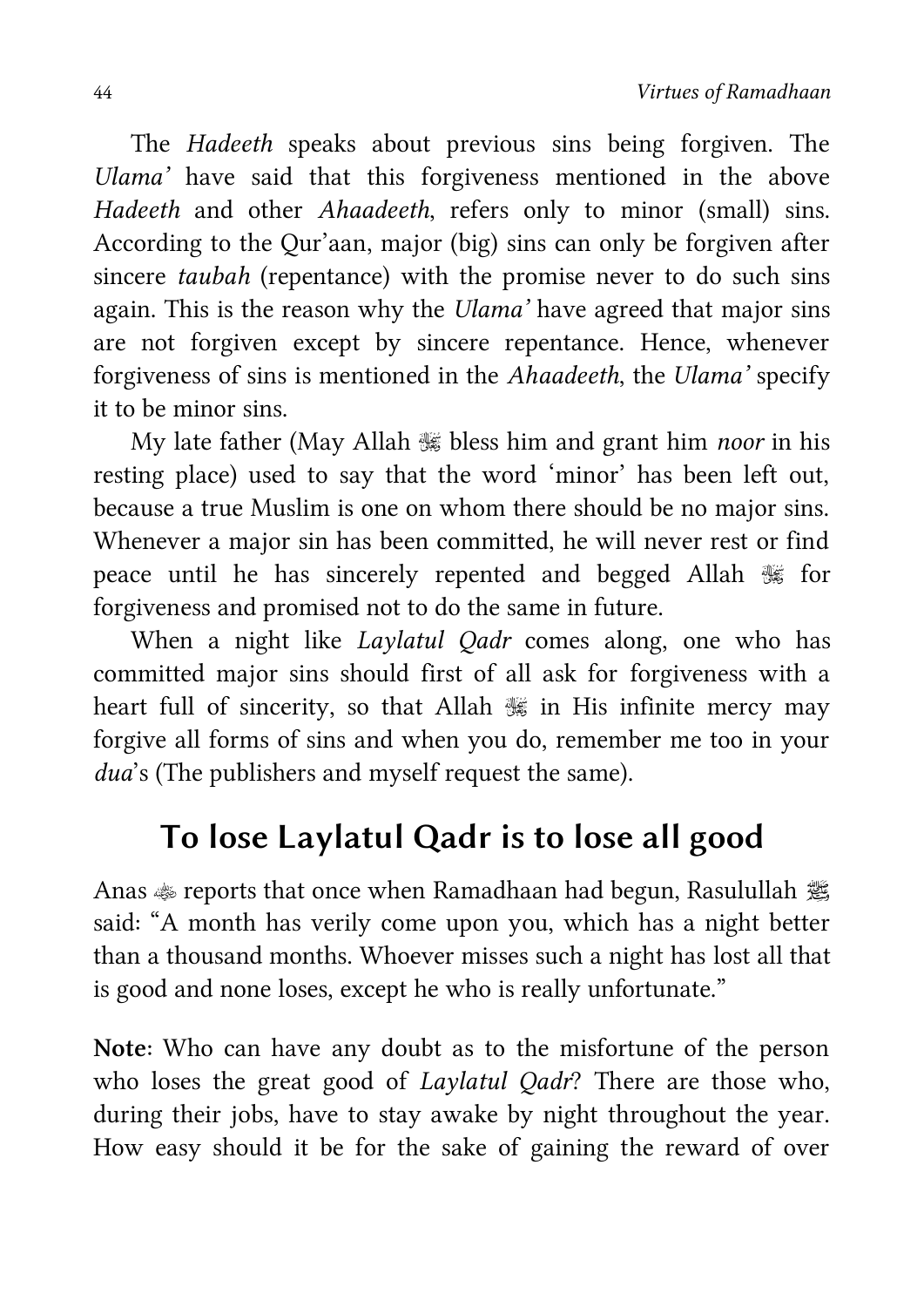eighty years of worship of Allah  $\mathcal{H}$  to stay awake for one month in Allah's  $\ddot{\mathbb{R}}$  service?

Because of no interest, there is no desire in the heart to do *Ibaadah*. If that were present, then even a thousand nights worshipping Allah  $\mathcal{H}$  would become very easy. It is this urge and desire that we must create. Our Nabi  $\frac{36}{25}$  had been promised many times that he had nothing to fear in the *Aakhirah* (Hereafter) and had been given good news as to his high position. Yet night after night he was seen standing for long periods and worshipping Allah  $\frac{16}{100}$  so much that his feet would become swollen. Among the believers of Islam, there are many pious saints who copied his example. They were human beings like us and no one can say that it is impossible for us to have that same desire for worship. It is really a matter of taking this to heart. Let us look at the example of the following famous pious people of Islam. One such person was Umar  $\gg$ , who having performed his *Esha Salaah* would return home and then remain in *Salaah* throughout the night until the *Azaan* was heard for *Fajr*. Then there is the example of Usman  $\triangleq$  who, after fasting the whole day used to spend the whole night in *Salaah* besides getting a little sleep during the first third of the night. It is well known about him that he used to recite the whole Qur'aan in one *rakaat*.

Ibrahim Ibn Adham رَحْمَةُ اللَّهِ عَلَيْهِ went so far as not to sleep at all in Ramadhaan, night or Day. Imam Shaafi رَحْمَةُ اللَّهِ عَلَيْهِ used to recite the Qur'aan about sixty times during the days and nights of Ramadhaan. Besides these, there were countless other pious people who used to act carefully on the order of the Qur'aanic *Ayah*:

#### *I have created the Jinn and Humans only that they may worship Me". (Surah Al-Zaariyaat: 56)*

These are some examples of the people of the past. Even in times of evil and corruption, there are people who truly try to follow the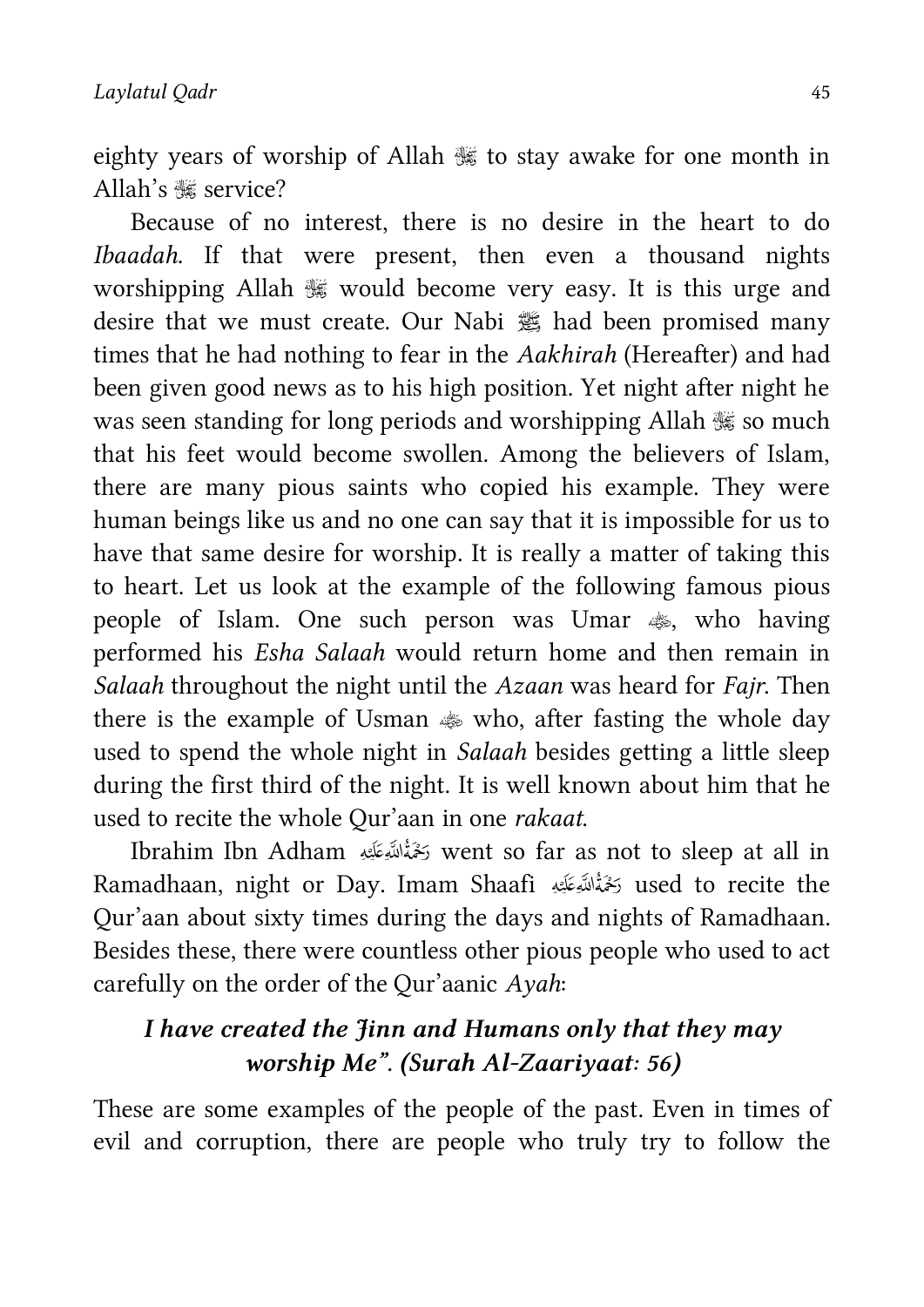example of Rasulullah  $\frac{1}{25}$  and do not let their jobs or their comforts stop them from worshipping Allah , Rasulullah  $\frac{100}{25}$  said that Allah  $\frac{200}{25}$ says: "O son of Adam, spend your time in My worship and I shall bless you with freedom from want and I shall remove your poverty. Otherwise, I shall load you with lots of work and duties, while your poverty and needs shall not decrease." How often we see the truth of this. Some people serve only Allah  $\frac{100}{100}$  while having no job and yet we see that they do not need anything.

## **The Malaaikah Coming Down**

Anas  $\triangleq$  reports that Rasulullah  $\triangleq$  said: "On *Laylatul Qadr*, Jibraeel comes down upon the earth with a group of *Malaaikah*, making dua for blessings for every servant of Allah  $\frac{m}{n}$  whom they see in worship, standing or sitting and engaged in Allah's  $\frac{100}{200}$  praise. Then, on the day of *Eid*, Allah  $\frac{200}{200}$  boasts about them to the *Malaaikah* (who were not too happy at the time of Adam's  $\mathbb{Z}$  creation): 'O My *Malaaikah*, what is the reward of that worker who had done his job very well?' They reply: 'O Allah! his reward should be given to him in full.' To this Allah replies, 'O My *Malaaikah*, My servants, the males as well as the females, have today done their duty, thereafter they went to the place of *Eid Salaah* (*Eid Gha*) raising their voices in *dua* to Me. I swear by My Honour, by My Greatness, by My Grace and by My High Position, that I shall surely answer the *dua*'s of these people.' Thereafter, Allah  $\mathcal{H}$  addresses the people: 'Go, I have forgiven your sins and have replaced your evil actions with good ones.' These people then return from the place of *Eid Salaah* in such a condition that their sins are forgiven."

**Note:** In this *Hadeeth*, it is clearly stated that Jibraeel **Example 18** comes down with the *Malaaikah*. Another *Hadeeth* reported by Ibn Abbas  $\triangleq$  and quoted by Abdul Qadir Jilani المَحَّةُ اللَّهِ عَلَيْهِ in his book Ghunyah, further explains this *Hadeeth*.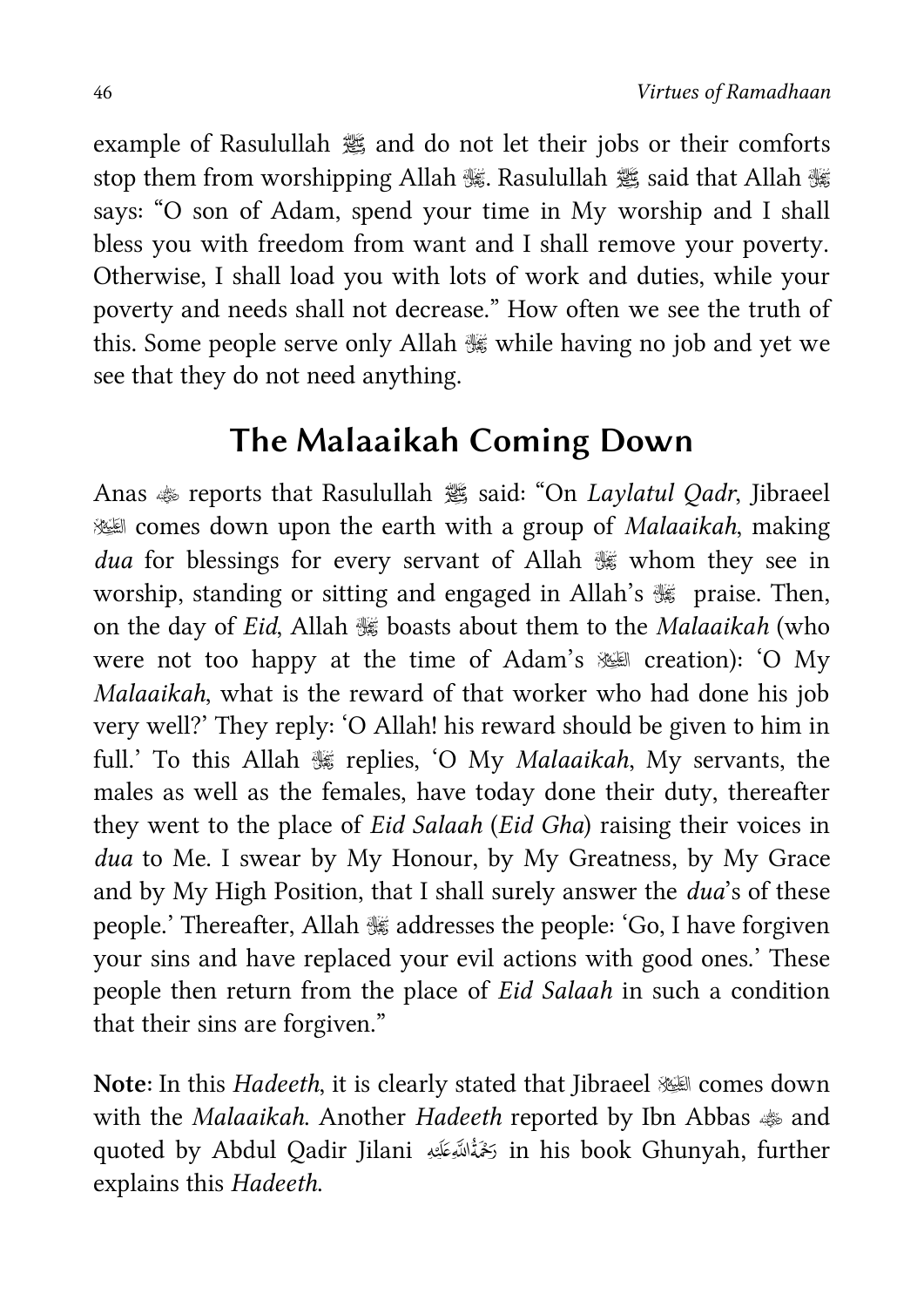It is reported that Jibraeel , after coming down, commands the *Malaaikah* to go to the house of everyone busy with worship of Allah and greet him by shaking his hands. Then the *Malaaikah* spread out, visiting every house, whether large or small, whether in the jungle or on a ship, wherever a believer lives, to shake his hands. However, certain houses are not entered; the house where a dog or pig is found, the house where there is someone who has committed adultery *(zina)* and is still unclean because he has not even taken a bath and the house where pictures (photos) of men and animals are displayed.

How sad it is that Muslim houses should lose the blessed visit of the *Malaaikah* only because there are pictures of men and animals being displayed for the sake of decoration. A single picture may have been hung by just one person of the house, as a result of which all the other people in the house are deprived of blessings.

## **When to look for Laylatul Qadr?**

Aa'isha ارضى الله عنه reports that Rasulullah  $\frac{100}{25}$  said, "Look for *Laylatul Qadr* during the odd numbered nights of the last ten days of the month of Ramadhaan."

**Note:** According to most of the *ulema,* the last ten nights start on the 21st night, whether the month of Ramadhaan has of 29 or 30 days. So, we should look for Laylatul Qadr on the 21st, 23rd, 25th, 27th and 29th night.

Ibn Hazm has a different opinion saying that the word *Asharah* used in the *Hadeeth* means ten. Thus, the above calculations will only be correct where the month of Ramadhaan has thirty days. However, when there are only twenty nine days in the month (as often happens), the last ten days will start with the 19th day and the night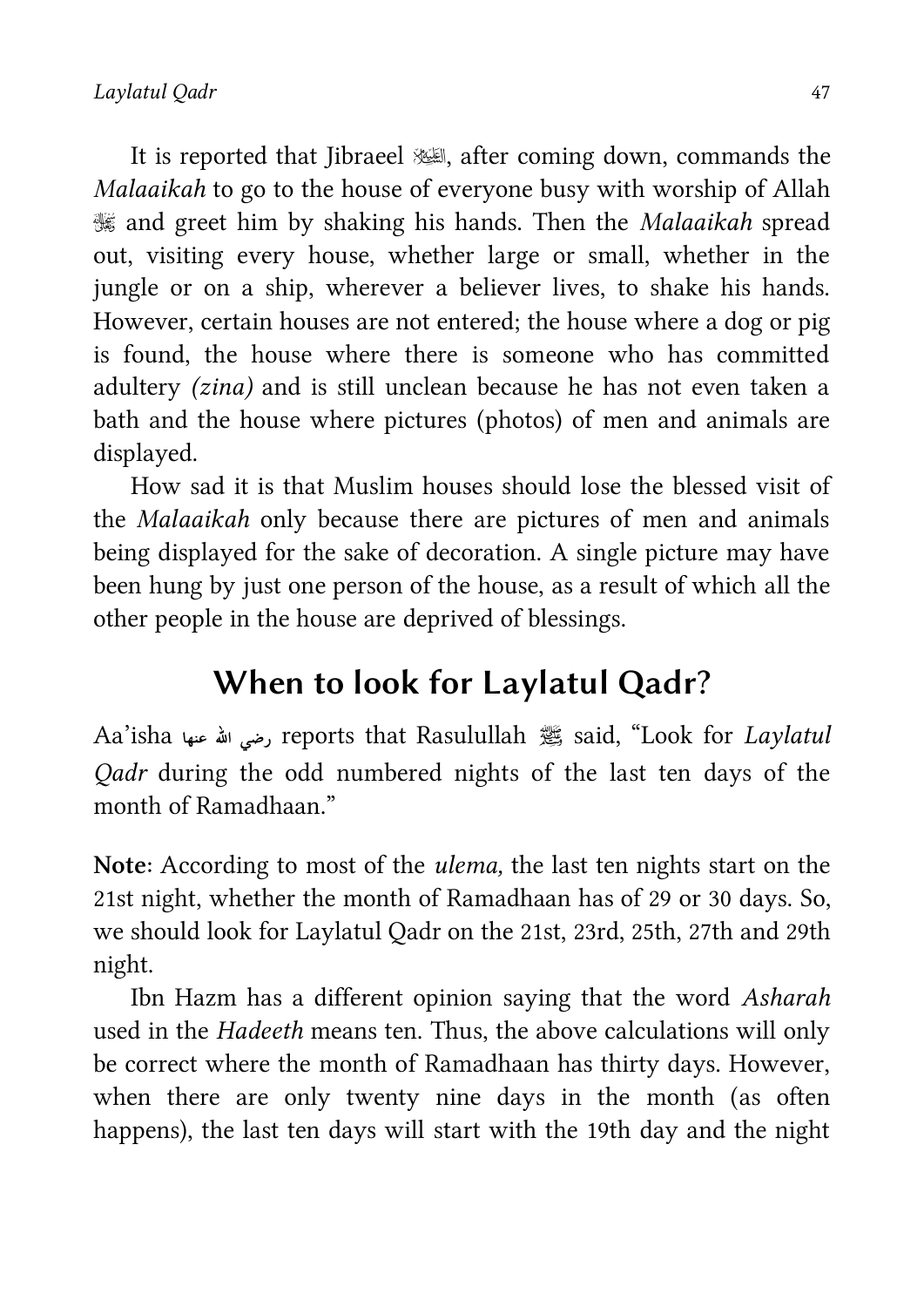being the 20th night. According to this calculation, it would mean that the odd numbered nights will actually be the 20th, 22nd, 24th, 26th and 28th nights.

However, all the *Ulama*' agree that when Rasulullah  $\frac{m}{2}$  went into *i'tikaaf* in search of *Laylatul Qadr*, he started it on the 21st night of Ramadhaan. Therefore, these *Ulama'* consider the odd nights to be the appropriate nights for *Laylatul Qadr*.

We should therefore spend each and every night from the 20th onwards worshipping Allah , so that we may be sure of getting the *barakah* of Ramadhaan. Spending ten or eleven nights in worship is definitely not so difficult, if we look at the great reward that is promised.

# **Exact Knowledge of the date of Laylatul Qadr taken away**

Ubaadah Ibn Saamit  $\bullet$  said, "Once Nabi  $\bullet$  came out to inform us of the (correct date of) *Laylatul Qadr*. Unfortunately, a quarrel between two Muslims took place and Nabi  $\ddot{\mathcal{Z}}$  said, 'I came out to inform you as to when *Laylatul Qadr* occurs, but because two people quarrelled with each other, the knowledge of the correct date was taken away. Perhaps that is better for you. So, look for it in the ninth, seventh and fifth nights."

**Note:** Three important points are referred to in this *Hadeeth*. Firstly it tells us of a quarrel, as a result of which the knowledge of the exact night of *Laylatul Qadr* was lost to us. Arguments and quarrels always cause the loss of blessings.

Once Rasulullah  $\frac{165}{25}$  asked the *Sahaabah*  $\frac{165}{25}$ : "Shall I inform you of something that is better than *Salaah*, fasting and charity?" The *Sahaabah*  $\triangleq$  replied: "Certainly." Rasulullah 2 then said, "Do keep peaceful and good relations amongst yourselves, because quarrelling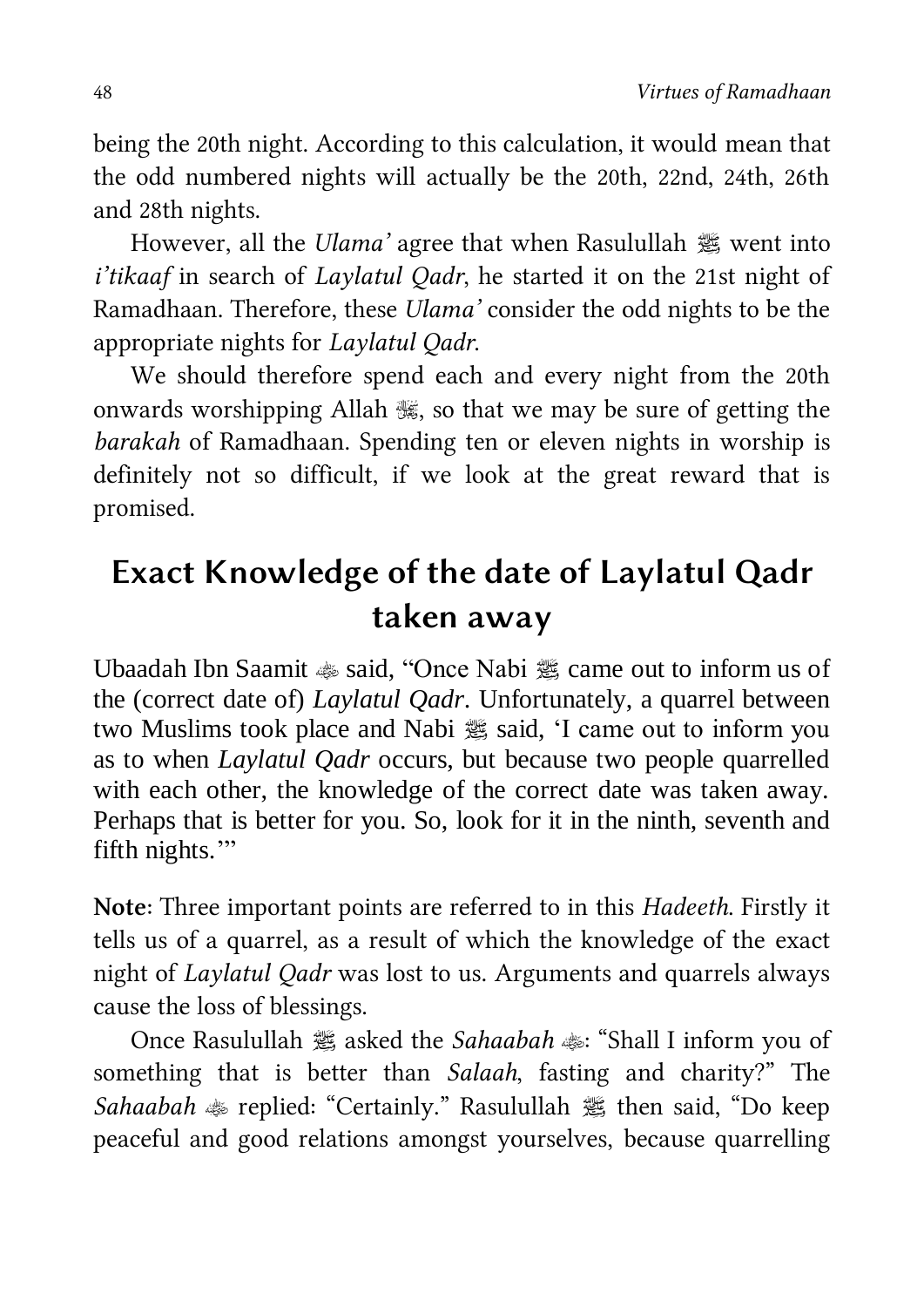destroys (shave off) faith *(Imaan)*." This means that just as a razor shaves off the hair, so does quarrelling affects our *Deen*.

Nowadays besides the worldly people, even those who seem to be pious are also involved in fighting. In the first chapter of this book, we read how Rasulullah  $\mathcal{L}$  said that to insult a Muslim is a serious crime and equal to the worst kind of interest, but we are not at all worried. The orders of Allah  $\mathcal{H}$  and His Rasul  $\mathcal{H}$  are taken lightly.

The Qur'aan says:

#### *"Do not argue among yourselves, otherwise you will lose courage and your strength will go away" (Surah al-Anfaal: 46).*

Those who harm others are actually harming themselves. They have destroyed themselves in the eyes of Allah  $\frac{100}{100}$  and all those around them.

Rasulullah ﷺ said that the person, who refuses to speak to a Muslim brother for more than three days and dies in this condition, will go straight to *Jahannam*. It is stated in another *Hadeeth* that, on every Monday and Thursday, the actions of human beings are brought before Allah . Then forgiveness is granted through His mercy (as a result of certain good deeds), except to those who worship idols and those who join partners to Allah . However, when two friends have a fight and then stop being friends, it will be said, "Leave them until they again become friends."

Another *Hadeeth* states that, when our actions are shown to Allah every Monday and Thursday, repentance is accepted from those who repent and forgiveness is granted to those who seek pardon. As for those who had arguments (with each other) they are left as they were.

A *Hadeeth* further teaches us that, on the night of *Shabe Baraat* (the 15th night of Shabaan), the mercy of Allah  $\frac{1}{100}$  is sent to all Allah's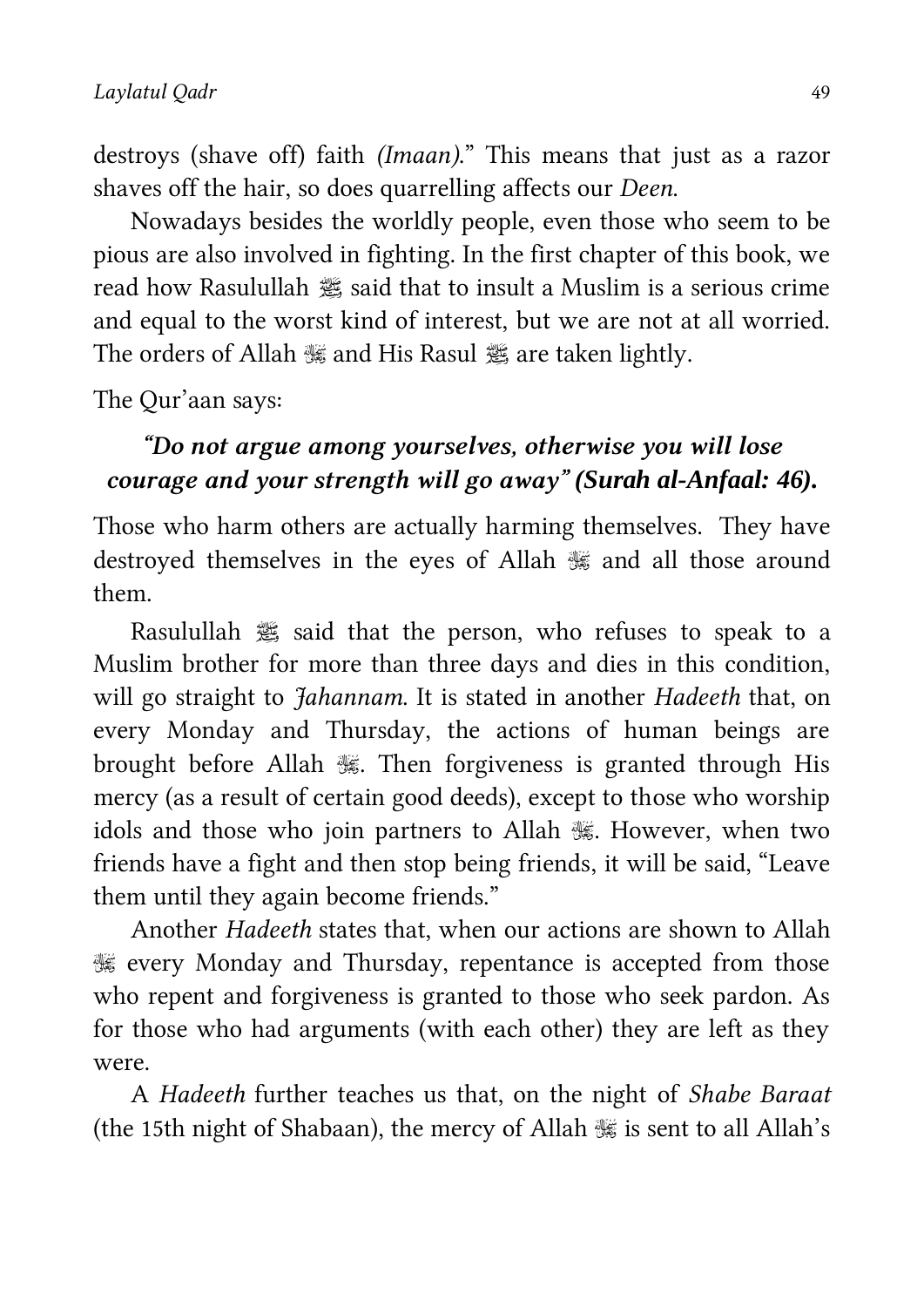**s** creation and forgiveness is freely granted, except for two persons: A nonbeliever and one who has evil thoughts about others.

In another *Hadeeth* it is stated: "There are three people whose *Salaah* does not lift even a span (size of a hand) above their heads." One of these people are those who quarrel among themselves.

This *Hadeeth* also tells us that we should be satisfied and accept Allah's decision in all things. For example, even though it seems that not knowing when *Laylatul Qadr* actually falls is a great loss, yet it has to be accepted because it is from Allah . Because of this, Rasulullah  $\frac{1}{25}$  said. "It is better for us that way." We should think about this, as Allah  $\frac{1}{100}$  is Merciful to us at all times. Even when someone is given a great punishment because of his own evil deeds, he only needs to beg Allah , admit his own evil deeds, admit his own weakness and that same punishment becomes the cause for great good. Nothing is impossible for Allah ...

Our *Ulama'* have pointed out quite a few advantages in our not knowing the exact date for *Laylatul Qadr*. First, had we known the actual date of this blessed night, there would have been many who would not have worshipped Allah  $\mathcal{H}$  at all during the other nights. Therefore, we have to stay awake and worship Allah  $\frac{1}{2}$  for quite a number of nights, hoping that each night is perhaps the night of *Laylatul Qadr*. This means spending more nights in Allah's  $\frac{3\pi}{36}$ worship and getting extra rewards.

Secondly, there are many of us those who are just not able to stay away from evil. How extremely dangerous and unfortunate for them would it be, when, in spite of knowing that such and such a night is *Laylatul Qadr*, they might still spend it in sin and evil? Once the Nabi  $\mathcal{L}$  on entering the *Musjid*, saw one of the *Sahaabah*  $\mathcal{L}$  sleeping, He said to Ali  $\ast$ , "Wake him up so that he can make *wudhu*". Ali  $\ast$ obeyed and asked the Nabi  $\mathcal{L}:$  "O Rasul of Allah  $\mathcal{L}:$  you are always the first to rush towards any good deed. Why then did you not wake him up yourself?" Nabi  $\mathcal{L}$  replied: "I feared that this man may refuse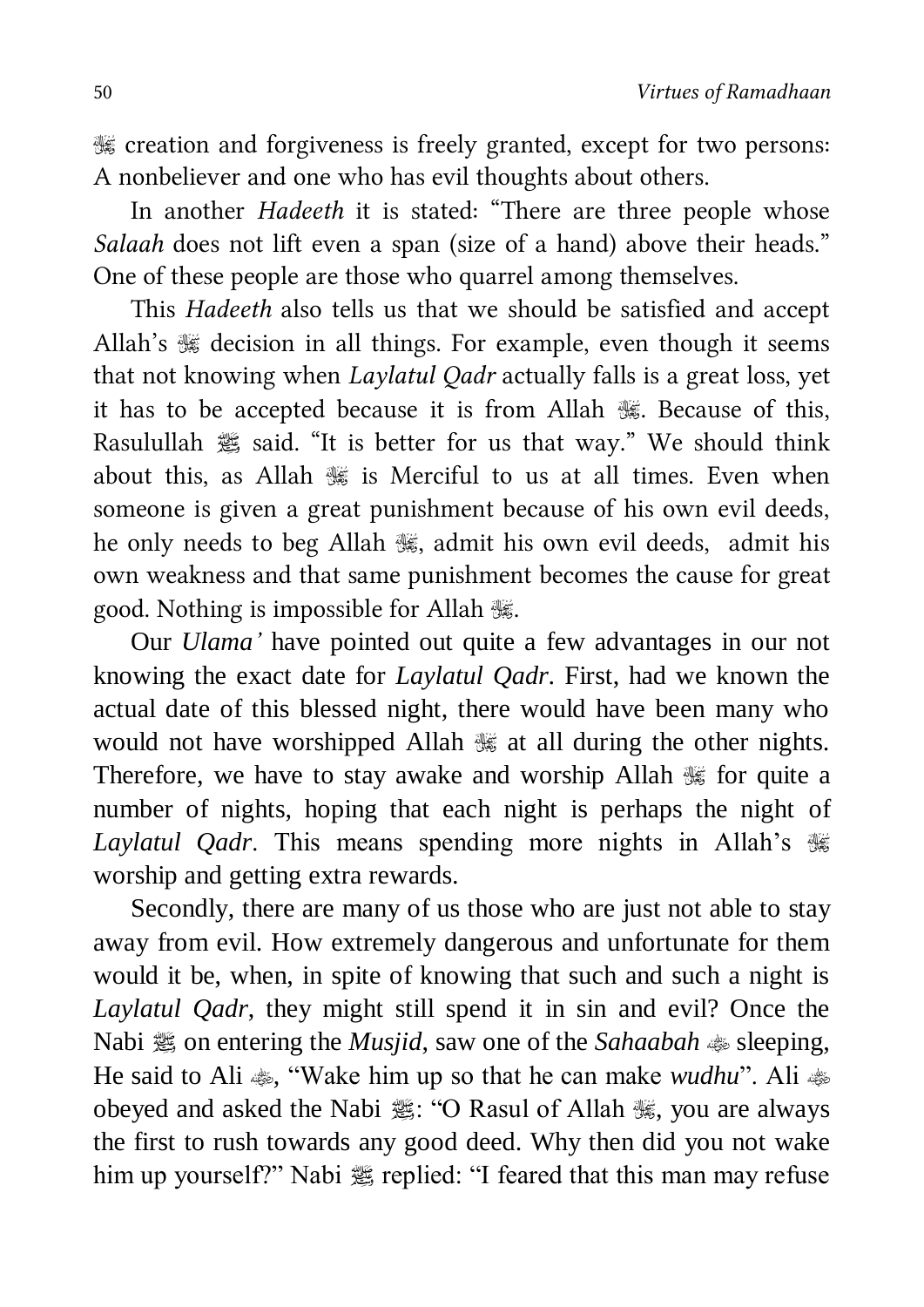and refusal to my command is *kufr* (Denial of *Deen*). If he had refused your command, it would not be Kufr."

Similarly, Allah , in His mercy, does not wish that, in spite of knowing which night is the real one, a Muslim should still spend it in sin and evil.

Thirdly, if we did know and in spite of that, for one reason or another, within or outside our control, we allowed that night to go by without worship of Allah  $\mathcal K$  then it is very likely that thereafter, for the rest of Ramadhaan, no other night would have been spent in worship, whereas now many people find it possible to spend one, two or three nights in worship of Allah  $\frac{1}{2}$  because we do not know which is *Laylatul Qadr*.

Fourthly, every night spent in worship of Allah  $\frac{1}{100}$  looking for *Laylatul Qadr* is a night for which a separate reward is promised.

Fifthly, we have read that Allah  $\frac{1}{100}$  speaks highly to His *Malaaikah* about those believers who try very hard in worshipping Allah  $\frac{1}{20}$  during Ramadhaan, now more occasions of receiving Allah's  $\frac{1}{2}$  appreciation come about. In spite of not knowing when the real night of *Laylatul Qadr* is and although they have only an unclear idea about its fixed time, they still try hard to worship Allah , night after night. If this is how they try when *Laylatul Qadr* is not known, how much more will they try if they knew?

The third point in the *Hadeeth* is that *Laylatul Qadr* should be found among three nights: The ninth, seventh and fifth. By reading this together with the other *Ahaadeeth*, we come to know that this refers to the last ten nights of Ramadhaan. So to work out which nights these are, if we start from the 20th, counting upwards, then these three nights are the 25th, 27th and 29th. If, on the other hand, we start counting from the 29th backwards (where Ramadhaan has 29 days) these nights would be the 21st, 23rd and 25th, but if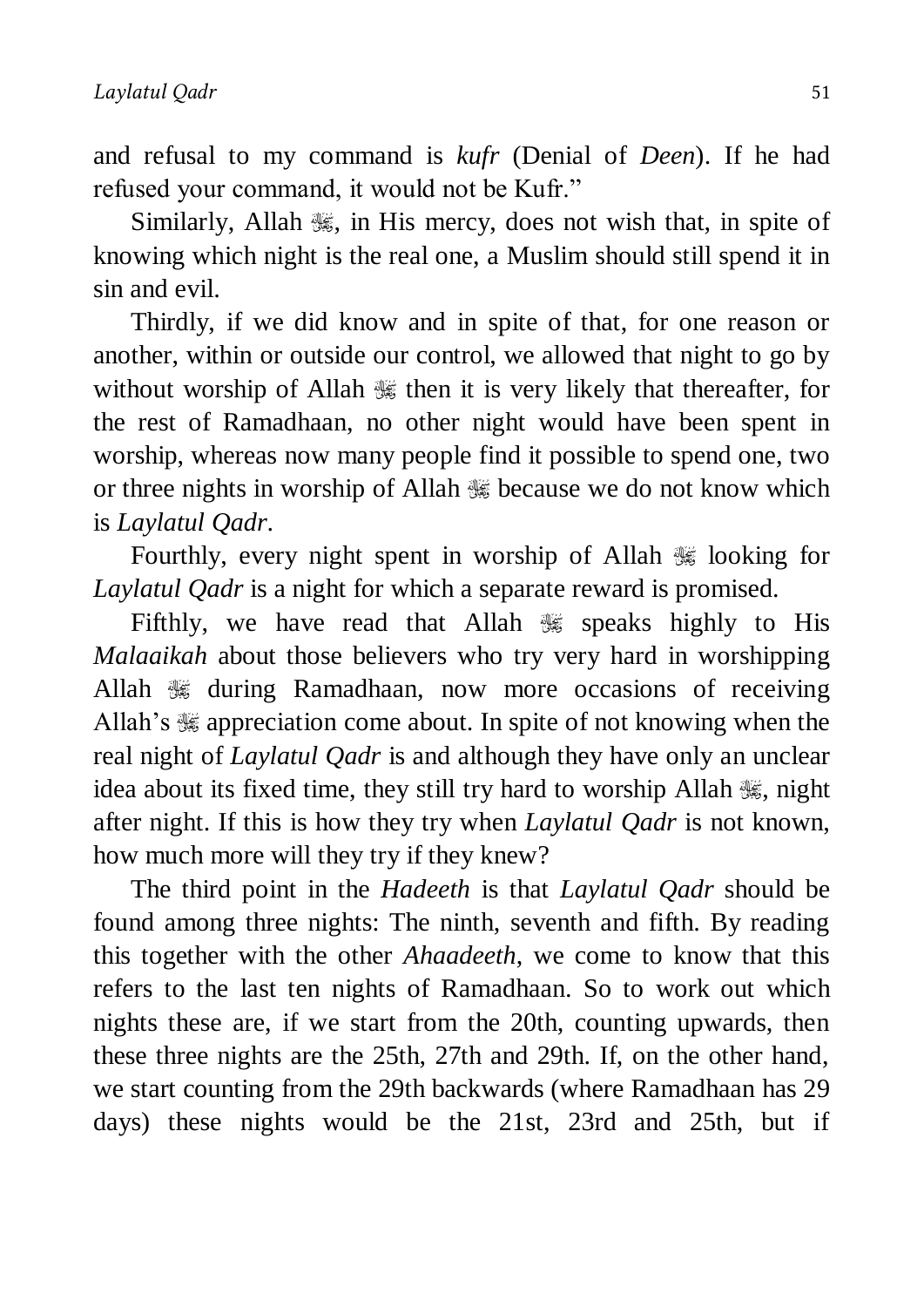Ramadhaan has 30 days, then these would be the 22nd, 24th and 26th nights.

From this we can see how much uncertainty there is about the correct date. In fact, among the learned *Ulama'*, there are approximately fifty different opinions. Because of this, some *Ulama'* have said *Laylatul Qadr* does not fall on one and the same night every year. If in this particular year, it falls on a particular night, then the following year it will fall on another night.

There are times when the Nabi  $\mathcal{L}$  commanded the *Sahaabah*  $\mathcal{L}$  to search among a number of nights, whereas at other times he used to fix a certain night.

Abu Hurairah  $\triangleq$  reports that once during a conversation with the *Sahaabah*  $\triangleq$ , someone spoke of *Laylatul Qadr*. Rasulullah ﷺ asked: "What is the date today?" They replied: "The 22nd of Ramadhaan." Said: "Search for *Laylatul Qadr* in the night following this day."

Abu Zarr  $\triangleq$  reports, "I asked Nabi  $\triangleq$  whether *Laylatul Qadr* was only granted during the lifetime of Rasulullah  $\mathcal{L}$  or whether it would continue to come after him, Rasulullah 2 replied: 'It will continue until the day of *Qiyamah*.' I then inquired in which section of Ramadhaan it comes. Nabi  $\mathcal{L}$  replied, 'Search for it in the first ten and in the last ten days.' Thereafter Nabi  $\frac{160}{100}$  became busy with other work. I waited and finding another chance inquired: In which section of those ten days does *Laylatul Qadr* comes? Upon this, Rasulullah j became angry with me, as He had never been before and said, 'If it had been Allah's wish to make it known, would He not have informed us? Search for it among the last seven nights, and ask no more"

In another *Hadeeth* again, Rasulullah  $\frac{100}{25}$  is reported to have told one *Sahaabi* that *Laylatul Qadr* was on the 23rd night. Ibn Abbas related: "Once, while sleeping, someone said to me in my dream: 'Rise up, this is *Laylatul Qadr*,' I woke up and rushed to Rasulullah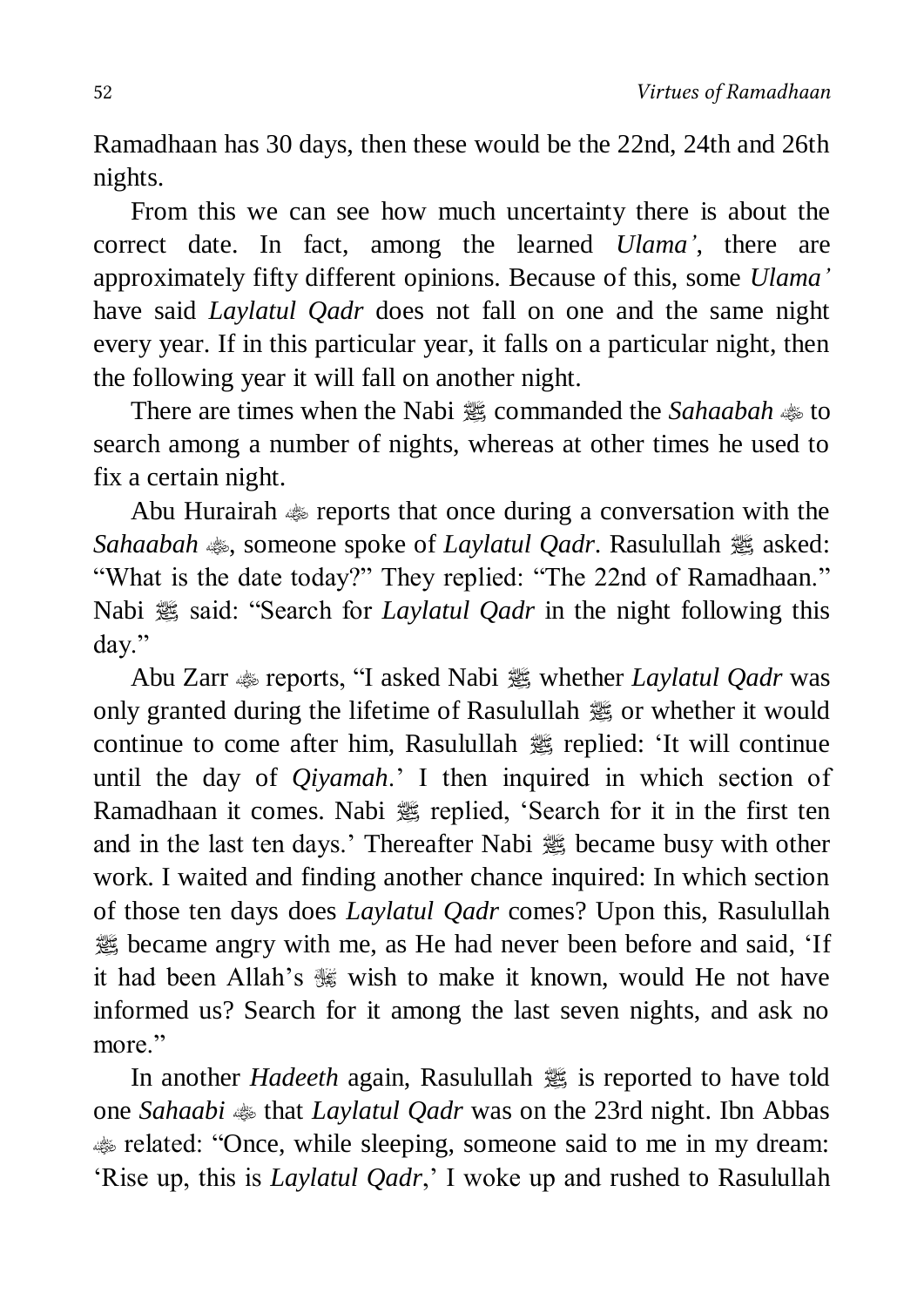j who was busy in Salaah. That was the 23rd night." According to other reports, the 24th was *Laylatul Qadr*. Abdullah Ibn Masood said: "Whoever spends all the nights of the year in the worship of Allah , can find *Laylatul Qadr*. (In other words, the blessed night moves throughout the year and does not necessarily have to come in Ramadhaan only)."

When this was related to Ubay Ibn Kaab he said: "Yes, Ibn Masood  $\triangleq$  meaning is that people may not stay awake just on this night and become contented." Thereafter he swore by Allah . that *Laylatul Qadr* comes on the 27th. This view is also held by numerous *Sahaabah*  $\triangleq$  and *Taabieen* (companions of the *Sahaabah*  $\triangleq$ ).

Most of the *Ulama'* also consider it most likely that, *Laylatul Qadr* comes every year on the  $27<sup>th</sup>$  night (of Ramadhaan).

Therefore, if by good fortune we are blessed with finding the night, then it would outweigh all comforts and enjoyable things in the world. Even if we fail to get the much searched for night, then at least the reward for the worship is received. At least, effort should be made that the *Salaah* of *Maghrib* and *Esha* throughout the year is performed with *Jamaat* because if it is *Laylatul Qadr*, then the reward for both is so much more.

### **Signs of Laylatul Qadr**

Ubadah Ibn Saamit  $*$  reports that he asked Rasulullah  $*$  about *Laylatul Qadr*, Rasulullah ﷺ replied, "It is in Ramadhaan, during the last ten nights, on the odd numbered nights, either the 21st, 23rd, 25th, 27th or the last night of Ramadhaan. Whosoever stands up in the worship of Allah  $\frac{1}{100}$  on this night, with sincere faith *(Imaan)* and with genuine hopes of gaining reward, his previous sins will be forgiven. Among the signs of this night is that it is a peaceful, quiet, shining night, neither hot, nor cold but moderate as if a moon is shining clear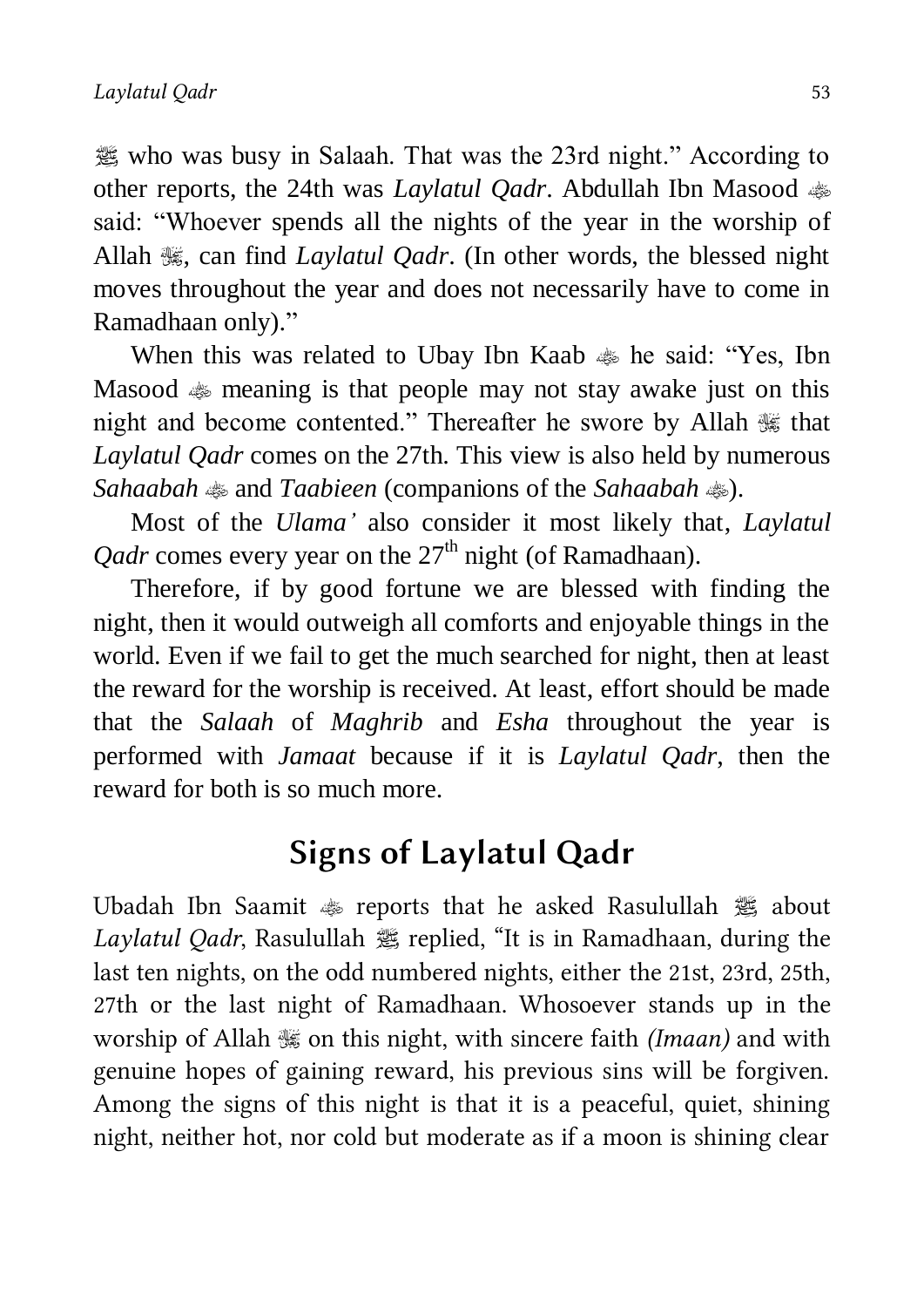and no shooting stars are shot at the *Shayateen* on that night. It lasts until the break of the dawn (the start of fajr). Another sign is that the sun rises without any very beams beams of light, appearing rather like the moon in its fullness. On that day, Allah  $\frac{m}{n}$  stops the *Shayateen* from rising up with the sun."

**Note:** Part of what has been stated in this *Hadeeth* has already been discussed. Some signs are here related about the actual night. These signs are clear and need no further explanation. Apart from these, there are other signs too, as stated in the *Ahaadeeth* or in the experiences of those who had the good fortune to experience *Laylatul Qadr*.

The sign that is, however, most specific in the *Hadeeth* is the rising of the sun, without any very bright beams of light. Other signs are not always found. A *Sahaabi*, Abdah bin Abi Lubaaba  $\ast$  says: "On the evening of the 27th, I tasted the water of the sea and it was sweet." Ayyoob Ibn Khalid said: "I once had to bath myself with sea water and on tasting it, found it sweet. This was on the 23rd night."

Some of the pious people have written that on the evening of *Laylatul Qadr*, everything goes into *sajdah* before Allah , so much so that trees fall flat on the ground and then return to their normal position. However, these are such signs which cannot be seen by the ordinary person.

# **What dua a person should make on Laylatul Qadr**

*Aa'isha* reports, "I said 'O Rasul of Allah , should I find myself in *Laylatul Qadr*, what shall I ask of Allah  $\mathcal{H}$ ?" Rasulullah  $\mathcal{H}$ replied, "Say, 'O Allah, You are the One who grants pardon for sins, You love to pardon, so pardon me.'" (Reported by Ahmad, Ibn Majah and Tirmidhi)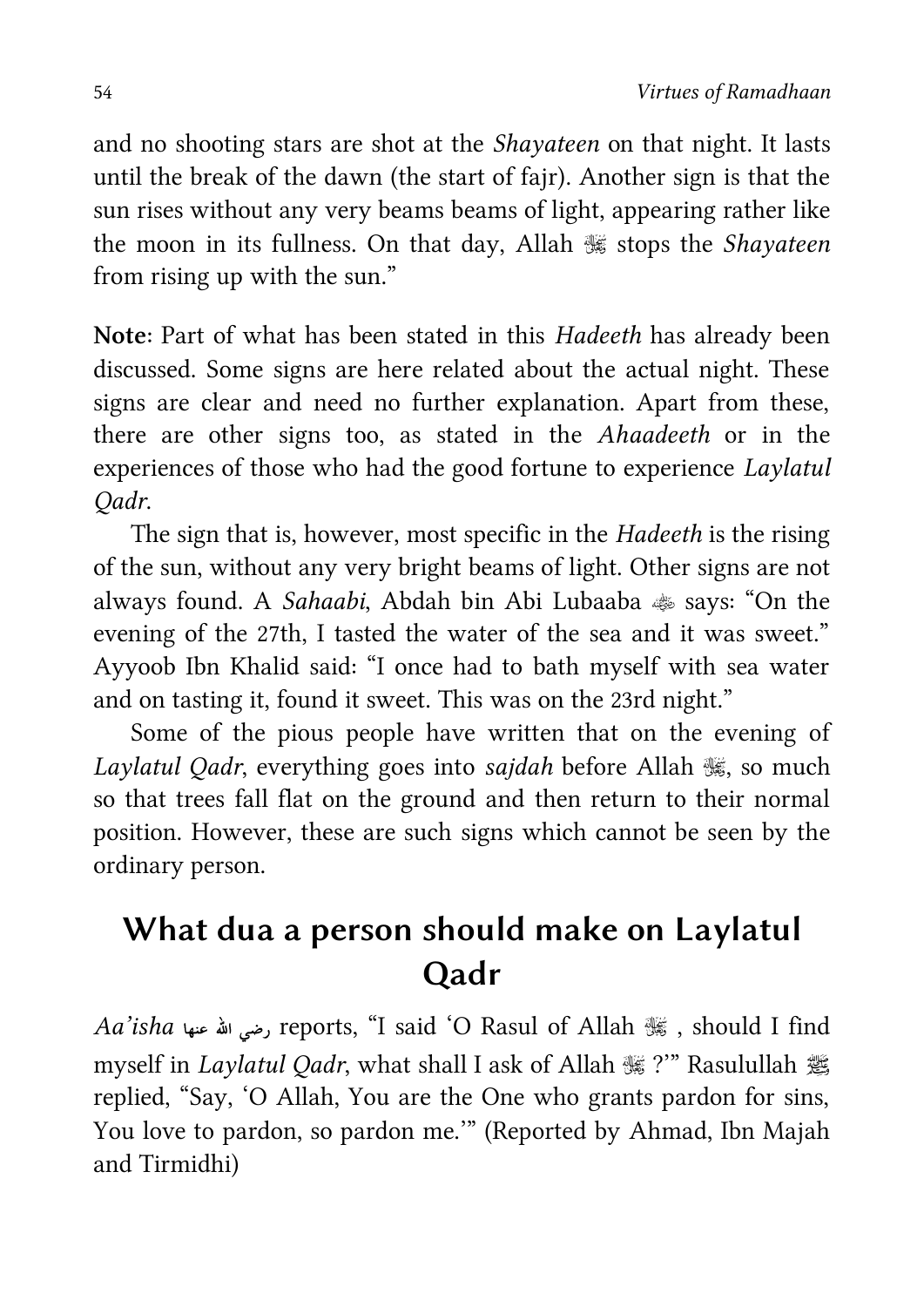**Note:** This is such an all-inclusive *dua*, where we beg that Allah  $\mathcal{L}$  in His kindness should forgive our sins. If we get forgiven, what more do we need? Imaam Sufyan al-Thawree use to say that to remain busy on this night with *dua* is better than any other form of worship of Allah .

Ibn Rajab says that we should not only remain busy with *dua* but should also take part in all other forms of worship of Allah  $\mathcal{R}$ , e.g. recitation of the Qur'aan, *Salaah*, meditation etc. This opinion is most correct and nearer to what Rasulullah  $\frac{100}{25}$  has said, as already stated in the previous *Ahaadeeth*.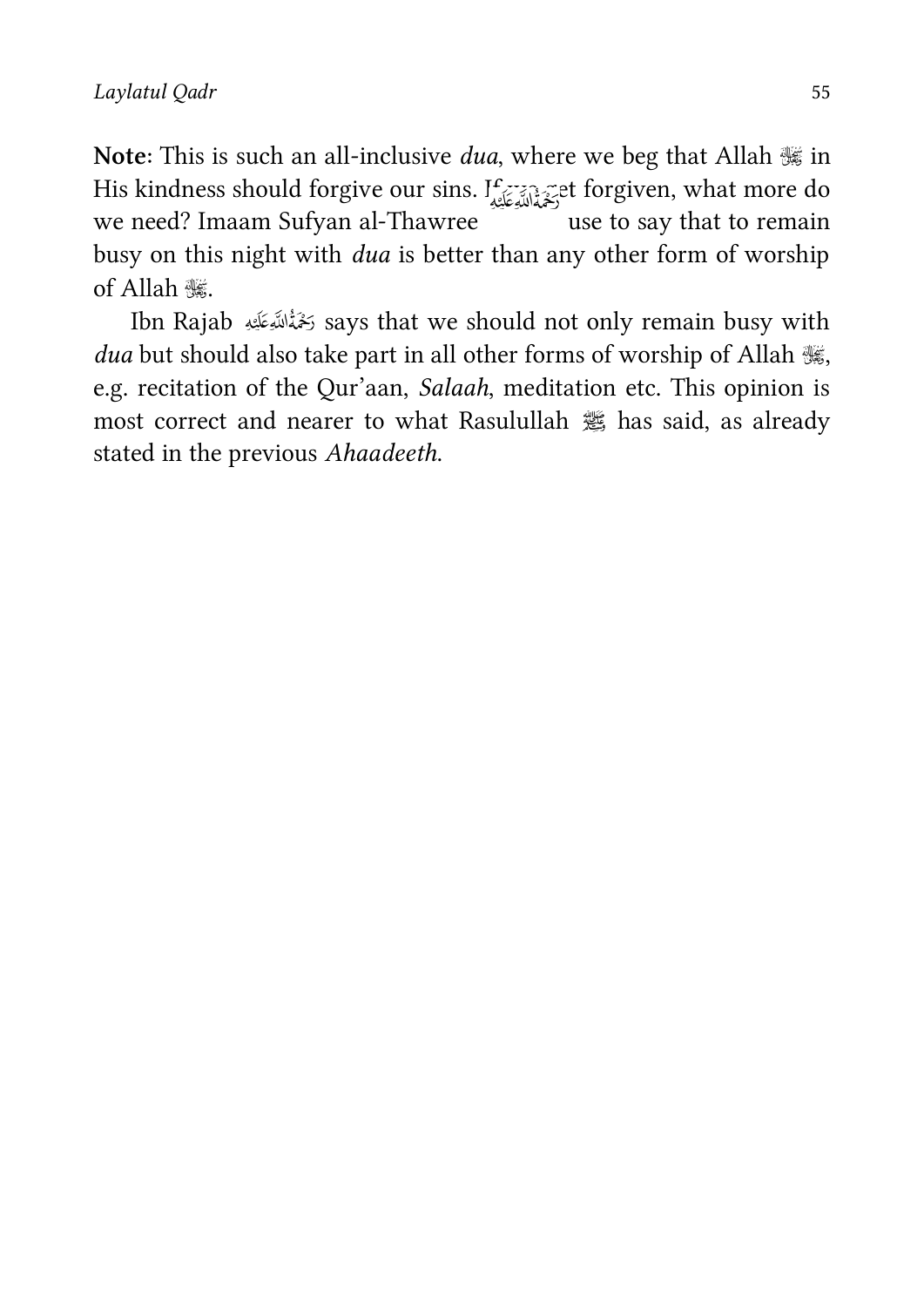# **I'itikaaf (Staying in the Musjid)**

### **Hadeeth no. 1**

Abu Sa'iyd Khudri  $\ast$  reports that Rasulullah  $\ast$  once performed *i'itikaaf* for the first ten days of Ramadhaan. Thereafter, he made *i'itikaaf* in a Turkish tent (inside the *Musjid*) for the middle ten days. Thereafter, he raised his head out of the tent and said, "Verily, in search of *Laylatul Qadr* did I perform *i'itikaaf* for the first ten days, then for the middle ten days. Then someone (an angel) came and told me, 'It is in the last ten days. Whosoever has made *i'itikaaf* with me should continue for the last ten days.' I had been shown that night and then made to forget, which it how it shall be. I saw myself making *sajda* to Allah  $\frac{200}{300}$  with my forehead on mud the next morning. Look for *Laylatul Qadr* in the last ten nights of Ramadhaan; look for it among the odd nights."

Abu Sa'iyd says; "That same night it rained. The roof on the *Musjid* leaked. I looked at Rasulullah  $\frac{1}{25}$  eyes and forehead and there were remains of water and mud. This was on the morning of the  $21<sup>st</sup>$ after performing *sujood* in muddy clay". (Reported in Mishkaat)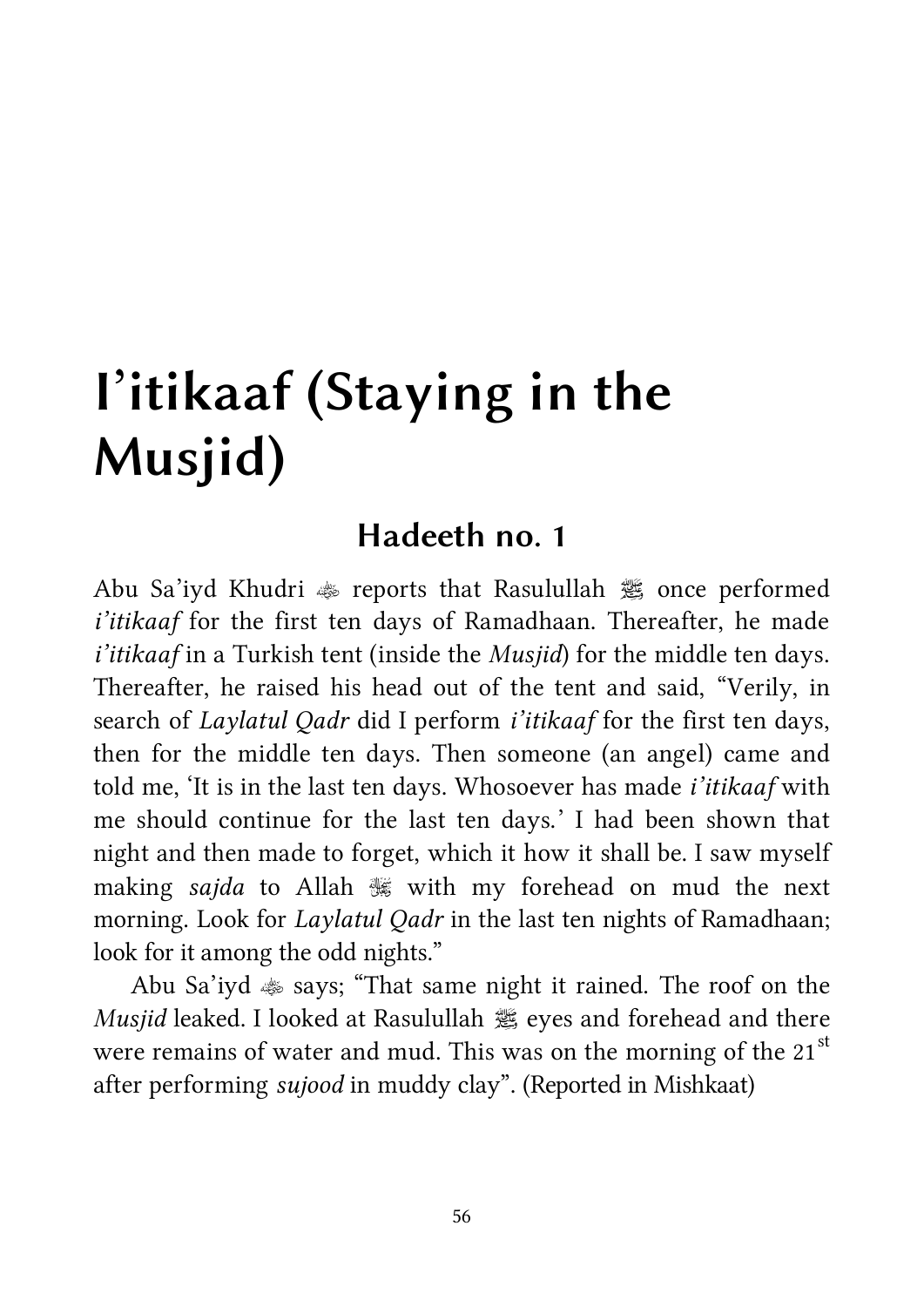#### **Commentary**

It used to be the general practice of Rasulullah  $\frac{1}{25}$  to perform *i'itikaaf* in Ramadhaan. At times he used to remain in the *Musjid* for the whole month and during the last year of his life he was in *i'itikaaf* for twenty days. Because he always stayed in the *Musjid* for last ten days, the *Ulama'* say that it *sunnah-e-mu'akkadah* to perform *i'itikaaf* in last ten days.

From the above *Hadeeth* it can be understood that the main object of *i'itikaaf* was to search for *Laylatul Qadr*. What better way of searching can there be than to be in *i'itikaaf*, because we are considered to be in *ibaadah* all the time, whether we are awake or asleep.

Furthermore, one in *i'itikaaf* is free from all daily works and thus has all the time to spend in *zikrullah*, (the remembrance of Allah (第) and meditation. Throughout Ramadhaan, Rasulullah worked very hard at increased his *ibaadah* and when the last ten days came along, he had no limit in pushing himself. He himself remained awake throughout the night and awakened his family for the same purpose.

Aa'isha رضى الله عنها reports: "During Ramadhaan, Rasullullah  $\frac{166}{25}$  tied his *lungi* tightly about him, staying awake all night and waking his family (for the purpose of *ibaadah*)." 'Tied his *lungi* tightly means that he spent all his time in *ibaadah.*

### **Hadeeth no. 2**

Ibn Abbas  $\triangleq$  relates that Rasullullah  $\triangleq$  said, "The person performing *i'itikaaf* remains free from sins, and he is given the same reward as those who do good deeds in spite of not having done those deeds because of staying in the *Musjid*." (Reported in Mishkaat from ibn Majah)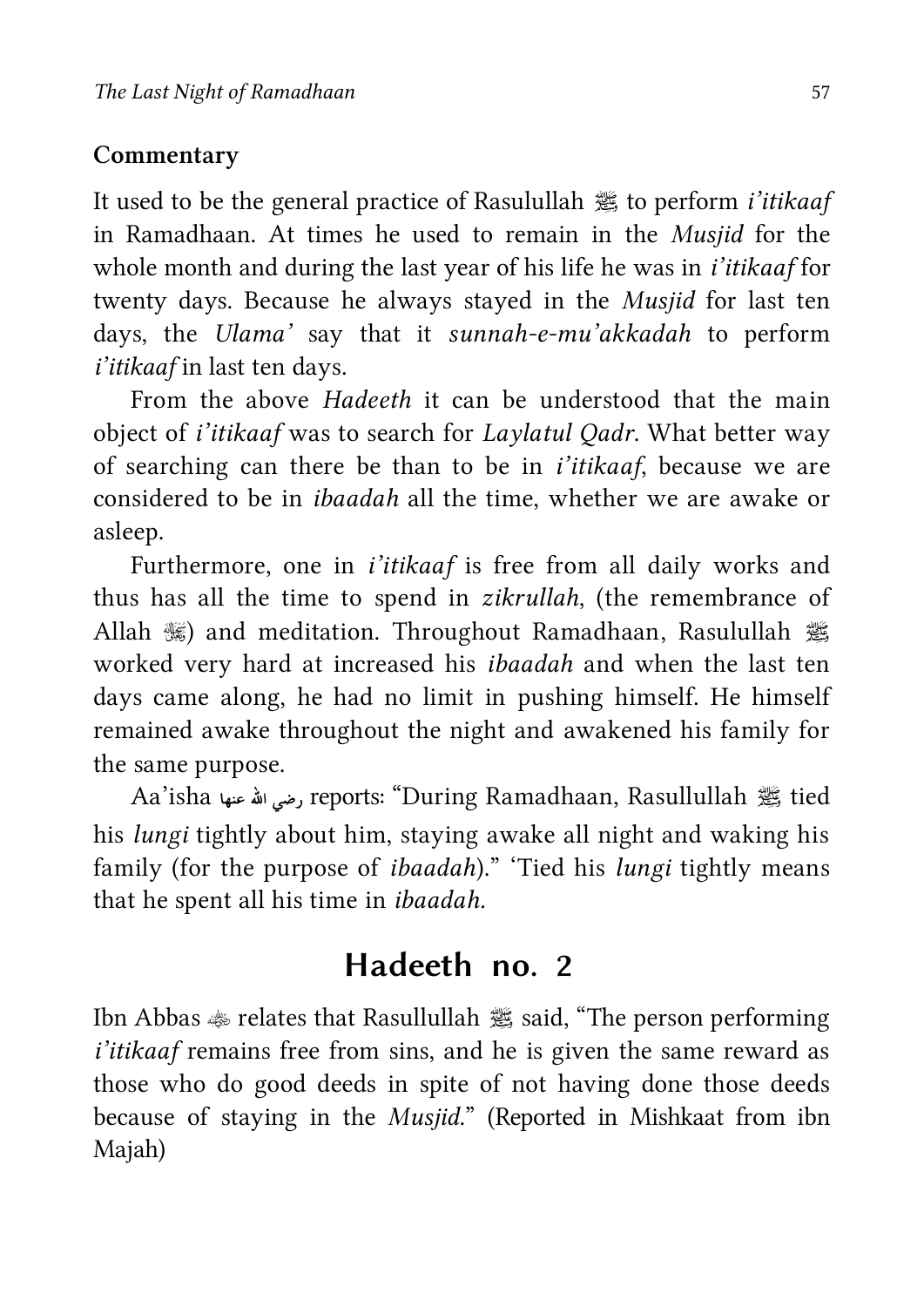#### **Commentary**

One in *i'itikaaf* in the *Musjid* is not allowed to leave for his worldly needs. He may only come out use the toilet or to perform *wudhu* or *ghusl* or for attending *Jumuah* when that is not performed in that *Musjid*, after which he must return immediately. This *Hadeeth* teaches us two great benefits of *i'itikaaf*.

Firstly we are saved from sin. It is true that many times we commit sins without intending to do so. (The world all around us is full of temptations). To commit sin in the blessed month of Ramadhaan is a great harm to ourselves. By remaining in the *Musjid*, we completely avoid the temptation to commit sin. Secondly, it would seem that when we are in *i'itikaaf* in the *Musjid*, we are automatically at a disadvantage by not being allowed to perform certain good deeds like joining funeral prayers, attending burials, visiting the sick, etc. That is not so, because according to this *Hadeeth*, we are rewarded for these actions even though we did not perform them. What a great favour from Allah  $\mathcal{L}$ ! How great is Allah's bounty! By performing our *ibaadah*, we receive the reward of many other *ibaadaat*. In fact, Allah  $\frac{100}{100}$  looks for the smallest excuse to give us His blessings. His blessings could be received plentifully with a little effort and asking. If only we can understand and properly appreciate these favours. That proper appreciation and understanding can only enter our minds when we have the true love and interest for our *Deen*. May Allah grant us that. *Aameen*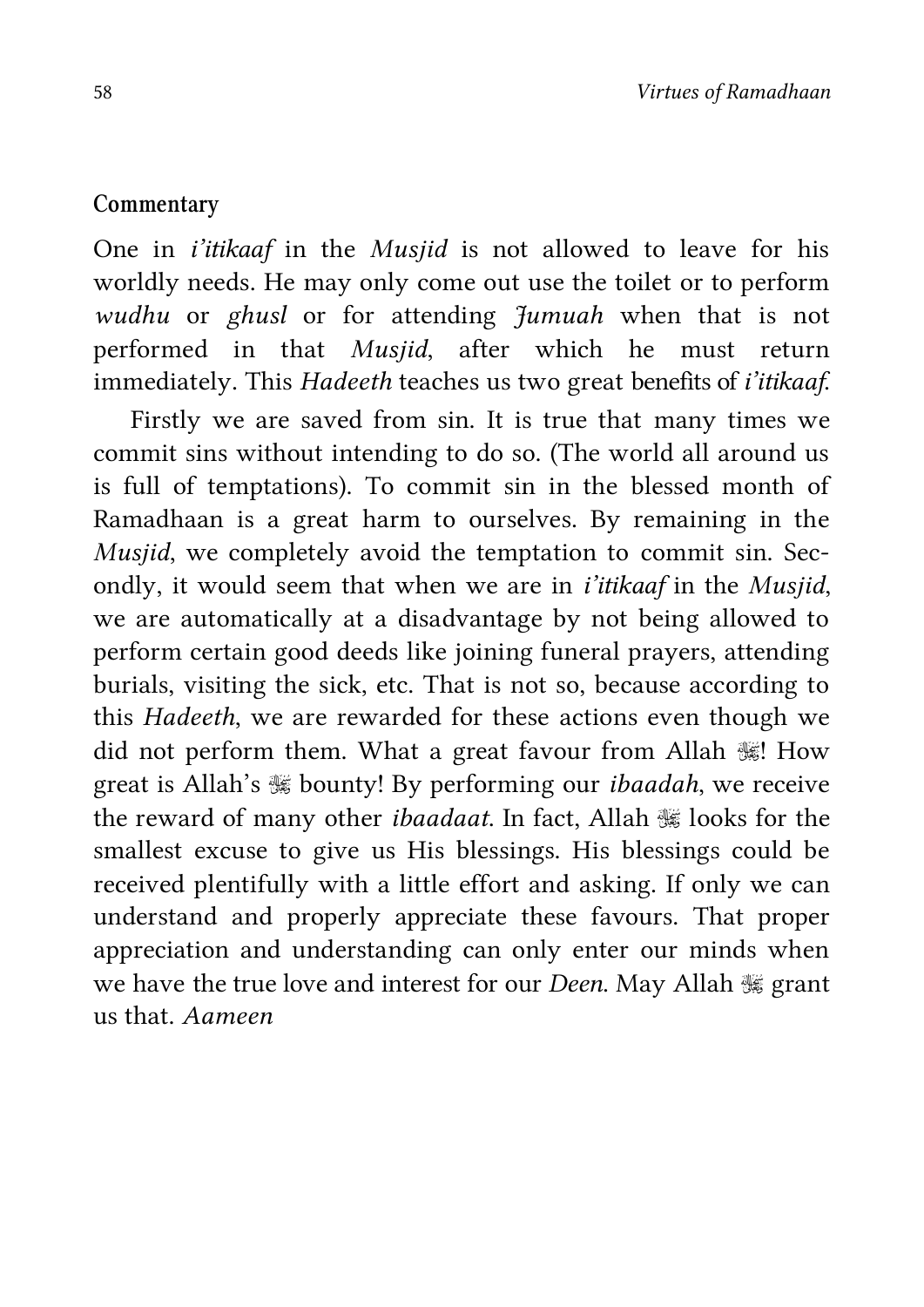# **The Last Night of Ramadhaan**

Ibn Abbaas  $\triangleq$  says that, he heard our Nabi  $\triangleq$  saying, "*Jannah* becomes perfumed with the sweetest fragrance in Ramadhaan. From the beginning of the year till the end, it is being brightly decorated for this blessed month. When the first night of Ramadhaan appears, a wind blows from beneath the *Arsh* (Throne). It is called *Mutheerah*, which causes the leaves of the trees of *Jannah* to rustle and door handles to sound, causing such a beautiful sound as had never been heard before. The dark eyed beautiful ladies of *Jannah* then step forward till they appear in the centre of the balconies of *Jannah*, saying: 'Is there anyone making *dua* to Allah  $\frac{1}{100}$  for us that Allah  $\frac{100}{100}$ may marry us to him?' Then these women call out: 'O Ridhwaan, keeper of Jannah, what night is this?' He replies: '*labbaik*, this is the first night of Ramadhaan, when the doors of *Jannah* are opened to those who keep the fast from among the *ummah* of Muhammad دد عَبَاللهِ<br>مُلِيَّةٍ

Rasulullah  $\mathcal{L}$  further said, Allah  $\mathcal{L}$  says, "O Ridhwaan open the doors of *Jannah*, and O Maalik, (keeper of Jahannam) close the doors of *Jahannam* for those who fast from the *ummah* of Ahmad j (another name for Nabi j), O Jibraeel go down to the earth and tie the evil *Shayaateen*, put them in chains and throw them in the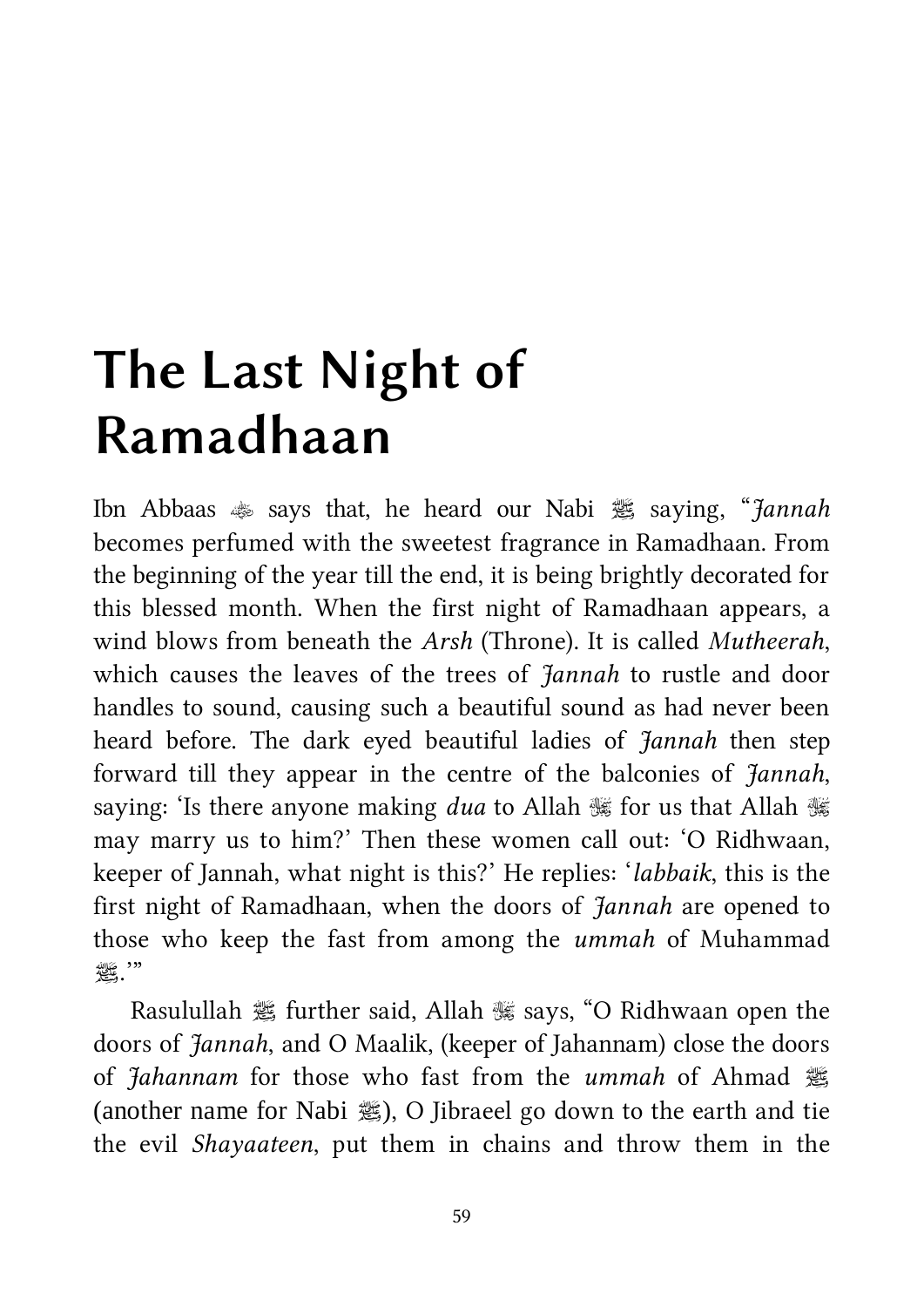oceans so that they make no mischief, thereby spoiling the fast of the ummah of My beloved Muhammad 選."

Allah  $\mathbb R$  commands a caller from the heavens to call out three times on every one of the nights of Ramadhaan: "Is there anyone begging of Me that I may grant him his desire? Is there anyone repenting to me that I may turn in mercy to him? Is there anyone begging for forgiveness that I may forgive him? Who is there who shall give a loan to the One whose wealth does not become less and the One who fulfils without cutting short unjustly?"

Rasulullah  $\mathcal{L}$  then said, "Every day at the time of *iftaar*, Allah sets free one million people from the fire of *Jahannam*, all of whom had already earned entrance into *Jahannam*. On the last night He sets free as many as had been set free throughout the month. On the night of *Laylatul Qadr*, Allah  $\frac{m}{n}$  commands Jibraeel to go down to the earth with a group of *Malaaikah* (Angels). They go down carrying a green flag which is then planted on top of the Kabah. Jibraeel  $\mathbb{R}$  himself has one hundred wings, only two of which are spread out on this night. He spreads out these wings which cover from the east to the west. Jibraeel **see then** sends out the *Malaaikah* on this night in all directions to recite salaam upon each and everyone they find in *ibaadah* (prayer) or sitting, performing *Salaah* and praising Allah . They shake hands with them and say '*Aameen*' to all their *dua*s until dawn. When dawn comes, Jibraeel calls out; 'depart O *Malaaikah* of Allah depart.'"

The *Malaaikah* then inquire: "O Jibraeel, but what did Allah do regarding the needs of the faithful people from among the *ummah* of Ahmad  $\mathcal{L}$  which they asked from Him?"

Jibraeel <a>
set replies: "Allah <a>
set looked at them with mercy and<br/>  $\mu$ forgave them all except four kinds of people."

Then we the *Sahaabah* asked: "Who are they, O Rasulullah ددم عَيَالِلَهِ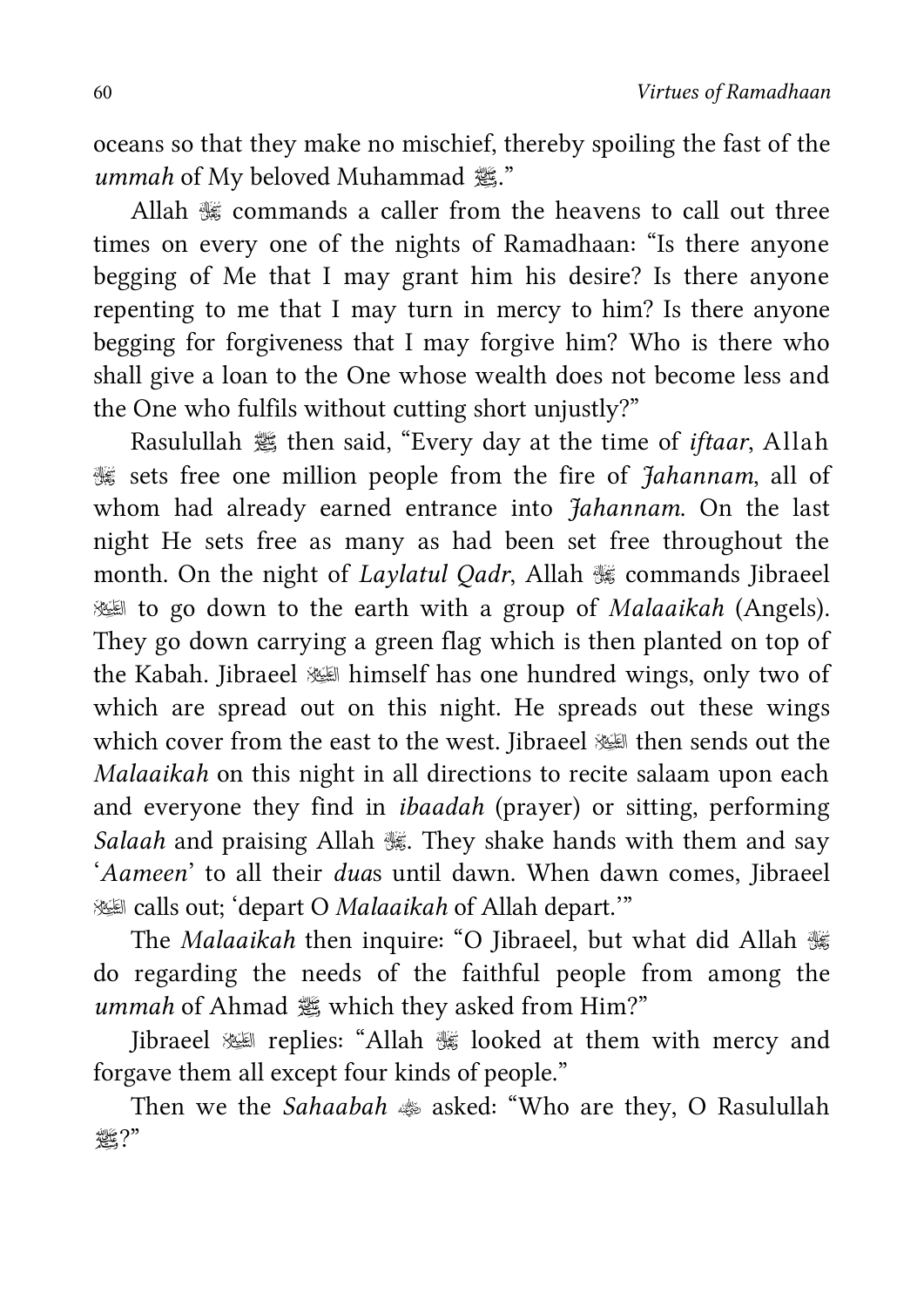Rasulullah  $\frac{46}{25}$  replied, "They are the people who drink wine, those disobedient to their parents, those who do not speak to their near relatives and the *mushaahin*."

We asked, "O Rasulullah  $\mathcal{H}$  who is a *mushaahin*?"

He replied: "Those who have bad feelings in their hearts for their brothers and break off relations with them".

The night of *Eidul Fitr*, the night that is called *Laylatul Jaa'izah* (The night of prize giving), comes along. On the morning of *Eid*, Allah  $\frac{1}{100}$  sends down the *Malaaikah*, to all the lands of the earth, where they stand at the entrance of roads, calling out with a voice that is heard by all except man and jinn: "O *Ummah* of Muhammad **變**, come out of your houses towards a Lord that is noble and gracious, who grants much and pardons the big sins."

When they go towards the places for their *Eid Salaah*, Allah says to the *Malaaikah*: "What is the reward of that worker who has completed his work?"

The *Malaaikah* reply: "O Lord and master, it is only right that he should receive his reward in full."

Allah then says: "I call you to witness, O My *Malaaikah*, that for their having fasted during the month of Ramadhaan, and for their having stood before Me in prayer by night, I have granted to them as reward My pleasure and have granted them forgiveness. O My servants ask now of Me, for I swear by My honour and My greatness, that whatsoever you shall beg of Me this day in this gathering of yours for the needs of the Hereafter, I shall grant you, and whatsoever you shall ask for your worldly needs, I shall grant it. I swear by My honour that, as long as you shall obey My commands, I shall cover up your faults. By My Honour and My Greatness do I swear that I shall never disgrace you together with the sinful people and disbelievers. Go now from here, you are forgiven. You have pleased Me and I am pleased with you."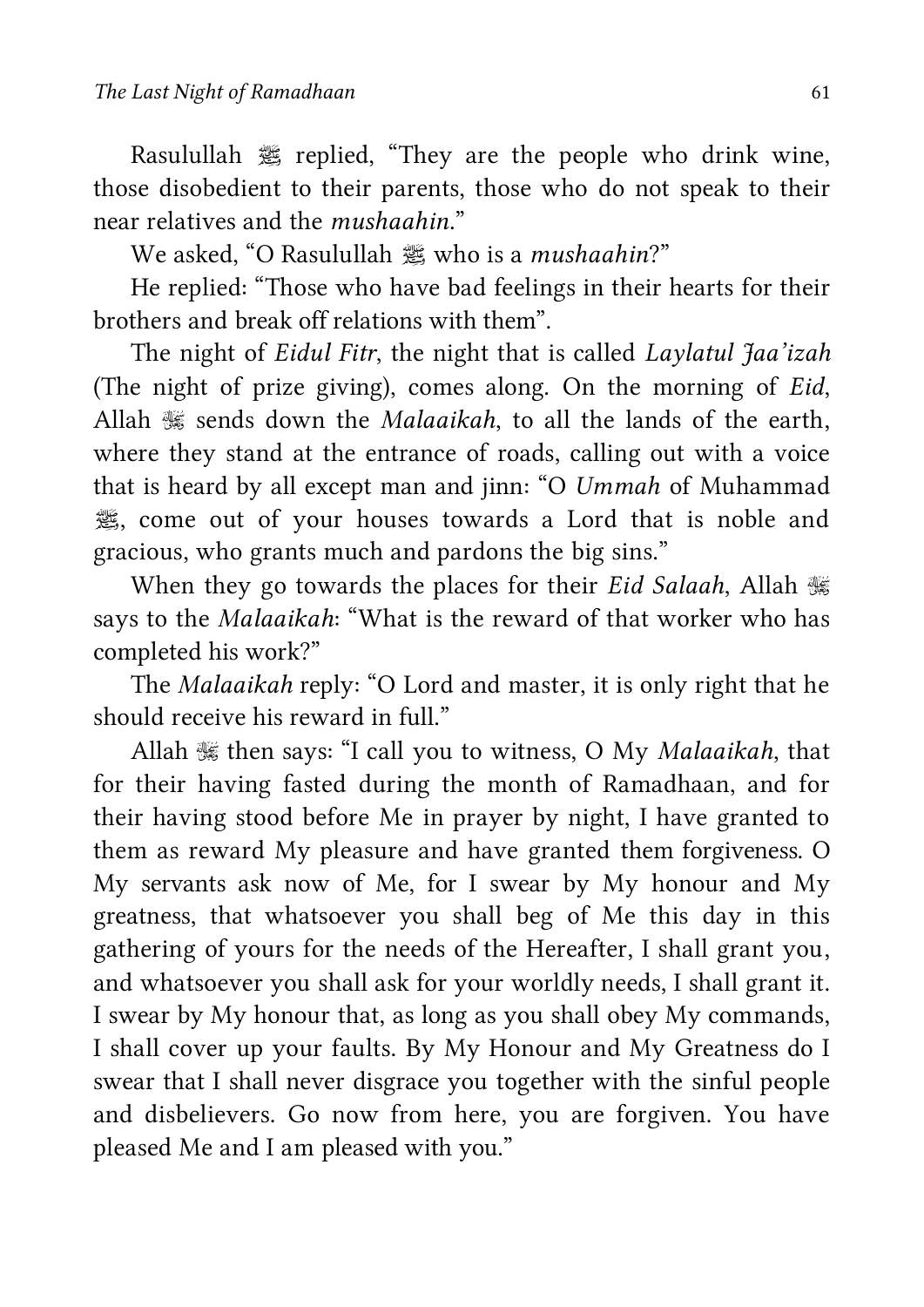The *Malaaikah* on seeing this great reward given by Allah upon the *ummah* of Muhammad  $\frac{100}{200}$  on the day of *Eidul Fitr* become greatly pleased and happy. (As reported in Targheeb.)

"O Allah , make us also of those lucky ones, *Aameen*."

#### **Commentary**

The previous pages of this book already covered almost all that is contained in this last long *Hadeeth*. A few points need attention. We see here that there are a few people who do not get forgiven in Ramadhaan and are very unlucky in not being able to share the great gifts of Allah  $\frac{1}{2}$  on the morning of *Eid*. Among them are those who fight and argue amongst themselves and those disobedient to their parents. Let us ask those people one question: "You have displeased Allah  $\frac{100}{100}$  and having done so, what other place can you go to besides Allah #?" We feel very sad that for some reason or the other you have made yourselves the target for the curse of Allah ,  $\mathcal{E}$ , His Rasul  $\frac{160}{25}$  and Jibraeel  $\frac{1600}{25}$  while at the same time you have been left out from Allah's  $\frac{1}{2}$  forgiveness which is freely granted.

Who else can grant you safety? Who and what can stand by your side when you carry the curse of Rasulullah 選? Who can help you when Allah's  $\mathbb K$  close angel Jibraeel  $\mathbb K$  has made *dua* against you? While Allah  $\frac{1}{2}$  is excluding you from His forgiveness and mercy, I beg you my dear brother and sister to think about your position at this moment. Think and give up all that which takes you away from Allah . There is time to change and repent and now is that time. Tomorrow you shall have to stand before a Judge before whom no rank, honour, position and wealth shall help you. A Judge before whom only actions shall count and Who is always aware of our every movement. Remember that Allah  $\frac{100}{100}$  may forgive our faults as far as our relationship with Him is concerned, but will not forgive, without punishment, our mistakes in our relations with other people.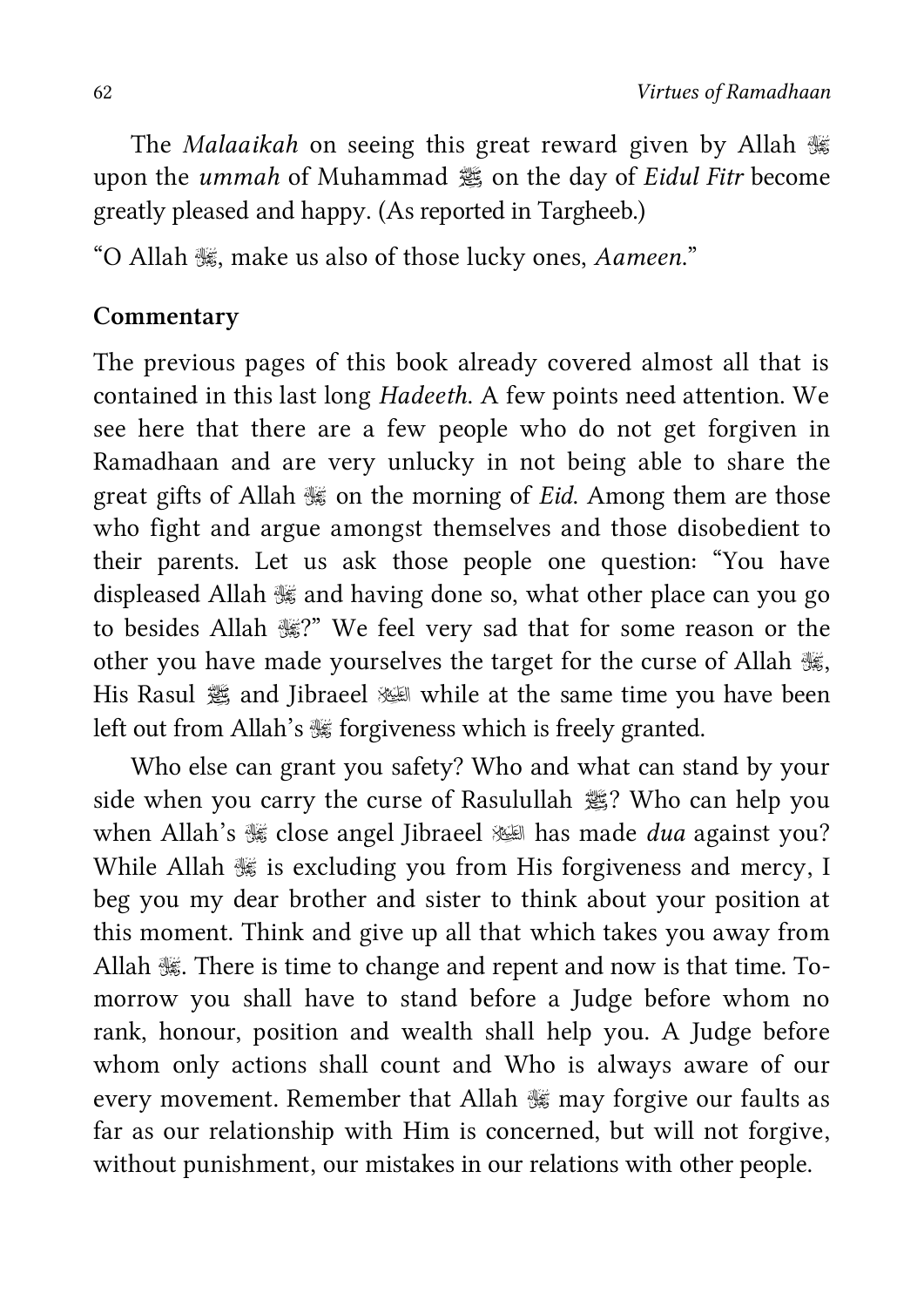Rasulullah j said: "The bankrupt one from among my *ummah* is that person, who shall appear on the day of *Qiyaamah*, bringing with him good actions like *Salaah*, *Sawm* (fast) and charity, however, he had also sworn at someone, falsely accused someone else and hurt someone, with the result that all these people shall come forward with their complaints against him, giving witness against him. As a penalty, his good deeds shall be taken away and granted to the wronged ones. When his good deeds shall come to an end, then the wronged persons sins shall be thrown upon him (when he is not able to pay the full penalty because of not having enough good deeds). Hence, in this way he shall enter *Jahannam*." We see that in spite of many good deeds, his state of regret and sorry cannot be described. (O Allah! save us from that).

Many times we have read about so many occasions and actions which become the reason for our forgiveness. The question now comes about that when forgiveness is being granted why should it be granted time and again? In other words, once a person had been forgiven there are no sins left on him. So why is forgiveness granted again? The answer is that, when forgiveness comes to a person with sins on him, it will mean those sins are wiped off, but when he has no sin, it will mean that mercy and favour is granted to him.

Another interesting point to note is that Allah  $\frac{1}{100}$  time and again calls the *Malaaikah* to witness. The question may come about that why is it so? Here we should remember that the court of *Qiyaamah* for reckoning is ready, so that witnesses shall be brought forward to testify. Hence *Ambiyaa* shall be required to bring witnesses as to whether they had delivered the message. Very often our Nabi  $\mathcal{L}$  used to say, "You shall be asked about me (and my mission). So bear witness that I did deliver the message."

The last *Hadeeth* also gives a joyous message to the lucky ones. Allah  $\frac{200}{100}$  says that He shall not disgrace and humiliate those who did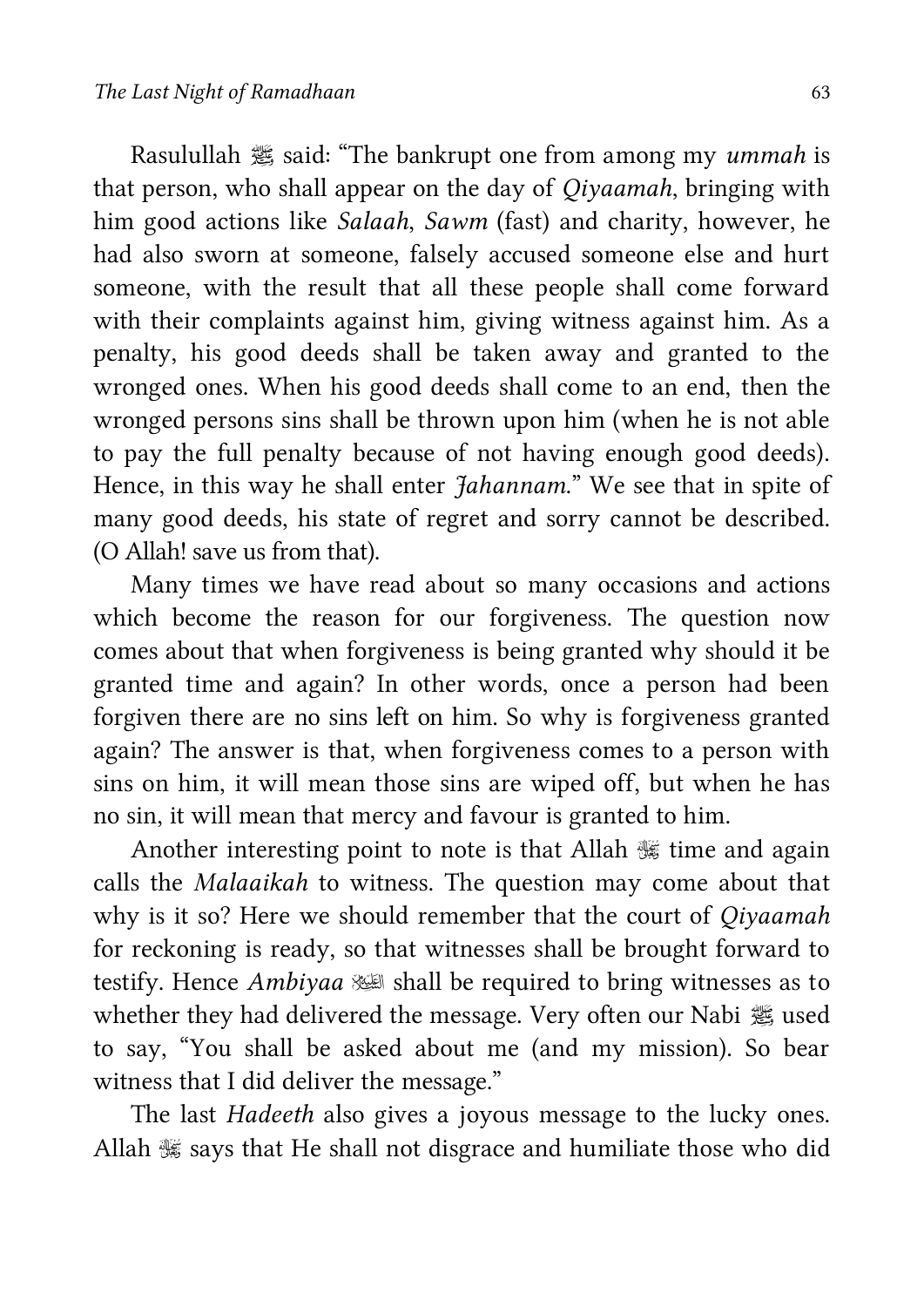their duties in front of (and among) the unbelievers and evil doers. This is the greatness of Allah's grace and kindness and also the importance Allah  $\frac{1}{2}$  shows for the position of the Muslims. In addition for those who wanted Allah's  $\frac{m}{n}$  pleasure, another of His blessing and favour is that their faults and sins will also be covered.

Abdullah ibnu Umar  $\text{L}$  reports that Rasulullah  $\text{L}$  said, "On the day of *Qiyaamah*, Allah  $\frac{200}{100}$  shall call a muslim to come near to Him. A curtain shall be closed so that none may see. Allah  $\frac{125}{15}$  shall then remind him of each and every fault of his which he shall be forced to admit. Seeing the great amount of his faults, that person shall feel that he had certainly failed and shall be destroyed. But then Allah  $\mathcal K$  will say: 'In the world I covered your faults and today too I will hide them and forgive them for you.'" Thereafter his book of good deeds shall be given to him.

The meaning of this *Hadeeth* is contained in many other *Ahaadeeth* as well. We should therefore be careful of not humiliating and attacking the pious people for their faults, because it is possible that their faults are forgiven. It is also possible that we may be the real losers through backbiting and teasing those who in their own way are trying to please Allah  $\ddot{\mathcal{L}}$ . It is possible that Allah  $\ddot{\mathcal{L}}$  may cover their faults and forgive them through the blessings of their other good actions, while we who continue to backbite, laugh and mock them, may be the cause of our own destruction. (May Allah  $\frac{1}{100}$  in His Mercy pardon us all).

This *Hadeeth* also states that the night before the day of *Eid* is called the night of prize giving, the night when Allah gives the true reward. This night too should be properly appreciated. Usually, once the announcement has been made that tomorrow is *Eid*, most of us, even the pious, enjoy ourselves in sleep on this night, whereas this too is a night that should be spent in *ibaadah*.

Rasulullah j said, "Whoever remains awake for *ibaadah* on the nights before both *Eids* with the aim of gaining reward, his heart